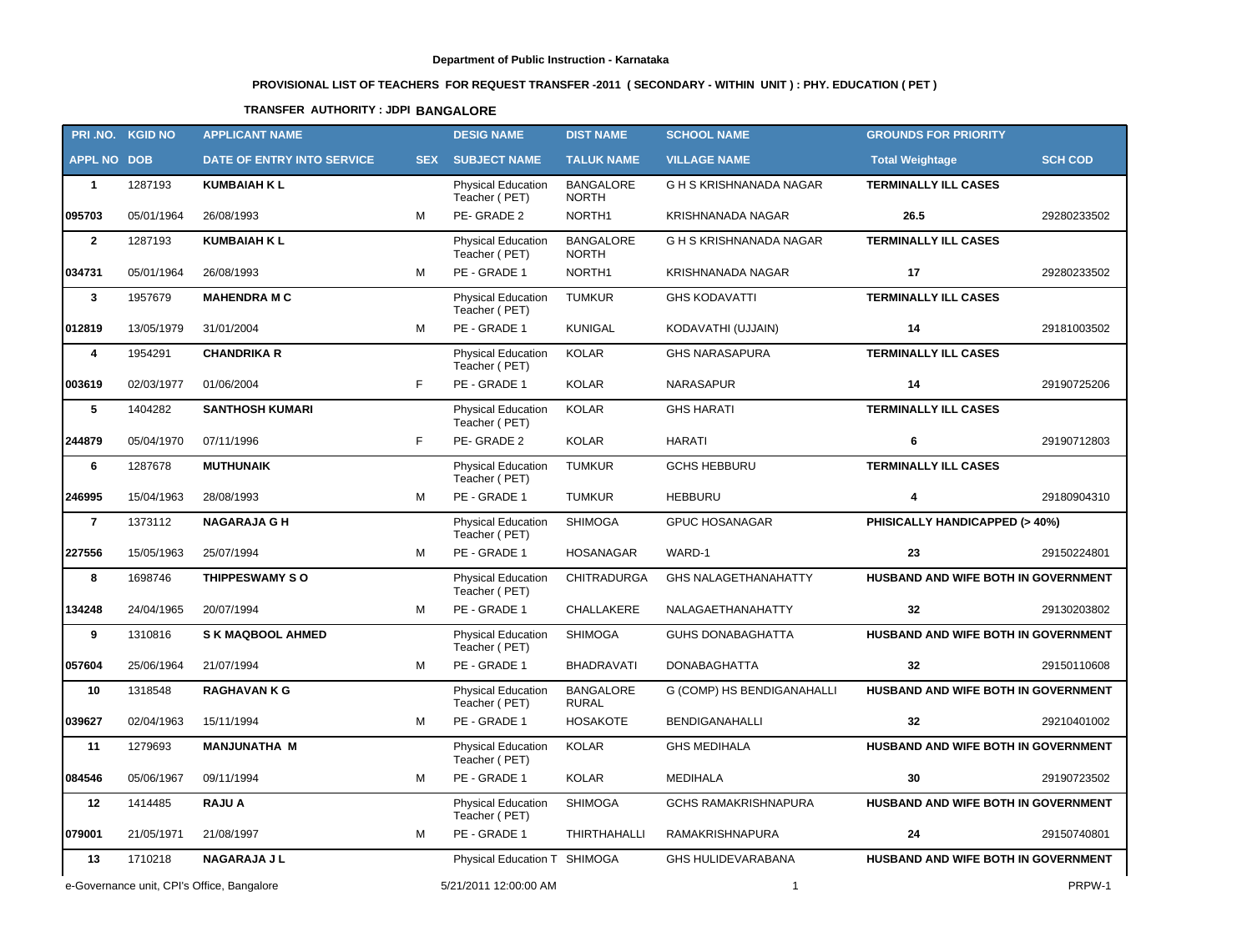| 066569 | 22/07/1973 | 23/12/1998                | M  | PE - GRADE 1                               | <b>SAGAR</b>               | <b>HULIDEVARABANA</b>                  | 24                            | 29150331501                                |
|--------|------------|---------------------------|----|--------------------------------------------|----------------------------|----------------------------------------|-------------------------------|--------------------------------------------|
| 14     | 1415896    | <b>SARASWATHI K</b>       |    | <b>Physical Education</b><br>Teacher (PET) | DAVANAGERE                 | ANJANEYA COMP. GHS<br><b>THURCHGTT</b> |                               | <b>HUSBAND AND WIFE BOTH IN GOVERNMENT</b> |
| 037898 | 08/07/1971 | 27/06/1997                | F  | PE - GRADE 1                               |                            | DAVANAGERE(S) THURCHAGATTA             | 22                            | 29140302105                                |
| 15     | 1818115    | <b>ABDUL RAZAK</b>        |    | <b>Physical Education</b><br>Teacher (PET) | <b>CHITRADURGA</b>         | GOVT.COMP.HS<br>VADDAARASIDDAWANAHALLI |                               | HUSBAND AND WIFE BOTH IN GOVERNMENT        |
| 083168 | 15/07/1969 | 02/07/1998                | M  | PE - GRADE 1                               | <b>CHITRADURGA</b>         | VADDAARASIDDAVANAHALLI                 | 22                            | 29130129901                                |
| 16     | 1507347    | <b>K B PARAMESHWARAPA</b> |    | Physical Education<br>Teacher (PET)        | <b>CHITRADURGA</b>         | <b>GHS BEERENAHALLI</b>                |                               | HUSBAND AND WIFE BOTH IN GOVERNMENT        |
| 082486 | 01/06/1970 | 02/09/1998                | M  | PE - GRADE 1                               | <b>HIRIYUR</b>             | <b>BEERENAHALLI</b>                    | 22                            | 29130303804                                |
| 17     | 1953704    | <b>K M KAVITHA</b>        |    | Physical Education<br>Teacher (PET)        | <b>KOLAR</b>               | <b>GHS KARMANGALA</b>                  |                               | HUSBAND AND WIFE BOTH IN GOVERNMENT        |
| 086669 | 10/05/1975 | 29/01/2004                | F  | PE - GRADE 1                               | <b>BANGARAPETE</b>         | KARAMANGALA                            | 14                            | 29190219002                                |
| 18     | 1954502    | <b>KAUSALYA RANI N</b>    |    | Physical Education<br>Teacher (PET)        | <b>KOLAR</b>               | <b>GHS MADANAHALLI</b>                 |                               | HUSBAND AND WIFE BOTH IN GOVERNMENT        |
| 094085 | 14/11/1981 | 30/01/2004                | F  | PE - GRADE 1                               | <b>KOLAR</b>               | MADANAHALLI                            | 14                            | 29190721304                                |
| 19     | 1954135    | <b>VIJAYAKUMAR K</b>      |    | Physical Education<br>Teacher (PET)        | <b>KOLAR</b>               | <b>GHS NAMBIHALLI</b>                  |                               | HUSBAND AND WIFE BOTH IN GOVERNMENT        |
| 089485 | 01/06/1978 | 15/03/2004                | M  | PE - GRADE 1                               | <b>SRINIVASAPUR</b>        | NAMBIHALLI                             | 14                            | 29191222704                                |
| 20     | 1954701    | <b>G SUBAN SABI</b>       |    | Physical Education<br>Teacher (PET)        | <b>CHITRADURGA</b>         | <b>GHS KALAMARAHALLY</b>               |                               | HUSBAND AND WIFE BOTH IN GOVERNMENT        |
| 130511 | 10/07/1962 | 28/02/2004                | M  | PE - GRADE 1                               | CHALLAKERE                 | KALAMARAHALLY                          | 12                            | 29130215403                                |
| 21     | 1959915    | <b>VENUGOPALA Y N</b>     |    | Physical Education<br>Teacher (PET)        | <b>MADHUGIRI</b>           | <b>GCHS BADANAHALLY</b>                |                               | HUSBAND AND WIFE BOTH IN GOVERNMENT        |
| 210251 | 02/04/1972 | 09/12/2005                | M  | PE - GRADE 1                               | <b>MADHUGIRI</b>           | BADAVANAHALLY                          | 10                            | 29180416905                                |
| 22     | 1956335    | <b>SHAMASUNDAR P</b>      |    | <b>Physical Education</b><br>Teacher (PET) | CHIKKABALLAPU<br><b>RA</b> | <b>GHS YAGAVAKOTE</b>                  |                               | HUSBAND AND WIFE BOTH IN GOVERNMENT        |
| 135133 | 26/12/1979 | 01/02/2006                | M  | PE - GRADE 1                               | CHINTAMANI                 | YAGAVAKOTE                             | 10                            | 29290436203                                |
| 23     | 1346770    | <b>ATHAR TAJ</b>          |    | <b>Physical Education</b><br>Teacher (PET) | <b>TUMKUR</b>              | GJC BOYS GUBBI W-2                     |                               | HUSBAND AND WIFE BOTH IN GOVERNMENT        |
| 246025 | 20/07/1965 | 31/08/1994                | F. | PE - GRADE 1                               | <b>GUBBI</b>               | GUBBI (TP) WARD 2                      | 9                             | 29180200209                                |
| 24     | 1954667    | SUMITRA D O               |    | Physical Education<br>Teacher (PET)        | <b>MADHUGIRI</b>           | <b>GHS HETTAPPANAHATTY</b>             |                               | HUSBAND AND WIFE BOTH IN GOVERNMENT        |
| 128686 | 06/07/1975 | 19/03/2004                | F  | PE - GRADE 1                               | <b>SIRA</b>                | HUNJUNAALU                             | 8                             | 29180615409                                |
| 25     | 1455558    | <b>POORNIMA K M</b>       |    | Physical Education<br>Teacher (PET)        | <b>KOLAR</b>               | <b>GJC BOYS</b>                        |                               | <b>HUSBAND AND WIFE BOTH IN GOVERNMENT</b> |
| 046708 | 10/10/1966 | 26/12/1996                | F  | PE - GRADE 1                               | MALUR                      | <b>MALUR</b>                           | $\overline{7}$                | 29190900131                                |
| 26     | 1317765    | <b>SUNDAR C</b>           |    | Physical Education<br>Teacher (PET)        | <b>BANGALORE</b><br>SOUTH  | <b>GOVT HS HARAGADDE</b>               |                               | HUSBAND AND WIFE BOTH IN GOVERNMENT        |
| 087791 | 22/05/1962 | 09/11/1994                | M  | PE - GRADE 1                               | ANEKAL                     | HARAGADDE                              | $\mathbf{2}$                  | 29200415008                                |
| 27     | 1129556    | A G GURUPRAKASH           |    | Physical Education<br>Teacher (PET)        | <b>TUMKUR</b>              | <b>GCHS GIRLS CHELUR</b>               | HUSBAND OR WIFE IN GOVERNMENT |                                            |
| 177632 | 29/10/1959 | 10/09/1985                | M  | PE - GRADE 1                               | <b>GUBBI</b>               | CHELUR                                 | 48                            | 29180219012                                |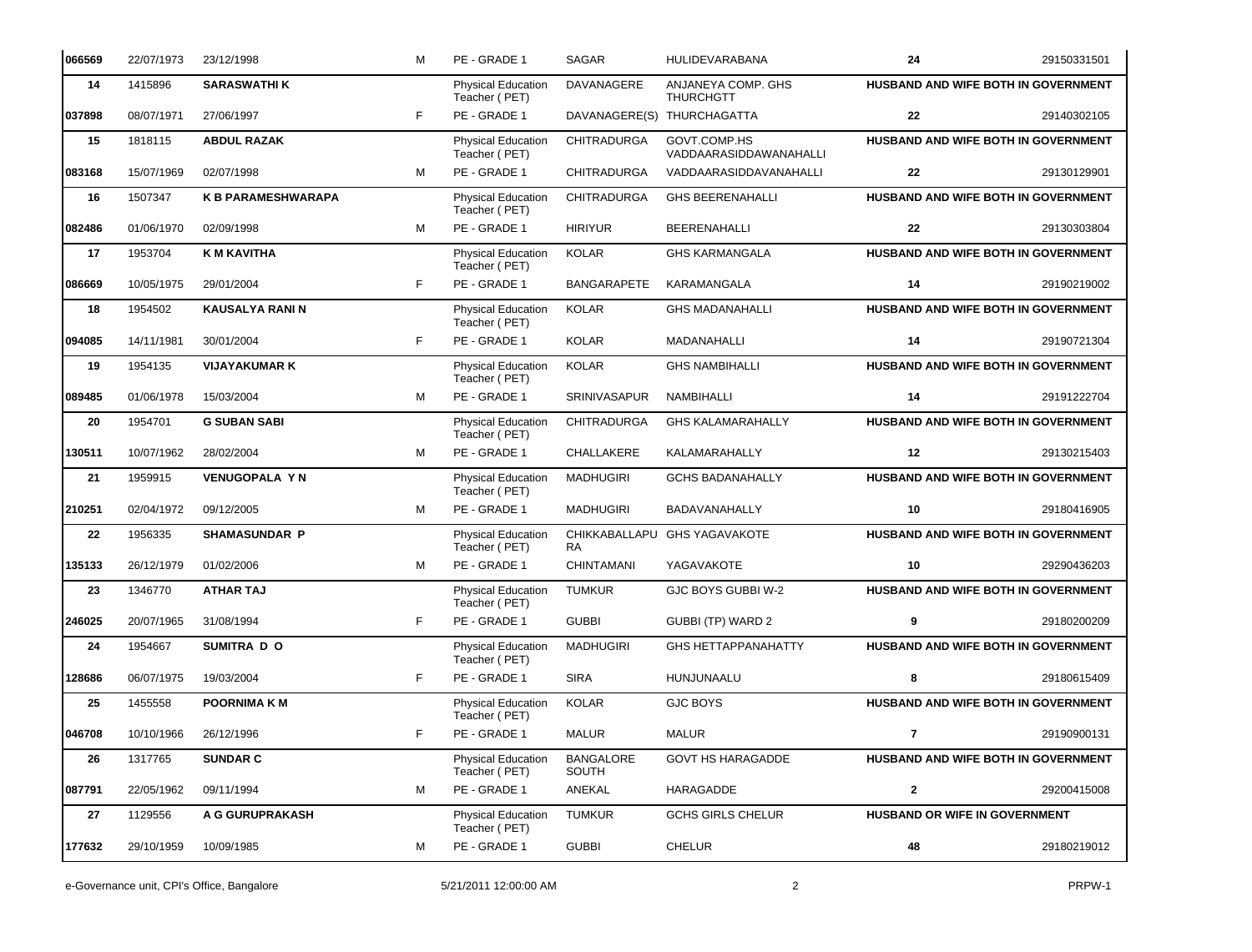| 28     | 1367947                                    | <b>YARRAPPA</b>            |    | <b>Physical Education</b><br>Teacher (PET) | <b>BANGALORE</b><br><b>RURAL</b> |                            | G (COMP) HS MARAGONDANAHALLI HUSBAND OR WIFE IN GOVERNMENT |             |
|--------|--------------------------------------------|----------------------------|----|--------------------------------------------|----------------------------------|----------------------------|------------------------------------------------------------|-------------|
| 228012 | 20/06/1967                                 | 02/09/1994                 | M  | PE - GRADE 1                               | NELAMANGALA                      | MARAGONDANAHALLI           | 30                                                         | 29210106002 |
| 29     | 1697781                                    | <b>SHIVANAIK T</b>         |    | Physical Education<br>Teacher (PET)        | <b>CHITRADURGA</b>               | <b>G.H.S THANDAGE</b>      | HUSBAND OR WIFE IN GOVERNMENT                              |             |
| 092784 | 29/08/1968                                 | 28/10/1998                 | M  | PE - GRADE 1                               | <b>HOSADURGA</b>                 | THANDAGE                   | 24                                                         | 29130521801 |
| 30     | 1464841                                    | HANUMANTHARAYAPPA          |    | Physical Education<br>Teacher (PET)        | <b>MADHUGIRI</b>                 | <b>GHS GUNDAGALLU</b>      | HUSBAND OR WIFE IN GOVERNMENT                              |             |
| 245833 | 20/09/1968                                 | 16/07/1998                 | M  | PE - GRADE 1                               | <b>MADHUGIRI</b>                 | GUNDAGALLU                 | 22                                                         | 29180425304 |
| 31     | 1699114                                    | <b>R T THRIVENI</b>        |    | Physical Education<br>Teacher (PET)        | <b>CHITRADURGA</b>               | <b>GHS MARADIHALLI</b>     | <b>HUSBAND OR WIFE IN GOVERNMENT</b>                       |             |
| 136482 | 02/06/1977                                 | 24/03/1999                 | F. | PE - GRADE 1                               | <b>HIRIYUR</b>                   | MARADIHALLI                | 22                                                         | 29130300404 |
| 32     | 1933996                                    | <b>GOPASHETTI SHRIDEVI</b> |    | Physical Education<br>Teacher (PET)        | RAMANAGARA                       | <b>G HS MADABALU</b>       | HUSBAND OR WIFE IN GOVERNMENT                              |             |
| 076310 | 18/07/1978                                 | 25/02/2002                 | F. | PE - GRADE 1                               | <b>MAGADI</b>                    | MADABALU                   | 18                                                         | 29210520304 |
| 33     | 1954012                                    | <b>T DAYANANDA</b>         |    | Physical Education<br>Teacher (PET)        | <b>KOLAR</b>                     | <b>GHS KYASAMBALLI</b>     | HUSBAND OR WIFE IN GOVERNMENT                              |             |
| 061593 | 20/07/1974                                 | 29/01/2004                 | M  | PE - GRADE 1                               | <b>BANGARAPETE</b>               | KYASAMBALLI                | 14                                                         | 29190222504 |
| 34     | 1684321                                    | <b>RAMESH KUMAR SK</b>     |    | Physical Education<br>Teacher (PET)        | RAMANAGARA                       | G HS KADASIKOPPA           | <b>HUSBAND OR WIFE IN GOVERNMENT</b>                       |             |
| 082803 | 05/07/1975                                 | 14/09/1998                 | M  | PE - GRADE 1                               | <b>KANAKAPURA</b>                | <b>KADASIKOPPA</b>         | 10                                                         | 29210800404 |
| 35     | 1959761                                    | <b>CHANDRIKA H R</b>       |    | Physical Education<br>Teacher (PET)        | <b>TUMKUR</b>                    | <b>GJC GODEKERE</b>        | <b>HUSBAND OR WIFE IN GOVERNMENT</b>                       |             |
| 081710 | 30/07/1980                                 | 01/12/2005                 | F  | PE - GRADE 1                               | CHIKKANAYAKA<br><b>NAHALLI</b>   | <b>GODEKERE</b>            | 10                                                         | 29180115706 |
| 36     | 1956788                                    | <b>ERAMMA M G</b>          |    | Physical Education<br>Teacher (PET)        | <b>KOLAR</b>                     | <b>GHS LAKSHMIPURA</b>     | HUSBAND OR WIFE IN GOVERNMENT                              |             |
| 079559 | 01/06/1975                                 | 20/01/2006                 | F. | PE - GRADE 1                               | SRINIVASAPUR                     | LAKSHMIPURA                | 10                                                         | 29191219108 |
| 37     | 1960010                                    | <b>MADHUCHANDRA</b>        |    | Physical Education<br>Teacher (PET)        | <b>MADHUGIRI</b>                 | GJC I.D.HALLY              | HUSBAND OR WIFE IN GOVERNMENT                              |             |
| 043411 | 19/05/1979                                 | 24/01/2006                 | м  | PE - GRADE 1                               | <b>MADHUGIRI</b>                 | I.D.HALLY                  | 10                                                         | 29180406006 |
| 38     | 1960980                                    | <b>SUNAYNA</b>             |    | Physical Education<br>Teacher (PET)        | <b>TUMKUR</b>                    | <b>GCHS SANTHEMAVATHUR</b> | HUSBAND OR WIFE IN GOVERNMENT                              |             |
| 140585 | 25/08/1979                                 | 16/02/2006                 | F  | PE - GRADE 1                               | <b>KUNIGAL</b>                   | SANTHEMAVATHUR             | 10                                                         | 29181024705 |
| 39     | 1964618                                    | <b>GEETA ANGADI</b>        |    | <b>Physical Education</b><br>Teacher (PET) | <b>CHITRADURGA</b>               | <b>G.J.COLLEGE MLK</b>     | <b>HUSBAND OR WIFE IN GOVERNMENT</b>                       |             |
| 079333 | 14/08/1974                                 | 17/02/2004                 | F  | LANGUAGE<br><b>KANNADA</b>                 | MOLAKALMUR                       | <b>MOLAKALMUR TOWN</b>     | 8                                                          | 29130600704 |
| 40     | 1401909                                    | <b>SWARNALATHA BL</b>      |    | <b>Physical Education</b><br>Teacher (PET) | RA.                              | CHIKKABALLAPU GHS HUDAGURU | <b>OTHER CASES WOMEN</b>                                   |             |
| 032161 | 02/04/1964                                 | 11/11/1994                 | F. | PE - GRADE 1                               | GOWRIBIDANUR HUDUGURU            |                            | 27                                                         | 29290509404 |
| 41     | 1428820                                    | <b>LEELAK</b>              |    | <b>Physical Education</b><br>Teacher (PET) | <b>BANGALORE</b><br><b>RURAL</b> | <b>G HS THAVAREKERE</b>    | <b>OTHER CASES WOMEN</b>                                   |             |
| 011184 | 10/12/1970                                 | 23/07/1997                 | F  | PE - GRADE 1                               | <b>HOSAKOTE</b>                  | THAVAREKERE                | 26                                                         | 29210409005 |
| 42     | 1414311                                    | <b>SHIVAMMADN</b>          |    | Physical Education T CHITRADURGA           |                                  | <b>GHS AVINAHATTI</b>      | <b>OTHER CASES WOMEN</b>                                   |             |
|        | e-Governance unit, CPI's Office, Bangalore |                            |    | 5/21/2011 12:00:00 AM                      |                                  | 3                          |                                                            | PRPW-1      |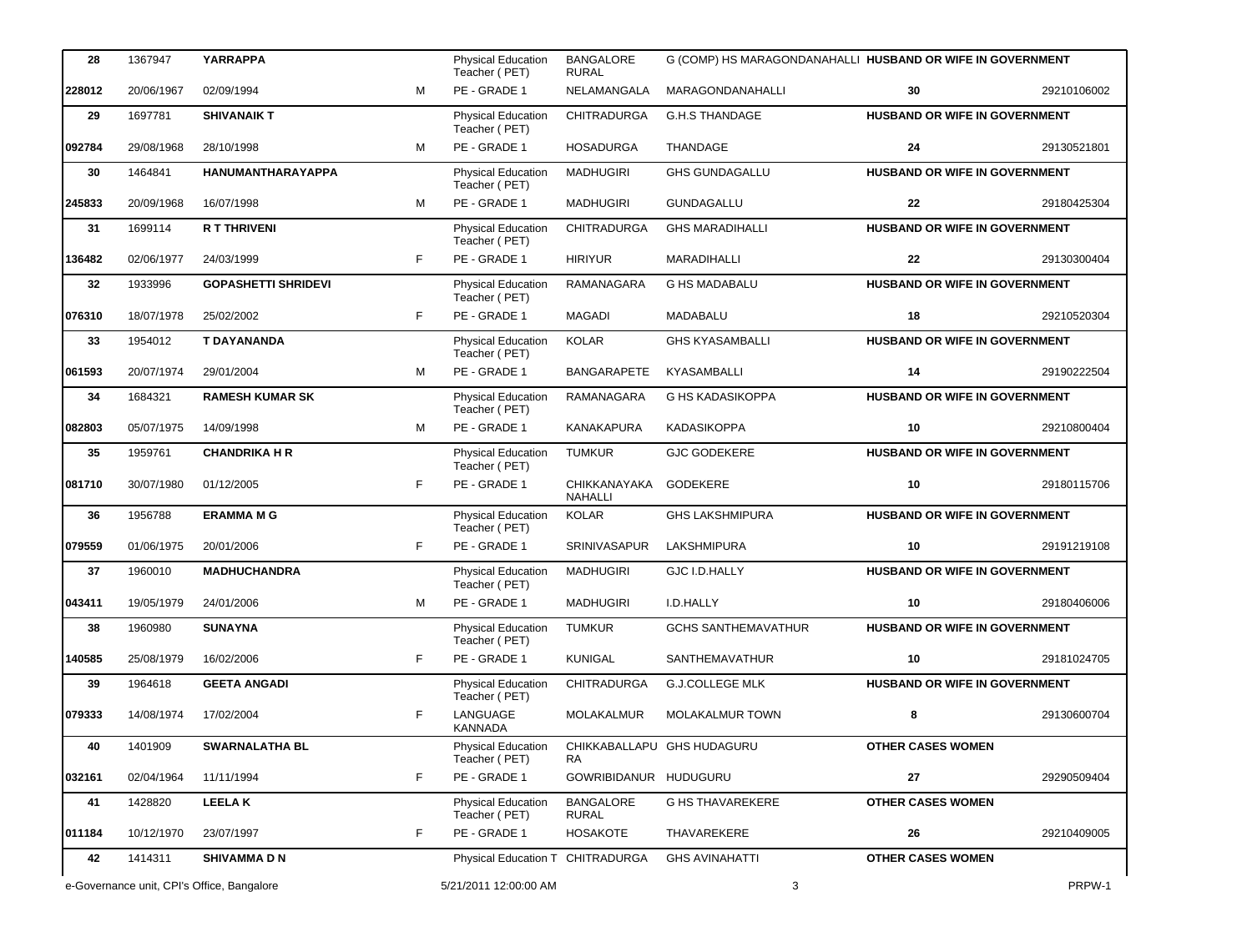| 240528 | 01/08/1964                                 | 26/06/1997                     | F  | PE - GRADE 1                        | <b>HOLALKERE</b>                 | <b>AVINAHATTI</b>             | 24                       | 29130422003 |
|--------|--------------------------------------------|--------------------------------|----|-------------------------------------|----------------------------------|-------------------------------|--------------------------|-------------|
| 43     | 1933996                                    | <b>GOPASHETTI SHRIDEVI</b>     |    | Physical Education<br>Teacher (PET) | RAMANAGARA                       | <b>G HS MADABALU</b>          | <b>OTHER CASES WOMEN</b> |             |
| 013576 | 18/07/1978                                 | 25/02/2002                     | F  | PE - GRADE 1                        | MAGADI                           | MADABALU                      | 18                       | 29210520304 |
| 44     | 1947533                                    | <b>SAVITHA KV</b>              |    | Physical Education<br>Teacher (PET) | <b>SHIMOGA</b>                   | <b>GHS BILIKI</b>             | <b>OTHER CASES WOMEN</b> |             |
| 228701 | 16/07/1976                                 | 01/07/2002                     | F. | PE - GRADE 1                        | <b>SHIKARIPUR</b>                | <b>BILAKI</b>                 | 16                       | 29150401803 |
| 45     | 1619912                                    | <b>MEENA KUMARI T N</b>        |    | Physical Education<br>Teacher (PET) | <b>TUMKUR</b>                    | <b>GJC GIRLS KUNIGAL W-6</b>  | <b>OTHER CASES WOMEN</b> |             |
| 040266 | 25/02/1971                                 | 26/02/1999                     | F. | PE - GRADE 1                        | <b>KUNIGAL</b>                   | KUNIGAL (TMC) WARD 6          | 14                       | 29181013703 |
| 46     | 1794025                                    | SAROJINI SIDDAPPA KADAPPANAVAR |    | Physical Education<br>Teacher (PET) | <b>SHIMOGA</b>                   | <b>GPUC ANAVERI</b>           | <b>OTHER CASES WOMEN</b> |             |
| 124866 | 20/07/1970                                 | 27/09/2001                     | F. | PE - GRADE 1                        | <b>BHADRAVATI</b>                | ANAVERI                       | 14                       | 29150100809 |
| 47     | 1936456                                    | <b>RAMADEVI V</b>              |    | Physical Education<br>Teacher (PET) | <b>BANGALORE</b><br><b>RURAL</b> | <b>G HS SAMETHANAHALLI</b>    | <b>OTHER CASES WOMEN</b> |             |
| 105947 | 09/07/1966                                 | 05/04/2004                     | F. | PE - GRADE 1                        | <b>HOSAKOTE</b>                  | SAMETHANAHALLI                | 12                       | 29210418403 |
| 48     | 1935851                                    | <b>MADHUSR</b>                 |    | Physical Education<br>Teacher (PET) | RAMANAGARA                       | <b>G HS SHIVANAHALLI</b>      | <b>OTHER CASES WOMEN</b> |             |
| 097334 | 16/03/1982                                 | 29/01/2004                     | F  | PE - GRADE 1                        | KANAKAPURA                       | SHIVANAHALLI                  | 10.5                     | 29210810107 |
| 49     | 1937048                                    | <b>ASHWINI BK</b>              |    | Physical Education<br>Teacher (PET) | <b>BANGALORE</b><br><b>RURAL</b> | G HS(COM)ARALUMALLIGE         | <b>OTHER CASES WOMEN</b> |             |
| 051602 | 20/01/1977                                 | 10/02/2006                     | F  | PE - GRADE 1                        | DODDABALLAPU<br>RA               | DODDA BALLAPURA TOWN          | 8                        | 29210224857 |
| 50     | 2265497                                    | <b>SAWETHA RADDER</b>          |    | Physical Education<br>Teacher (PET) | <b>SHIMOGA</b>                   | <b>GCHS NONABURU</b>          | <b>OTHER CASES WOMEN</b> |             |
| 023851 | 20/05/1984                                 | 03/05/2007                     | F. | PE - GRADE 1                        | <b>THIRTHAHALLI</b>              | <b>NONABURU</b>               | 8                        | 29150703304 |
| 51     | 1953662                                    | <b>K THULASIMALA</b>           |    | Physical Education<br>Teacher (PET) | <b>RA</b>                        | CHIKKABALLAPU GJC BAGEPALLI   | <b>OTHER CASES WOMEN</b> |             |
| 037007 | 29/06/1980                                 | 28/01/2004                     | F. | PE - GRADE 1                        | <b>BAGEPALLY</b>                 | WARD NO:10                    | $\overline{7}$           | 29290123204 |
| 52     | 1722593                                    | <b>SRINIVASAGOWDA E</b>        |    | Physical Education<br>Teacher (PET) | <b>KOLAR</b>                     | <b>GIRLS GOVT HIGH SCHOOL</b> | <b>OFFICE BEARER</b>     |             |
| 059054 | 01/01/1961                                 | 26/10/1984                     | м  | PE - GRADE 1                        | MULBAGAL                         | MULBAGAL                      | 43                       | 29191033440 |
| 53     | 1194104                                    | <b>BYRAPPAK</b>                |    | Physical Education<br>Teacher (PET) | DAVANAGERE                       | G.COM.H S HALVARTHY           | <b>OFFICE BEARER</b>     |             |
| 235960 | 01/06/1961                                 | 10/02/1987                     | M  | PE - GRADE 1                        | DAVANAGERE(N) HALUVARTHI         |                               | 27                       | 29140202602 |
| 54     | 1722593                                    | <b>SRINIVASAGOWDA E</b>        |    | Physical Education<br>Teacher (PET) | <b>KOLAR</b>                     | <b>GJC MULBAGAL</b>           | <b>OFFICE BEARER</b>     |             |
| 244146 | 01/01/1961                                 | 13/06/1995                     | м  | PE - GRADE 1                        | MULBAGAL                         | MULBAGAL                      | 23                       | 29191033437 |
| 55     | 715914                                     | <b>RAMULUPT</b>                |    | Physical Education<br>Teacher (PET) | <b>CHITRADURGA</b>               | <b>G.H.S BANDRAVI</b>         | <b>OTHER CASES MEN</b>   |             |
| 026444 | 04/06/1957                                 | 01/02/1982                     | м  | PE - GRADE 1                        | MOLAKALMUR                       | J.B.HALLI                     | 56                       | 29130605202 |
| 56     | 599152                                     | <b>G RUDRASWAMY</b>            |    | Physical Education<br>Teacher (PET) | <b>SHIMOGA</b>                   | <b>GCHS KANNANGI</b>          | <b>OTHER CASES MEN</b>   |             |
| 058088 | 25/08/1954                                 | 27/10/1978                     | м  | PE-GRADE 2                          | THIRTHAHALLI                     | KANNANGI                      | 55                       | 29150707203 |
|        | e-Governance unit, CPI's Office, Bangalore |                                |    | 5/21/2011 12:00:00 AM               |                                  | 4                             |                          | PRPW-1      |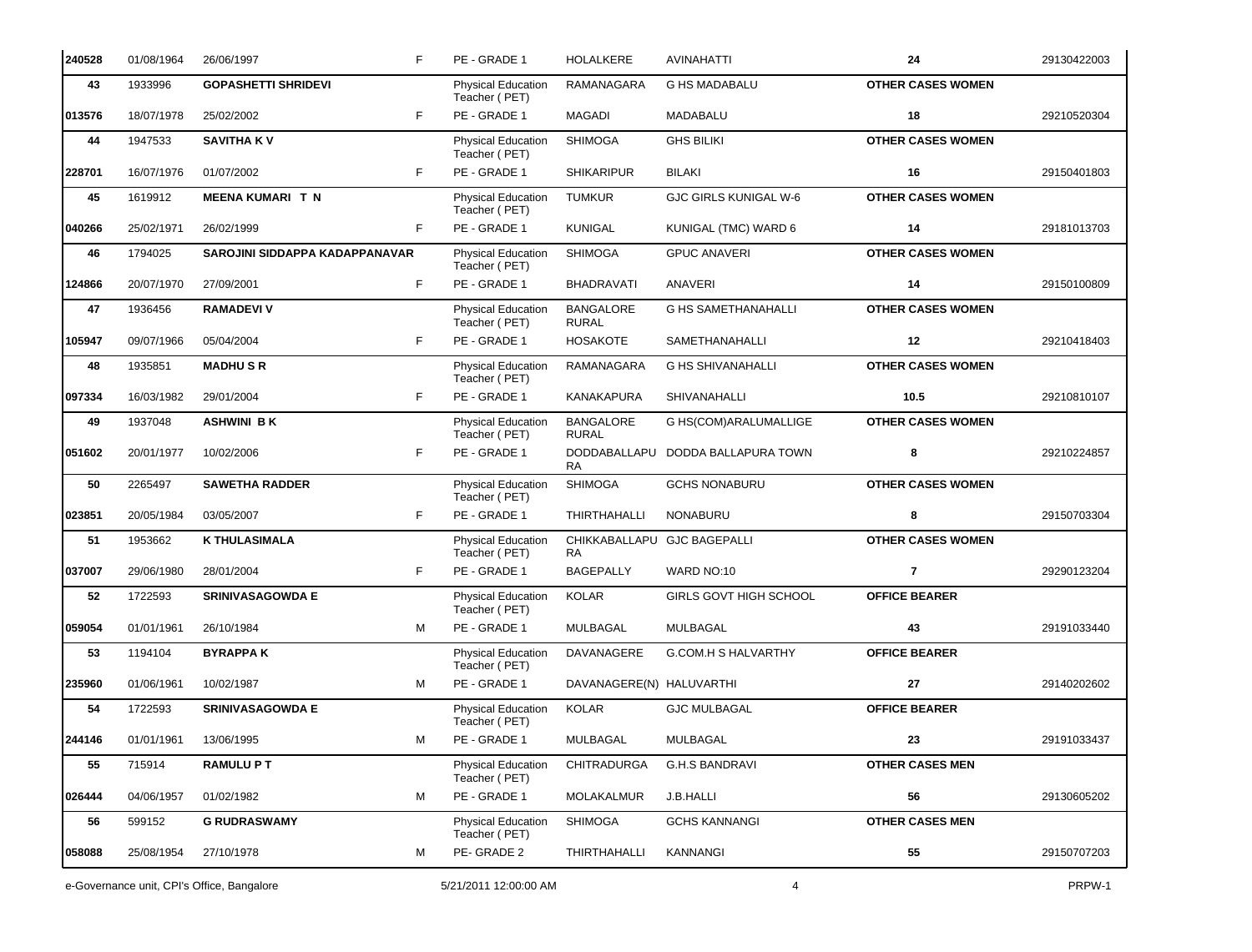| 57     | 759066                                     | <b>KAMBAIAH R</b>          |   | <b>Physical Education</b><br>Teacher (PET) | <b>BANGALORE</b><br><b>RURAL</b> | <b>G JC DEVALAPURA</b>           | <b>OTHER CASES MEN</b> |             |
|--------|--------------------------------------------|----------------------------|---|--------------------------------------------|----------------------------------|----------------------------------|------------------------|-------------|
| 165967 | 03/04/1963                                 | 23/01/1984                 | M | PE-GRADE 2                                 | <b>HOSAKOTE</b>                  | DEVALAPURA                       | 52                     | 29210418702 |
| 58     | 833966                                     | <b>CHALUVARAJU NG</b>      |   | <b>Physical Education</b><br>Teacher (PET) | <b>CHITRADURGA</b>               | G.H.S.GOOLLIHATTI                | <b>OTHER CASES MEN</b> |             |
| 017039 | 15/06/1962                                 | 03/09/1985                 | M | PE-GRADE 2                                 | <b>HOSADURGA</b>                 | <b>GOOLLIHATTI</b>               | 46                     | 29130524301 |
| 59     | 1129804                                    | <b>VENKATESHAK</b>         |   | Physical Education<br>Teacher (PET)        | DAVANAGERE                       | GOVT PU COLLEGE JAGALUR          | <b>OTHER CASES MEN</b> |             |
| 235976 | 21/05/1962                                 | 20/02/1991                 | M | PE - GRADE 1                               | <b>JAGALUR</b>                   | JAG WARD NO 11                   | 45                     | 29140616201 |
| 60     | 1068427                                    | <b>M C AMRUTHALINGAIAH</b> |   | Physical Education<br>Teacher (PET)        | <b>DAVANAGERE</b>                | <b>GJC - BILICHODU</b>           | <b>OTHER CASES MEN</b> |             |
| 091301 | 02/01/1961                                 | 17/11/1988                 | м | PE-GRADE 2                                 | <b>JAGALUR</b>                   | <b>BILICHODU</b>                 | 44                     | 29140601806 |
| 61     | 1149172                                    | <b>MUNIREDDY M</b>         |   | Physical Education<br>Teacher (PET)        | <b>KOLAR</b>                     | BEO, SRINIVASAPUR                | <b>OTHER CASES MEN</b> |             |
| 212773 | 22/07/1958                                 | 02/01/1986                 | M | PE - GRADE 1                               | SRINIVASAPUR                     | BEO, SRINIVASAPUR                | 43                     | 31291912127 |
| 62     | 1160470                                    | <b>T KESHAVAMURTHY</b>     |   | Physical Education<br>Teacher (PET)        | CHITRADURGA                      | <b>GHS.P MAHADDEVAURA</b>        | <b>OTHER CASES MEN</b> |             |
| 023864 | 26/06/1962                                 | 04/10/1988                 | м | PE-GRADE 2                                 | CHALLAKERE                       | MAHADDEVAPURA                    | 42                     | 29130221901 |
| 63     | 1176222                                    | A R MURUGENDRAPPA          |   | Physical Education<br>Teacher (PET)        | <b>SHIMOGA</b>                   | Govt TTI . TALUK SORAB           | <b>OTHER CASES MEN</b> |             |
| 071550 | 15/06/1964                                 | 23/12/1989                 | м | PE-GRADE 2                                 | <b>SORAB</b>                     |                                  | 40                     | 39291506098 |
| 64     | 1130497                                    | <b>NARAYANAK</b>           |   | Physical Education<br>Teacher (PET)        | <b>MADHUGIRI</b>                 | <b>GHS VADDAGERE</b>             | <b>OTHER CASES MEN</b> |             |
| 132261 | 24/01/1959                                 | 20/02/1991                 | м | PE - GRADE 1                               | <b>KORATAGERE</b>                | VADDAGERE                        | 38                     | 29180301902 |
| 65     | 1166069                                    | PARASHURAMAPPA ME          |   | <b>Physical Education</b><br>Teacher (PET) | <b>BANGALORE</b><br><b>RURAL</b> | <b>G J C VISHWANATHAPURA</b>     | <b>OTHER CASES MEN</b> |             |
| 133076 | 11/07/1959                                 | 03/10/1992                 | M | PE - GRADE 1                               | DEVANAHALLI                      | VISHWANATHAPURA                  | 38                     | 29210302205 |
| 66     | 1131475                                    | <b>SRISHLYAPPA K</b>       |   | Physical Education<br>Teacher (PET)        | <b>CHITRADURGA</b>               | <b>GHS IKKANUR</b>               | <b>OTHER CASES MEN</b> |             |
| 101232 | 20/09/1962                                 | 28/09/1992                 | M | PE - GRADE 1                               | <b>HIRIYUR</b>                   | <b>IKKANUR</b>                   | 34                     | 29130308303 |
| 67     | 1148695                                    | <b>SREENIVASAPPA</b>       |   | Physical Education<br>Teacher (PET)        | RA.                              | CHIKKABALLAPU GJC CHICKABALLAPUR | <b>OTHER CASES MEN</b> |             |
| 086769 | 22/03/1959                                 | 03/09/1985                 | м | PE - GRADE 1                               | CHIKKABALLAPU WARD NO:21<br>R.   |                                  | 33                     | 29290327401 |
| 68     | 1148067                                    | <b>MANOHARA D</b>          |   | <b>Physical Education</b><br>Teacher (PET) | <b>BANGALORE</b><br><b>SOUTH</b> | <b>GHS KANNAMANGALA</b>          | <b>OTHER CASES MEN</b> |             |
| 095047 | 05/04/1961                                 | 19/02/1991                 | М | PE - GRADE 1                               | SOUTH4                           | KANNAMANGALA                     | 33                     | 29200312603 |
| 69     | 738968                                     | <b>SHIVALINGAIAH K</b>     |   | Physical Education<br>Teacher (PET)        | <b>TUMKUR</b>                    | <b>GJC MASKAL</b>                | <b>OTHER CASES MEN</b> |             |
| 009207 | 15/03/1958                                 | 08/06/1985                 | М | PE - GRADE 1                               | TUMKUR                           | MASKAL                           | 32                     | 29180938102 |
| 70     | 1239921                                    | <b>RANGAPPA G</b>          |   | Physical Education<br>Teacher (PET)        | <b>CHITRADURGA</b>               | G.HS.AMBALAGERE                  | <b>OTHER CASES MEN</b> |             |
| 025819 | 01/06/1963                                 | 16/09/1993                 | м | PE - GRADE 1                               | <b>HIRIYUR</b>                   | AMBALAGERE                       | 32                     | 29130305003 |
| 71     | 1317956                                    | <b>VISHWANATH GOUDAR</b>   |   | <b>Physical Education</b><br>Teacher (PET) | <b>BANGALORE</b><br><b>RURAL</b> | <b>G HS TUBAGERE</b>             | <b>OTHER CASES MEN</b> |             |
|        | e-Governance unit, CPI's Office, Bangalore |                            |   | 5/21/2011 12:00:00 AM                      |                                  | 5                                |                        | PRPW-1      |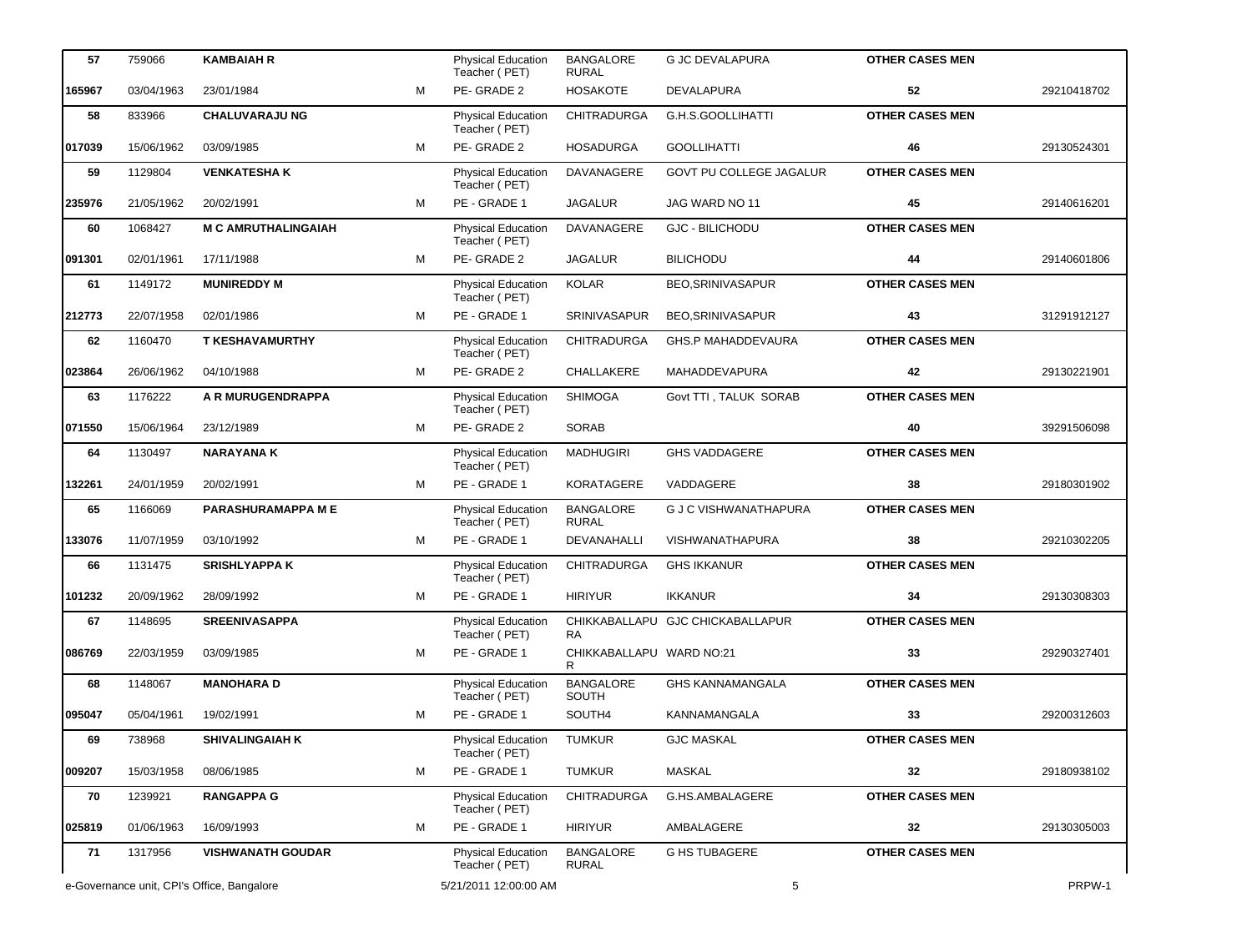| 050298 | 01/07/1962                                 | 15/07/1994                     | м | PE-GRADE 2                                 | DODDABALLAPU TUBUGERE<br>RA.          |                                             | 32                     | 29210208204 |
|--------|--------------------------------------------|--------------------------------|---|--------------------------------------------|---------------------------------------|---------------------------------------------|------------------------|-------------|
| 72     | 1372262                                    | <b>SHANMUKHAPPA HE</b>         |   | Physical Education<br>Teacher (PET)        | <b>SHIMOGA</b>                        | <b>GPUC BARUR</b>                           | <b>OTHER CASES MEN</b> |             |
| 059565 | 02/07/1958                                 | 20/07/1994                     | м | PE - GRADE 1                               | <b>SAGAR</b>                          | <b>BARUR</b>                                | 32                     | 29150309602 |
| 73     | 1371514                                    | <b>MURAB HUSSAIN MEERA SAB</b> |   | Physical Education<br>Teacher (PET)        | <b>SHIMOGA</b>                        | NETAJI SCB GHS HUNASEKATTE                  | <b>OTHER CASES MEN</b> |             |
| 129093 | 24/04/1958                                 | 21/07/1994                     | м | PE - GRADE 1                               | <b>BHADRAVATI</b>                     | HUNASEKATTE                                 | 32                     | 29150112703 |
| 74     | 1288771                                    | <b>HANUMANTHARAYAPPA BS</b>    |   | Physical Education<br>Teacher (PET)        | <b>MADHUGIRI</b>                      | <b>GJC PURAVARA</b>                         | <b>OTHER CASES MEN</b> |             |
| 098991 | 26/09/1964                                 | 21/07/1994                     | м | PE - GRADE 1                               | <b>MADHUGIRI</b>                      | <b>PURAVARA</b>                             | 32                     | 29180419002 |
| 75     | 1305806                                    | <b>GOPALGOWDA S</b>            |   | <b>Physical Education</b><br>Teacher (PET) | <b>BANGALORE</b><br><b>NORTH</b>      | GOVT COMPOSITE HIGH SCHOOL<br><b>KAKOLU</b> | <b>OTHER CASES MEN</b> |             |
| 089927 | 18/06/1962                                 | 23/07/1994                     | м | PE-GRADE 2                                 | NORTH4                                | <b>KAKOLU</b>                               | 32                     | 29280711205 |
| 76     | 1315679                                    | <b>NAGARAJAPPA K</b>           |   | Physical Education<br>Teacher (PET)        | DAVANAGERE                            | GOVT COMP. H.S KABBUR                       | <b>OTHER CASES MEN</b> |             |
| 026234 | 12/03/1966                                 | 26/07/1994                     | м | PE - GRADE 1                               | DAVANAGERE(S) KABBUR                  |                                             | 32                     | 29140305202 |
| 77     | 1280217                                    | <b>KENCHAVEERAPPA NK</b>       |   | <b>Physical Education</b><br>Teacher (PET) | CHIKKABALLAPU GHS KURUDI<br><b>RA</b> |                                             | <b>OTHER CASES MEN</b> |             |
| 177888 | 22/10/1961                                 | 29/07/1994                     | м | PE - GRADE 1                               | GOWRIBIDANUR KURUDI                   |                                             | 32                     | 29290513705 |
| 78     | 129730                                     | <b>CHIDANANDASWAMY</b>         |   | Physical Education<br>Teacher (PET)        | <b>CHITRADURGA</b>                    | GOVT HS. MD.KOTE                            | <b>OTHER CASES MEN</b> |             |
| 101085 | 10/06/1970                                 | 01/08/1994                     | м | PE - GRADE 1                               | <b>HIRIYUR</b>                        | MADAKARINAIKANA KOTE                        | 32                     | 29130300503 |
| 79     | 1371759                                    | <b>LOKESHAPPA K M</b>          |   | <b>Physical Education</b><br>Teacher (PET) | <b>SHIMOGA</b>                        | <b>GHS NAGARA</b>                           | <b>OTHER CASES MEN</b> |             |
| 080460 | 08/08/1961                                 | 15/11/1994                     | м | PE - GRADE 1                               | <b>HOSANAGAR</b>                      | <b>NAGARA</b>                               | 32                     | 29150224601 |
| 80     | 1311398                                    | <b>DEVEERAPPARS</b>            |   | Physical Education<br>Teacher (PET)        | DAVANAGERE                            | <b>GGHS - NALLURU</b>                       | <b>OTHER CASES MEN</b> |             |
| 077401 | 02/07/1962                                 | 15/11/1994                     | м | PE - GRADE 1                               | <b>CHANNAGIRI</b>                     | NALLURU                                     | 32                     | 29140116717 |
| 81     | 1177933                                    | <b>K H GANESHAPPA</b>          |   | Physical Education<br>Teacher (PET)        | <b>DAVANAGERE</b>                     | <b>GJC - BANNIKODU</b>                      | <b>OTHER CASES MEN</b> |             |
| 034965 | 14/06/1961                                 | 16/11/1994                     | м | PE - GRADE 1                               | <b>HARIHARA</b>                       | <b>BANNIKODU</b>                            | 32                     | 29140400302 |
| 82     | 1278829                                    | <b>SRINIVASA H</b>             |   | Physical Education<br>Teacher (PET)        | <b>CHITRADURGA</b>                    | G.J.C.D.T. VATTI                            | <b>OTHER CASES MEN</b> |             |
| 118640 | 08/04/1967                                 | 20/07/1994                     | М | PE - GRADE 1                               | <b>HOSADURGA</b>                      | D.T.VATTI                                   | 30                     | 29130526501 |
| 83     | 1289217                                    | <b>H P SHIVALINGAPPA</b>       |   | <b>Physical Education</b><br>Teacher (PET) | DAVANAGERE                            | <b>GHS KAREKATTE</b>                        | <b>OTHER CASES MEN</b> |             |
| 064774 | 01/10/1963                                 | 21/07/1994                     | м | PE - GRADE 1                               | <b>CHANNAGIRI</b>                     | KAREKATTE                                   | 30                     | 29140111606 |
| 84     | 1990451                                    | <b>KAKI MALLAIAH</b>           |   | <b>Physical Education</b><br>Teacher (PET) | <b>MADHUGIRI</b>                      | <b>GHS BUKKAPATTANA</b>                     | <b>OTHER CASES MEN</b> |             |
| 044279 | 24/07/1964                                 | 21/07/1994                     | м | PE - GRADE 1                               | KORATAGERE                            | <b>BUKKAPATNA</b>                           | $30\,$                 | 29180309105 |
| 85     | 1311369                                    | <b>K BALACHANDRA RAO</b>       |   | <b>Physical Education</b><br>Teacher (PET) | <b>SHIMOGA</b>                        | <b>GHS KANUGODU</b>                         | <b>OTHER CASES MEN</b> |             |
| 098329 | 20/01/1965                                 | 22/07/1994                     | м | PE - GRADE 1                               | <b>HOSANAGAR</b>                      | KANAGODU                                    | $30\,$                 | 29150203701 |
|        | e-Governance unit, CPI's Office, Bangalore |                                |   | 5/21/2011 12:00:00 AM                      |                                       | 6                                           |                        | PRPW-1      |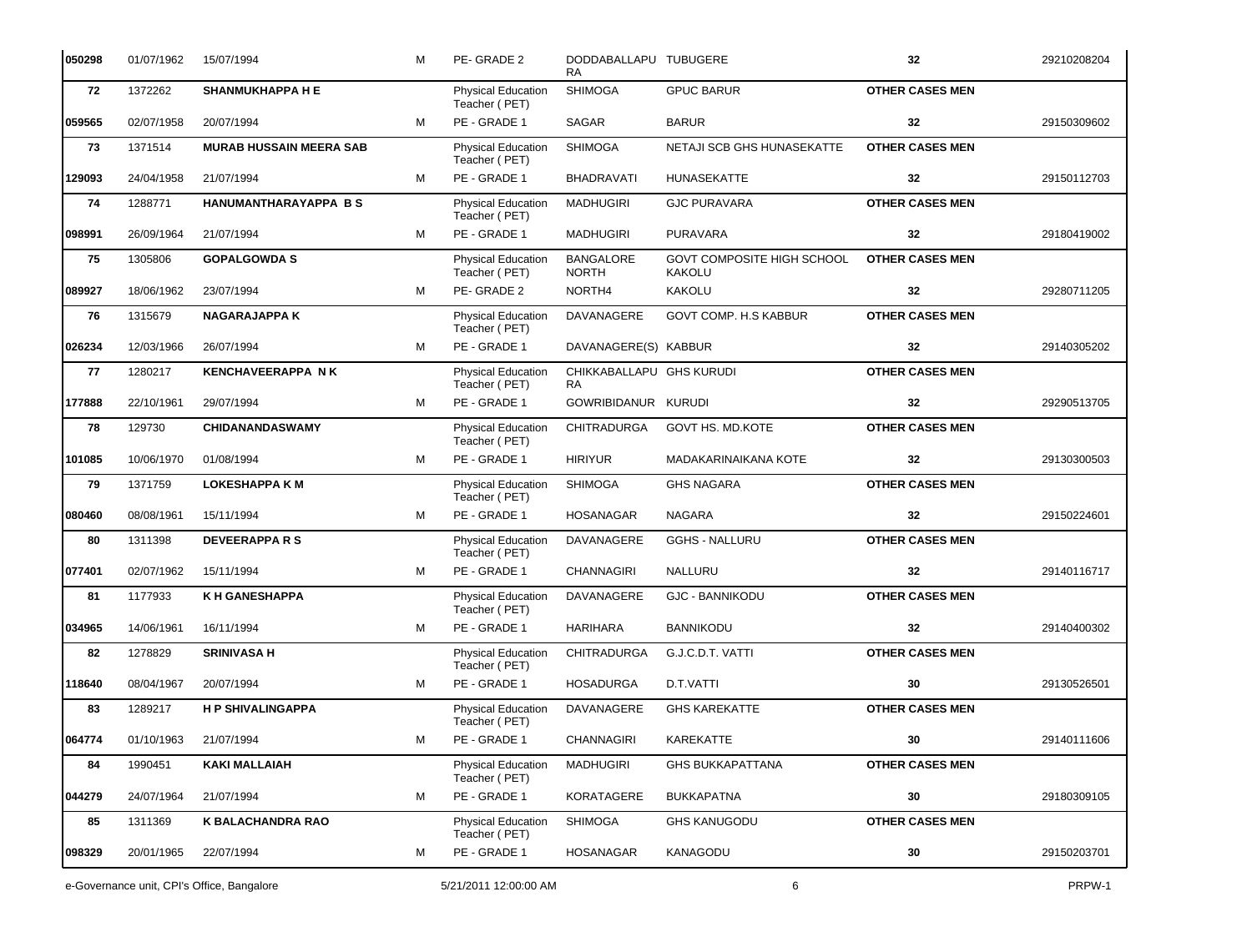| 86     | 1265783                                    | <b>S MUSTHAFA</b>      |   | <b>Physical Education</b><br>Teacher (PET) | DAVANAGERE                            | <b>GJC - MALEBENNURU</b>           | <b>OTHER CASES MEN</b> |             |
|--------|--------------------------------------------|------------------------|---|--------------------------------------------|---------------------------------------|------------------------------------|------------------------|-------------|
| 242291 | 01/06/1964                                 | 28/10/1994             | м | PE - GRADE 1                               | <b>HARIHARA</b>                       | MALEBENNURU                        | 30                     | 29140405625 |
| 87     | 1280303                                    | <b>RAMESHBABU B</b>    |   | Physical Education<br>Teacher (PET)        | <b>KOLAR</b>                          | COMPOSIT GOVT HIGH SCHOOL, N<br>VA | <b>OTHER CASES MEN</b> |             |
| 165148 | 11/12/1963                                 | 09/11/1994             | м | PE - GRADE 1                               | <b>MULBAGAL</b>                       | N VADDAHALLI                       | 30                     | 29191023102 |
| 88     | 1279349                                    | <b>GAJENDRAPPA KL</b>  |   | Physical Education<br>Teacher (PET)        | <b>SHIMOGA</b>                        | <b>GPUC HOLEHONNUR</b>             | <b>OTHER CASES MEN</b> |             |
| 232368 | 24/07/1962                                 | 11/11/1994             | м | PE - GRADE 1                               | <b>BHADRAVATI</b>                     | HOLEHONNURU                        | 30                     | 29150102516 |
| 89     | 1280273                                    | R MAHESWARAPPA         |   | Physical Education<br>Teacher (PET)        | <b>CHITRADURGA</b>                    | <b>GHS GOWRASAMUDRA</b>            | <b>OTHER CASES MEN</b> |             |
| 177519 | 29/03/1963                                 | 12/11/1994             | м | PE - GRADE 1                               | CHALLAKERE                            | <b>GOWRASAMUDRA</b>                | 30                     | 29130204803 |
| 90     | 1278758                                    | <b>K M LOKAPPA</b>     |   | Physical Education<br>Teacher (PET)        | DAVANAGERE                            | <b>GHS - YARECHIKKANAHALLI</b>     | <b>OTHER CASES MEN</b> |             |
| 122744 | 16/07/1964                                 | 16/11/1994             | м | PE - GRADE 1                               | <b>HONNALI</b>                        | YARACHIKKANAHALLI                  | 30                     | 29140503702 |
| 91     | 2360627                                    | <b>K N RAMAKRISHNA</b> |   | Physical Education<br>Teacher (PET)        | <b>RA</b>                             | CHIKKABALLAPU GHS THIMMASANDRA E   | <b>OTHER CASES MEN</b> |             |
| 012068 | 22/12/1959                                 | 21/11/1995             | м | PE-GRADE 2                                 | <b>SIDLAGHATTA</b>                    | <b>THIMMASANDRA E</b>              | 30                     | 29291126004 |
| 92     | 2125808                                    | <b>KRISHNAMURTHY S</b> |   | Physical Education<br>Teacher (PET)        | <b>TUMKUR</b>                         | <b>GJC DANDINA SHIVARA</b>         | <b>OTHER CASES MEN</b> |             |
| 025713 | 15/07/1958                                 | 25/04/2007             | м | PE-GRADE 2                                 | <b>TURUVEKERE</b>                     | DANDINA SHIVARA                    | 30                     | 29180717203 |
| 93     | 1318793                                    | K N VENKATESHA MURTHY  |   | Physical Education<br>Teacher (PET)        | <b>BANGALORE</b><br><b>RURAL</b>      | <b>GJC NELAMANGALA</b>             | <b>OTHER CASES MEN</b> |             |
| 058240 | 14/02/1968                                 | 08/08/1994             | м | PE - GRADE 1                               | NELAMANGALA                           | NELAMANGALA TOWN                   | 28                     | 29210120846 |
| 94     | 137591                                     | YENKYANAIK L           |   | <b>Physical Education</b><br>Teacher (PET) | <b>SHIMOGA</b>                        | <b>GPUC ANAVATTI</b>               | <b>OTHER CASES MEN</b> |             |
| 128137 | 09/04/1973                                 | 07/01/1997             | м | PE - GRADE 1                               | SORAB                                 | <b>ANAVATTI</b>                    | 28                     | 29150605810 |
| 95     | 1375877                                    | <b>KAMALAKARD</b>      |   | Physical Education<br>Teacher (PET)        | <b>SHIMOGA</b>                        | <b>GHS KODURU</b>                  | <b>OTHER CASES MEN</b> |             |
| 110079 | 18/02/1968                                 | 07/02/1997             | M | PE - GRADE 1                               | <b>HOSANAGAR</b>                      | <b>KODUR</b>                       | 28                     | 29150213406 |
| 96     | 1277752                                    | <b>DEVENDRAYR</b>      |   | <b>Physical Education</b><br>Teacher (PET) | CHIKKABALLAPU GHS DIBBUR<br><b>RA</b> |                                    | <b>OTHER CASES MEN</b> |             |
| 182499 | 06/03/1966                                 | 29/07/1994             | м | PE - GRADE 1                               | CHIKKABALLAPU DIBBUR<br>R             |                                    | 27.5                   | 29290306605 |
| 97     | 693705                                     | <b>PRABHAKAR K R</b>   |   | <b>Physical Education</b><br>Teacher (PET) | <b>KOLAR</b>                          | <b>GHS ARABIKOTHANUR</b>           | <b>OTHER CASES MEN</b> |             |
| 176630 | 24/05/1955                                 | 02/08/1985             | м | PE - GRADE 1                               | KOLAR                                 | ARABHIKOTHANUR                     | 26                     | 29190701803 |
| 98     | 1393525                                    | <b>K SHANMUKHAPPA</b>  |   | Physical Education<br>Teacher (PET)        | DAVANAGERE                            | <b>GHS-KUNCHUR</b>                 | <b>OTHER CASES MEN</b> |             |
| 209163 | 20/06/1970                                 | 12/02/1997             | м | PE - GRADE 1                               | HARAPANAHALLI KUNCHOORU               |                                    | 26                     | 29140704706 |
| 99     | 1462554                                    | <b>PUTTAPPA ST</b>     |   | <b>Physical Education</b><br>Teacher (PET) | <b>MADHUGIRI</b>                      | Sri Murarjidesai Resi S Bedathur   | <b>OTHER CASES MEN</b> |             |
| 037559 | 20/07/1966                                 | 14/07/1997             | м | PE - GRADE 1                               | <b>MADHUGIRI</b>                      | <b>BEDATHUR</b>                    | 26                     | 29180409302 |
| 100    | 1462554                                    | <b>PUTTAPPA ST</b>     |   | <b>Physical Education</b><br>Teacher (PET) | <b>MADHUGIRI</b>                      | Sri Murarjidesai Resi S Bedathur   | <b>OTHER CASES MEN</b> |             |
|        | e-Governance unit, CPI's Office, Bangalore |                        |   | 5/21/2011 12:00:00 AM                      |                                       | $\overline{7}$                     |                        | PRPW-1      |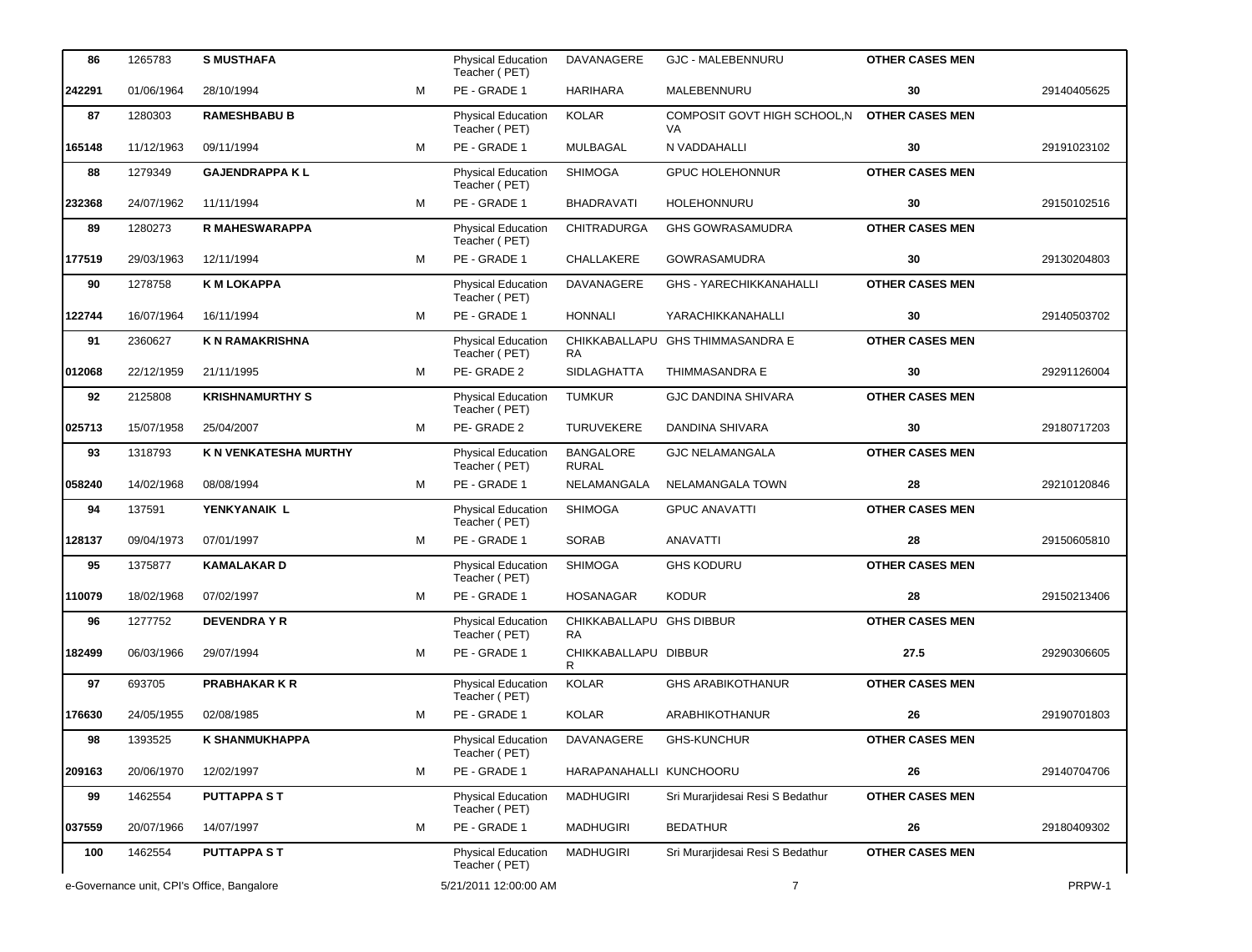| 037559 | 20/07/1966                                 | 14/07/1997               | M | PE - GRADE 1                               | <b>MADHUGIRI</b>        | <b>BEDATHUR</b>                  | 26                     | 29180409302 |
|--------|--------------------------------------------|--------------------------|---|--------------------------------------------|-------------------------|----------------------------------|------------------------|-------------|
| 101    | 1389916                                    | THIPPESWAMY J K          |   | <b>Physical Education</b><br>Teacher (PET) | <b>CHITRADURGA</b>      | <b>GHS MARADIHALLI</b>           | <b>OTHER CASES MEN</b> |             |
| 135143 | 19/06/1964                                 | 16/12/1997               | м | PE-GRADE 2                                 | <b>HIRIYUR</b>          | MARADIHALLI                      | 24                     | 29130300404 |
| 102    | 1564595                                    | <b>JAGADEESH N</b>       |   | Physical Education<br>Teacher (PET)        | DAVANAGERE              | <b>GHS-DURVIGERE</b>             | <b>OTHER CASES MEN</b> |             |
| 163113 | 25/06/1961                                 | 28/10/1998               | м | PE - GRADE 1                               | <b>CHANNAGIRI</b>       | <b>DURVIGERE</b>                 | 24                     | 29140105803 |
| 103    | 1836044                                    | <b>MANJUNATHA K</b>      |   | Physical Education<br>Teacher (PET)        | RAMANAGARA              | <b>G HS CHEELURU</b>             | <b>OTHER CASES MEN</b> |             |
| 023237 | 18/08/1958                                 | 01/12/1998               | м | PE - GRADE 1                               | KANAKAPURA              | CHEELURU                         | 22                     | 29210803506 |
| 104    | 1851024                                    | <b>B P GANGADHARAIAH</b> |   | Physical Education<br>Teacher (PET)        | <b>MADHUGIRI</b>        | <b>GHS CHINNENAHALLY</b>         | <b>OTHER CASES MEN</b> |             |
| 089247 | 16/05/1968                                 | 08/12/1998               | M | PE - GRADE 1                               | <b>MADHUGIRI</b>        | CHINNENAHALLY                    | 22                     | 29180407502 |
| 105    | 1724709                                    | <b>ASLAM SAB C</b>       |   | <b>Physical Education</b><br>Teacher (PET) | DAVANAGERE              | <b>GHS - GURUSIDDAPURA</b>       | <b>OTHER CASES MEN</b> |             |
| 133958 | 01/06/1972                                 | 01/06/1999               | м | PE - GRADE 1                               | <b>JAGALUR</b>          | <b>GURUSIDDAPURA</b>             | 22                     | 29140604903 |
| 106    | 1753646                                    | <b>KV RAMESH</b>         |   | Physical Education<br>Teacher (PET)        | <b>SHIMOGA</b>          | <b>GHS MALALIMAKKI</b>           | <b>OTHER CASES MEN</b> |             |
| 050127 | 12/03/1970                                 | 26/07/1999               | м | PE - GRADE 1                               | <b>THIRTHAHALLI</b>     | MALALIMAKKI                      | 22                     | 29150741001 |
| 107    | 1150784                                    | <b>B N NATARAJA</b>      |   | Physical Education<br>Teacher (PET)        | CHIKKABALLAPU<br>RA     | <b>GHS PATHAPALYA</b>            | <b>OTHER CASES MEN</b> |             |
| 235075 | 22/07/1965                                 | 29/09/1992               | м | PE - GRADE 1                               | <b>BAGEPALLY</b>        | PATHAPALYA                       | 21                     | 29290115510 |
| 108    | 1143806                                    | <b>JAYARAMAREDDY</b>     |   | <b>Physical Education</b><br>Teacher (PET) | RA.                     | CHIKKABALLAPU GHS K RAGUTTAHALLI | <b>OTHER CASES MEN</b> |             |
| 236881 | 01/06/1958                                 | 01/06/1982               | м | PE-GRADE 2                                 | <b>CHINTAMANI</b>       | K RAGUTTAHALLI                   | 20                     | 29290417303 |
| 109    | 1322674                                    | <b>JAHID B</b>           |   | Physical Education<br>Teacher (PET)        | DAVANAGERE              | <b>GHS-MYDUR</b>                 | <b>OTHER CASES MEN</b> |             |
| 041530 | 04/06/1959                                 | 09/07/1993               | м | PE - GRADE 1                               | HARAPANAHALLI MAIDOORU  |                                  | 16                     | 29140705503 |
| 110    | 1428601                                    | <b>SHANKARAPPA R K</b>   |   | Physical Education<br>Teacher (PET)        | <b>SHIMOGA</b>          | <b>GHS GUDAVI</b>                | <b>OTHER CASES MEN</b> |             |
| 029978 | 05/04/1962                                 | 07/08/1997               | м | LANGUAGE<br>KANNADA                        | <b>SORAB</b>            | <b>GUDAVI</b>                    | 15.5                   | 29150617403 |
| 111    | 1152905                                    | <b>RAMAKRISHNA Y</b>     |   | <b>Physical Education</b><br>Teacher (PET) | RA                      | CHIKKABALLAPU GHS KADALAVENI     | <b>OTHER CASES MEN</b> |             |
| 023133 | 14/01/1963                                 | 25/10/2000               | М | PE - GRADE 1                               | GOWRIBIDANUR KADALAVENI |                                  | 14.5                   | 29290510803 |
| 112    | 1954051                                    | <b>LOKARAJA</b>          |   | Physical Education<br>Teacher (PET)        | <b>KOLAR</b>            | <b>GHS KURIGEPALLI</b>           | <b>OTHER CASES MEN</b> |             |
| 109237 | 22/07/1980                                 | 29/01/2004               | М | PE - GRADE 1                               | SRINIVASAPUR            | KURIGEPALLI                      | 14                     | 29191218504 |
| 113    | 41935609                                   | <b>CHANNAPPA H P</b>     |   | Physical Education<br>Teacher (PET)        | RAMANAGARA              | <b>GJC KODAMBALLI</b>            | <b>OTHER CASES MEN</b> |             |
| 220391 | 15/07/1979                                 | 30/01/2004               | м | PE - GRADE 1                               | CHANNAPATNA             | KODAMBALLI                       | 14                     | 29210711804 |
| 114    | 1967777                                    | T J MANJUNATHA           |   | Physical Education<br>Teacher (PET)        | CHITRADURGA             | <b>GHS ALUR</b>                  | <b>OTHER CASES MEN</b> |             |
| 040208 | 10/03/1980                                 | 31/01/2004               | М | PE - GRADE 1                               | <b>HIRIYUR</b>          | ALUR                             | 14                     | 29130311303 |
|        | e-Governance unit, CPI's Office, Bangalore |                          |   | 5/21/2011 12:00:00 AM                      |                         | 8                                |                        | PRPW-1      |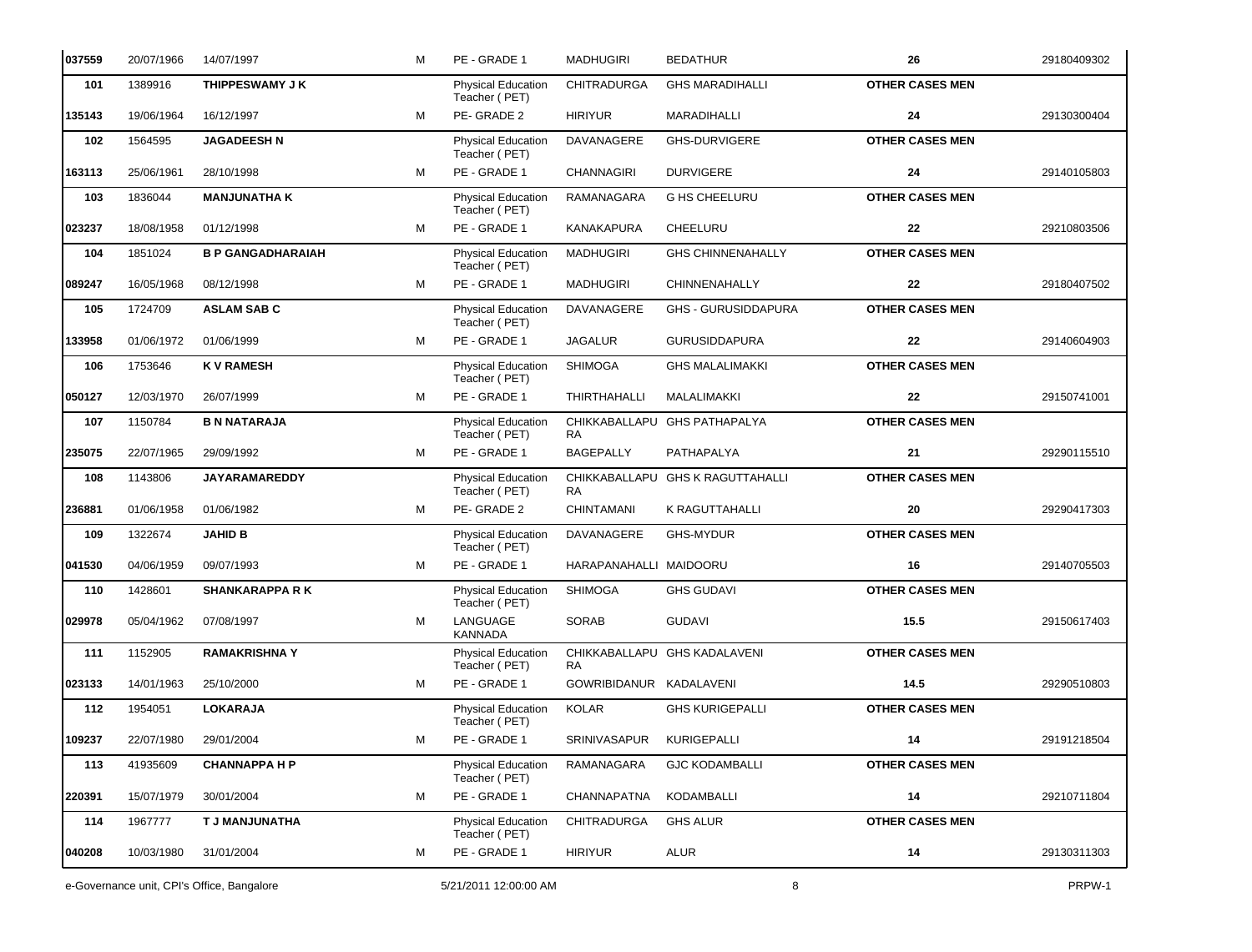| 115    | 1957641    | <b>TH KUMAR</b>                            |   |                                            | <b>TUMKUR</b>                    | <b>GCHS JINNAGARA</b>                         | <b>OTHER CASES MEN</b> |             |
|--------|------------|--------------------------------------------|---|--------------------------------------------|----------------------------------|-----------------------------------------------|------------------------|-------------|
|        |            |                                            |   | <b>Physical Education</b><br>Teacher (PET) |                                  |                                               |                        |             |
| 025377 | 20/09/1976 | 13/02/2004                                 | M | PE - GRADE 1                               | <b>KUNIGAL</b>                   | <b>JINNAGARA</b>                              | 14                     | 29181020703 |
| 116    | 1934795    | <b>SUBHASH CHANDRA Y</b>                   |   | <b>Physical Education</b><br>Teacher (PET) | <b>BANGALORE</b><br><b>RURAL</b> | <b>G HS KORATI</b>                            | <b>OTHER CASES MEN</b> |             |
| 037797 | 26/06/1979 | 20/02/2004                                 | M | PE - GRADE 1                               | <b>HOSAKOTE</b>                  | <b>KORATI</b>                                 | 14                     | 29210406303 |
| 117    | 1958062    | <b>ANJANAPPAN</b>                          |   | Physical Education<br>Teacher (PET)        | <b>MADHUGIRI</b>                 | <b>GHS MIDIGESHI</b>                          | <b>OTHER CASES MEN</b> |             |
| 116209 | 20/07/1968 | 21/02/2004                                 | M | PE - GRADE 1                               | <b>MADHUGIRI</b>                 | <b>MEDIGESI</b>                               | 14                     | 29180408604 |
| 118    | 1917987    | <b>SURESH R</b>                            |   | Physical Education<br>Teacher (PET)        | <b>SHIMOGA</b>                   | <b>GCHS SAMPEKATTE</b>                        | <b>OTHER CASES MEN</b> |             |
| 138589 | 24/11/1976 | 21/02/2004                                 | м | PE - GRADE 1                               | <b>HOSANAGAR</b>                 | SAMPEKATTE                                    | 14                     | 29150224701 |
| 119    | 1953577    | <b>ANAND A M</b>                           |   | Physical Education<br>Teacher (PET)        | <b>KOLAR</b>                     | <b>GHS MADDERI</b>                            | <b>OTHER CASES MEN</b> |             |
| 075691 | 12/04/1978 | 21/02/2004                                 | M | PE - GRADE 1                               | <b>KOLAR</b>                     | <b>MADDERI</b>                                | 14                     | 29190721502 |
| 120    | 1958058    | <b>KRISHNAPPA SARVADE</b>                  |   | Physical Education<br>Teacher (PET)        | <b>MADHUGIRI</b>                 | <b>GJC P.N HALLY</b>                          | <b>OTHER CASES MEN</b> |             |
| 033238 | 19/06/1972 | 28/02/2004                                 | м | PE - GRADE 1                               | <b>SIRA</b>                      | <b>NAADOORU</b>                               | 14                     | 29180604013 |
| 121    | 1954550    | <b>VENKATASHAMAIAH S</b>                   |   | Physical Education<br>Teacher (PET)        | <b>KOLAR</b>                     | <b>GHS ARIKUNTE</b>                           | <b>OTHER CASES MEN</b> |             |
| 038039 | 10/07/1973 | 08/03/2004                                 | м | PE - GRADE 1                               | SRINIVASAPUR                     | ARIKUNTE                                      | 14                     | 29191201902 |
| 122    | 1935300    | <b>MURUGESAN M</b>                         |   | Physical Education<br>Teacher (PET)        | <b>BANGALORE</b><br><b>RURAL</b> | G HS (COMP) YELEKYATHANAHALLI OTHER CASES MEN |                        |             |
| 017292 | 16/02/1973 | 10/03/2004                                 | м | PE - GRADE 1                               | NELAMANGALA                      | MARALAKUNTE                                   | 14                     | 29210100803 |
| 123    | 1935384    | <b>PRASATH J</b>                           |   | <b>Physical Education</b><br>Teacher (PET) | RAMANAGARA                       | <b>G HS GANAKAL</b>                           | <b>OTHER CASES MEN</b> |             |
| 148034 | 20/07/1978 | 11/03/2004                                 | м | PE - GRADE 1                               | RAMANAGARA                       | <b>GANAKAL</b>                                | 14                     | 29210604202 |
| 124    | 1957901    | E N MUTTURAJU                              |   | Physical Education<br>Teacher (PET)        | <b>TUMKUR</b>                    | <b>GCHS ALBUR</b>                             | <b>OTHER CASES MEN</b> |             |
| 064404 | 08/06/1981 | 22/03/2004                                 | м | PE - GRADE 1                               | <b>TIPTUR</b>                    | <b>ALBUR</b>                                  | 14                     | 29180803503 |
| 125    | 1953343    | HANUMANTHARAYAPPA D                        |   | Physical Education<br>Teacher (PET)        | CHIKKABALLAPU<br><b>RA</b>       | <b>GGHS GUDIBANDA</b>                         | <b>OTHER CASES MEN</b> |             |
| 158037 | 06/07/1974 | 28/01/2004                                 | м | PE - GRADE 1                               | <b>GUDIBANDA</b>                 | WARD NO:1                                     | 13                     | 29290610901 |
| 126    | 1954872    | <b>RAVINDRAT</b>                           |   | <b>Physical Education</b><br>Teacher (PET) | RAMANAGARA                       | G HS BRAMANIPURA                              | <b>OTHER CASES MEN</b> |             |
| 032446 | 20/07/1979 | 31/01/2004                                 | м | PE - GRADE 1                               | CHANNAPATNA                      | <b>BRAHMANIPURA</b>                           | 12                     | 29210707305 |
| 127    | 1917813    | <b>KHADIRSAB NAVALGUND</b>                 |   | <b>Physical Education</b><br>Teacher (PET) | <b>SHIMOGA</b>                   | <b>GHS BYAKODU</b>                            | <b>OTHER CASES MEN</b> |             |
| 004667 | 01/06/1979 | 04/06/2004                                 | м | PE - GRADE 1                               | SAGAR                            | <b>BYAKODU</b>                                | 12                     | 29150331601 |
| 128    | 1936561    | <b>PRASHANTH GAONKAR</b>                   |   | Physical Education<br>Teacher (PET)        | RAMANAGARA                       | G HS BANNIMUKKODLU                            | <b>OTHER CASES MEN</b> |             |
| 096282 | 27/07/1978 | 24/12/2005                                 | м | PE - GRADE 1                               | <b>KANAKAPURA</b>                | BANNIMUKKODLU                                 | 10                     | 29210820304 |
| 129    | 1936687    | <b>ANIL KUMAR H K</b>                      |   | <b>Physical Education</b><br>Teacher (PET) | RAMANAGARA                       | <b>G HS KAGIMADU</b>                          | <b>OTHER CASES MEN</b> |             |
|        |            | e-Governance unit, CPI's Office, Bangalore |   | 5/21/2011 12:00:00 AM                      |                                  | 9                                             |                        | PRPW-1      |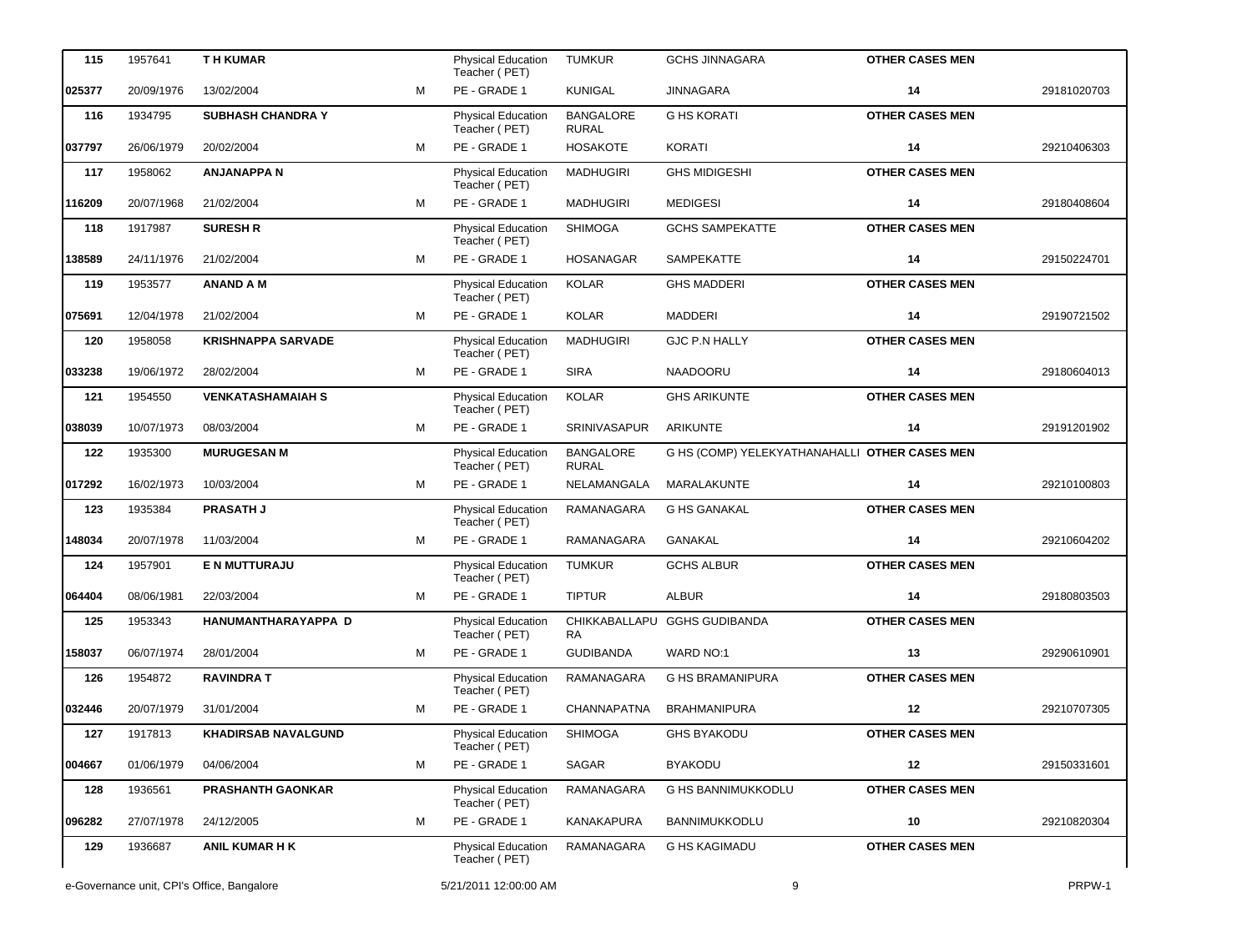| 177320 | 20/07/1982 | 31/12/2005              | м | PE - GRADE 1                               | <b>MAGADI</b>                            | <b>KAGIMADU</b>                               | 10                     | 29210506203 |
|--------|------------|-------------------------|---|--------------------------------------------|------------------------------------------|-----------------------------------------------|------------------------|-------------|
| 130    | 1936641    | <b>NATARAJ S</b>        |   | Physical Education<br>Teacher (PET)        | <b>RAMANAGARA</b>                        | <b>G HS BELAGAVADI</b>                        | <b>OTHER CASES MEN</b> |             |
| 092301 | 14/10/1969 | 05/01/2006              | м | PE - GRADE 1                               | <b>MAGADI</b>                            | <b>BELAGAVADI</b>                             | 10                     | 29210522402 |
| 131    | 1950489    | <b>ARUN KUMAR G M</b>   |   | <b>Physical Education</b><br>Teacher (PET) | <b>DAVANAGERE</b>                        | GHS-K.KALLAHALLI                              | <b>OTHER CASES MEN</b> |             |
| 050677 | 12/07/1980 | 06/01/2006              | M | PE - GRADE 1                               | HARAPANAHALLI K.KALLAHALLI               |                                               | $10$                   | 29140703603 |
| 132    | 1959805    | <b>SYED IDRISH</b>      |   | <b>Physical Education</b><br>Teacher (PET) | <b>TUMKUR</b>                            | <b>GHS IPPADI</b>                             | <b>OTHER CASES MEN</b> |             |
| 024398 | 14/08/1981 | 10/01/2006              | M | PE - GRADE 1                               | <b>KUNIGAL</b>                           | <b>IPPADI</b>                                 | 10                     | 29181027405 |
| 133    | 1969563    | <b>VIKRAMD</b>          |   | Physical Education<br>Teacher (PET)        | <b>CHITRADURGA</b>                       | <b>GHS NAGASAMUDRA</b>                        | <b>OTHER CASES MEN</b> |             |
| 162668 | 17/07/1978 | 11/03/2006              | м | PE - GRADE 1                               | <b>MOLAKALMUR</b>                        | NAGASAMUDRA                                   | 10                     | 29130609307 |
| 134    | 1748838    | <b>MANJUNATHA N M</b>   |   | <b>Physical Education</b><br>Teacher (PET) | <b>BANGALORE</b><br><b>SOUTH</b>         | <b>BADRA GHS</b><br><b>CHOLANAYAKANAHALLI</b> | <b>OTHER CASES MEN</b> |             |
| 148602 | 16/06/1979 | 25/01/2006              | M | PE - GRADE 1                               | SOUTH1                                   | CHOLANAYAKANAHALLI                            | 7.5                    | 29200100703 |
| 135    | 17478838   | <b>MANJUNATHA N M</b>   |   | Physical Education<br>Teacher (PET)        | <b>BANGALORE</b><br><b>SOUTH</b>         | <b>BADRA GHS</b><br>CHOLANAYAKANAHALLI        | <b>OTHER CASES MEN</b> |             |
| 153512 | 16/06/1979 | 25/01/2006              | м | PE - GRADE 1                               | SOUTH1                                   | CHOLANAYAKANAHALLI                            | 7.5                    | 29200100703 |
| 136    | 1954414    | <b>NL VISWANATH</b>     |   | <b>Physical Education</b><br>Teacher (PET) | <b>KOLAR</b>                             | GJC(GIRLS)S.V.PURA                            | <b>OTHER CASES MEN</b> |             |
| 163090 | 16/02/1962 | 04/02/2004              | M | PE - GRADE 1                               | <b>SRINIVASAPUR</b>                      | SRINIVASPUR TOWN                              | $\overline{7}$         | 29191233529 |
| 137    | 1949358    | <b>RAVINDRANAIK R B</b> |   | <b>Physical Education</b><br>Teacher (PET) | <b>DAVANAGERE</b>                        | <b>GJC - CHANNAGIRI</b>                       | <b>OTHER CASES MEN</b> |             |
| 087219 | 12/11/1975 | 20/02/2004              | M | PE - GRADE 1                               | <b>CHANNAGIRI</b>                        | CHN WARD-7                                    | $\overline{7}$         | 29140122902 |
| 138    | 1487024    | <b>GOPINATH S</b>       |   | Physical Education<br>Teacher (PET)        | <b>KOLAR</b>                             | <b>GHS ANEPURA</b>                            | <b>OTHER CASES MEN</b> |             |
| 102929 | 01/10/1976 | 30/07/1998              | M | PE - GRADE 1                               | <b>MALUR</b>                             | <b>ANEPURA</b>                                | 6                      | 29190901603 |
| 139    | 1405641    | K M CHIKKAREDDEPPA      |   | Physical Education<br>Teacher (PET)        | CHIKKABALLAPU GHS THIRUMANI<br><b>RA</b> |                                               | <b>OTHER CASES MEN</b> |             |
| 039093 | 06/11/1972 | 10/08/2007              | м | PE - GRADE 1                               | <b>GUDIBANDA</b>                         | <b>THIRUMANI</b>                              | 6                      | 29290609102 |
| 140    | 1956256    | <b>PRAVEEN KUMAR KM</b> |   | <b>Physical Education</b><br>Teacher (PET) | CHIKKABALLAPU GHS KAGATHI<br><b>RA</b>   |                                               | <b>OTHER CASES MEN</b> |             |
| 021369 | 25/03/1983 | 16/01/2006              | м | PE - GRADE 1                               | <b>CHINTAMANI</b>                        | KAGATHI                                       | 5                      | 29290417902 |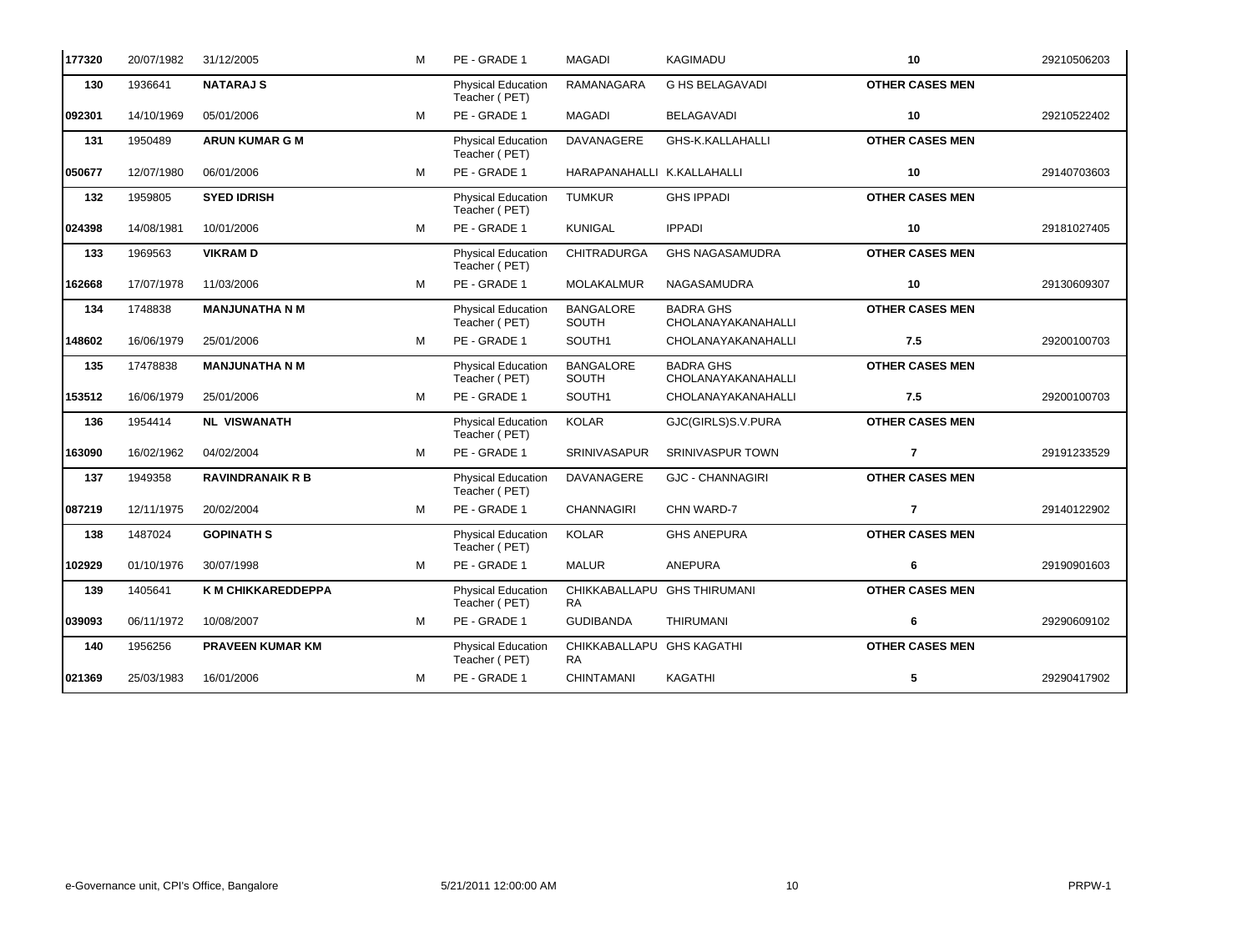# **PROVISIONAL LIST OF TEACHERS FOR REQUEST TRANSFER -2011 ( SECONDARY - WITHIN UNIT ) : PHY. EDUCATION ( PET )**

### **TRANSFER AUTHORITY : JDPI MYSORE**

|                    | PRI.NO. KGID NO | <b>APPLICANT NAME</b>      |            | <b>DESIG NAME</b>                          | <b>DIST NAME</b>                  | <b>SCHOOL NAME</b>         | <b>GROUNDS FOR PRIORITY</b>                |                |
|--------------------|-----------------|----------------------------|------------|--------------------------------------------|-----------------------------------|----------------------------|--------------------------------------------|----------------|
| <b>APPL NO DOB</b> |                 | DATE OF ENTRY INTO SERVICE | <b>SEX</b> | <b>SUBJECT NAME</b>                        | <b>TALUK NAME</b>                 | <b>VILLAGE NAME</b>        | <b>Total Weightage</b>                     | <b>SCH COD</b> |
| $\mathbf{1}$       | 1339106         | <b>NAGARAJA P</b>          |            | <b>Physical Education</b><br>Teacher (PET) | <b>DAKSHINA</b><br><b>KANNADA</b> | GHS, MARKANJA              | <b>TERMINALLY ILL CASES</b>                |                |
| 077929             | 01/07/1959      | 10/03/1997                 | M          | PE - GRADE 1                               | <b>SULLIA</b>                     | <b>MARKANJA</b>            | 26                                         | 29240502704    |
| $\mathbf{2}$       | 989510          | <b>GANESH P</b>            |            | <b>Physical Education</b><br>Teacher (PET) | <b>DAKSHINA</b><br>KANNADA        | GHS, YENEKALLU             | <b>HUSBAND AND WIFE BOTH IN GOVERNMENT</b> |                |
| 053901             | 26/09/1963      | 27/02/1987                 | M          | PE - GRADE 1                               | <b>SULLIA</b>                     | YENEKALLU                  | 44                                         | 29240503904    |
| $\mathbf{3}$       | 68094           | <b>UMESH LD</b>            |            | <b>Physical Education</b><br>Teacher (PET) | AR                                | CHAMARAJANAG GPUC YELANDUR | HUSBAND AND WIFE BOTH IN GOVERNMENT        |                |
| 039769             | 26/03/1963      | 13/02/1984                 | M          | LANGUAGE<br><b>KANNADA</b>                 | YELANDUR                          | YELANDUR                   | 40                                         | 29271203816    |
| 4                  | 1381984         | <b>RAMAKRISHNA HEGDE</b>   |            | <b>Physical Education</b><br>Teacher (PET) | <b>UDUPI</b>                      | <b>GPUC MUNIYALU</b>       | HUSBAND AND WIFE BOTH IN GOVERNMENT        |                |
| 138540             | 18/06/1966      | 19/09/1994                 | M          | PE - GRADE 1                               | <b>KARKALA</b>                    | VARANGA                    | 30                                         | 29160101003    |
| 5                  | 1232981         | <b>N SUNDARA GOWDA</b>     |            | <b>Physical Education</b><br>Teacher (PET) | <b>DAKSHINA</b><br>KANNADA        | GHS, PUTTUR NAGARA         | HUSBAND AND WIFE BOTH IN GOVERNMENT        |                |
| 238327             | 01/12/1965      | 21/09/1992                 | м          | PE - GRADE 1                               | <b>PUTTUR</b>                     | WARD NO-17                 | 27                                         | 29240408402    |
| 6                  | 1259785         | PARVATHAMMA                |            | Physical Education<br>Teacher (PET)        | MANDYA                            | GGHS KRPET                 | HUSBAND AND WIFE BOTH IN GOVERNMENT        |                |
| 081909             | 10/12/1967      | 25/07/1994                 | F.         | PE-GRADE 2                                 | <b>KRISHNARAJA</b><br><b>PET</b>  | K.R.PET WARD -21           | 27                                         | 29220135305    |
| $\overline{7}$     | 1432282         | <b>SHEKARA</b>             |            | <b>Physical Education</b><br>Teacher (PET) | <b>UDUPI</b>                      | <b>GHS KEDURU</b>          | HUSBAND AND WIFE BOTH IN GOVERNMENT        |                |
| 124923             | 28/08/1972      | 27/03/1997                 | M          | PE - GRADE 1                               | <b>KUNDAPURA</b>                  | <b>KEDOOR</b>              | 26                                         | 29160307502    |
| 8                  | 1441765         | <b>SUJATH ALI</b>          |            | <b>Physical Education</b><br>Teacher (PET) | <b>HASSAN</b>                     | <b>GJC KERAGODU</b>        | HUSBAND AND WIFE BOTH IN GOVERNMENT        |                |
| 227443             | 01/01/1972      | 10/06/1997                 | M          | PE - GRADE 1                               | HOLENARASIPU<br><b>RA</b>         | KERAGODU                   | 26                                         | 29230613402    |
| 9                  | 1410529         | <b>ANTHONY BAPTIST</b>     |            | Physical Education<br>Teacher (PET)        | <b>MYSORE</b>                     | <b>GHS HAROHALLI</b>       | HUSBAND AND WIFE BOTH IN GOVERNMENT        |                |
| 233447             | 13/07/1966      | 04/11/1997                 | м          | PE - GRADE 1                               | MYSORE RURAL HARO HALLI           |                            | 26                                         | 29260809203    |
| 10                 | 1410250         | <b>SIDDARAJU D B</b>       |            | <b>Physical Education</b><br>Teacher (PET) | MANDYA                            | <b>GJC TAGGAHALLY</b>      | HUSBAND AND WIFE BOTH IN GOVERNMENT        |                |
| 029360             | 01/06/1966      | 13/04/1998                 | м          | PE - GRADE 1                               | MANDYA SOUTH THAGGA HALLY         |                            | 26                                         | 29220416405    |
| 11                 | 1244004         | <b>KL CHAKRAPANI</b>       |            | <b>Physical Education</b><br>Teacher (PET) | <b>HASSAN</b>                     | <b>GPUC HAGARE</b>         | HUSBAND AND WIFE BOTH IN GOVERNMENT        |                |
| 237174             | 17/05/1967      | 08/03/1993                 | м          | PE - GRADE 1                               | <b>BELUR</b>                      | HAGARE                     | 22                                         | 29230407007    |
| 12                 | 1442342         | <b>MANJA H T</b>           |            | <b>Physical Education</b><br>Teacher (PET) | <b>MYSORE</b>                     | <b>GHS CHUNCHANAKATTE</b>  | HUSBAND AND WIFE BOTH IN GOVERNMENT        |                |
| 082344             | 01/08/1967      | 29/10/1997                 | м          | PE - GRADE 1                               | K.R.NAGARA                        | CHUNCHANA KATTE            | 22                                         | 29260607103    |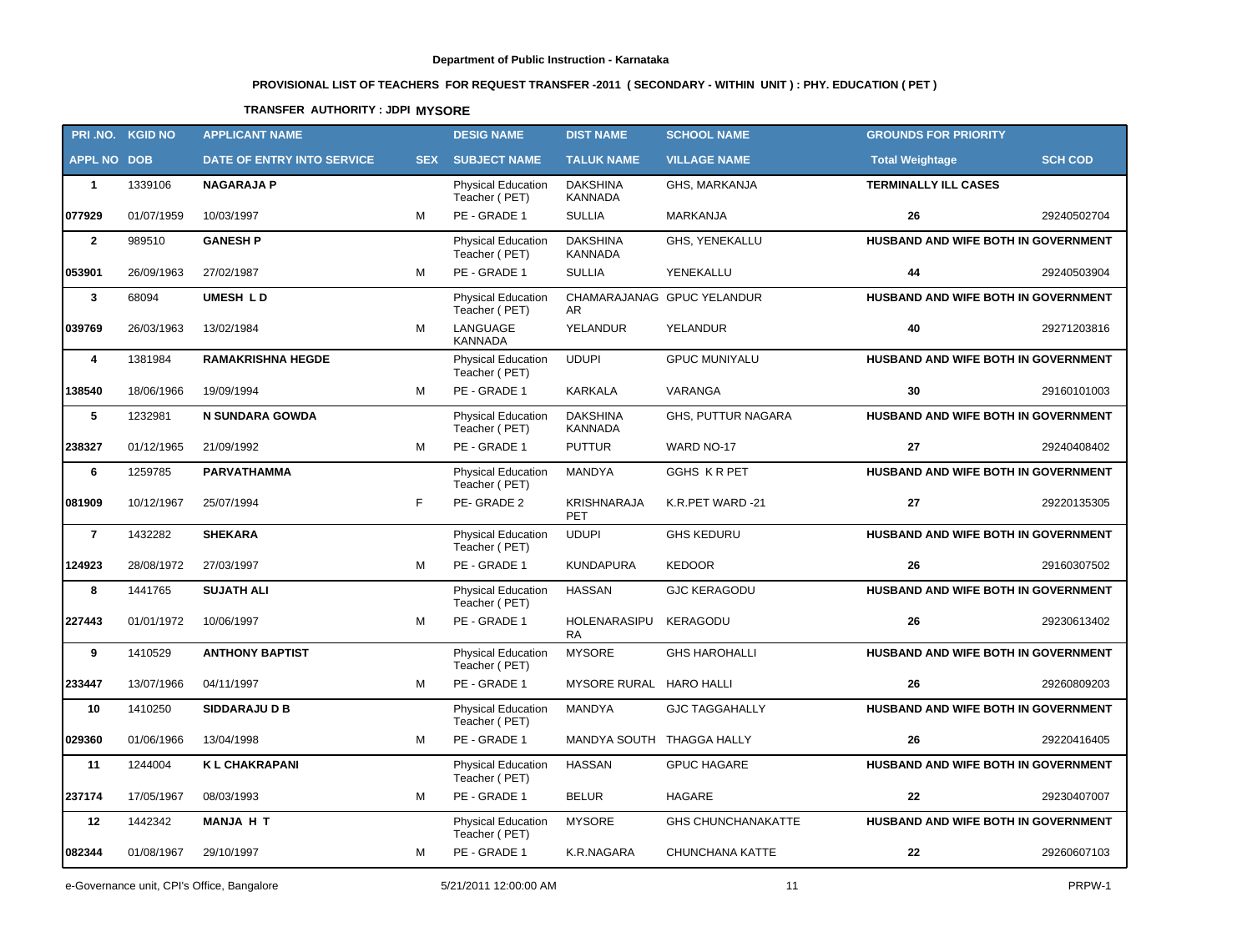| 13      | 1658489    | <b>VISHWANATHA</b>                         |    | Physical Education<br>Teacher (PET)        | <b>UDUPI</b>                     | <b>GPUC SHIRLAL</b>            |      | <b>HUSBAND AND WIFE BOTH IN GOVERNMENT</b> |
|---------|------------|--------------------------------------------|----|--------------------------------------------|----------------------------------|--------------------------------|------|--------------------------------------------|
| 051006  | 23/06/1972 | 04/06/1999                                 | M  | PE - GRADE 1                               | KARKALA                          | <b>SHIRLAL</b>                 | 22   | 29160102004                                |
| 14      | 1661176    | <b>N BHARATHI</b>                          |    | Physical Education<br>Teacher (PET)        | <b>MYSORE</b>                    | <b>GHS BEERIHUNDI</b>          |      | HUSBAND AND WIFE BOTH IN GOVERNMENT        |
| 124114  | 01/07/1968 | 13/06/1997                                 | F. | PE - GRADE 1                               | MYSORE RURAL BEERI HUNDI         |                                | 21.5 | 29260802707                                |
| 15      | 1424597    | <b>AZMATHULLA BEIG H N</b>                 |    | Physical Education<br>Teacher (PET)        | <b>MYSORE</b>                    | <b>GHS DEVALAPURA</b>          |      | HUSBAND AND WIFE BOTH IN GOVERNMENT        |
| 026882  | 13/04/1972 | 16/06/1997                                 | M  | PE - GRADE 1                               | <b>MYSORE RURAL</b>              | DEVALAPURA                     | 21.5 | 29260810603                                |
| 16      | 1389122    | <b>MORABAD G M</b>                         |    | Physical Education<br>Teacher (PET)        | CHIKKAMANGAL<br><b>ORE</b>       | MORARJI RESIDENTIAL SCHOOL     |      | HUSBAND AND WIFE BOTH IN GOVERNMENT        |
| 110467  | 01/06/1968 | 15/03/1997                                 | M  | PE - GRADE 1                               | CHIKMAGALUR                      | BEEKANAHALLI(RURAL)            | 21   | 29170607502                                |
| 17      | 1389122    | <b>MORABAD G M</b>                         |    | Physical Education<br>Teacher (PET)        | CHIKKAMANGAL<br><b>ORE</b>       | MORARJI RESIDENTIAL SCHOOL     |      | HUSBAND AND WIFE BOTH IN GOVERNMENT        |
| 110467  | 01/06/1968 | 15/03/1997                                 | M  | PE - GRADE 1                               | <b>CHIKMAGALUR</b>               | BEEKANAHALLI(RURAL)            | 21   | 29170607502                                |
| 18      | 1424858    | <b>LINGARAJUS</b>                          |    | <b>Physical Education</b><br>Teacher (PET) | <b>MYSORE</b>                    | <b>GJC GIRLS BANNUR WARD-9</b> |      | HUSBAND AND WIFE BOTH IN GOVERNMENT        |
| 059809  | 10/05/1968 | 09/06/1997                                 | M  | PE - GRADE 1                               | T.N.PURA                         | <b>BANNUR WARD-9</b>           | 21   | 29261121603                                |
| 19      | 1433495    | <b>SAHADEVA E</b>                          |    | Physical Education<br>Teacher (PET)        | <b>DAKSHINA</b><br>KANNADA       | GPUC, KABAKA                   |      | <b>HUSBAND AND WIFE BOTH IN GOVERNMENT</b> |
| 086734  | 05/03/1965 | 11/11/1997                                 | M  | PE - GRADE 1                               | <b>PUTTUR</b>                    | <b>KABAKA</b>                  | 20.5 | 29240402605                                |
| 20      | 1662241    | C H THIMMARAYAPPA                          |    | Physical Education<br>Teacher (PET)        | <b>MYSORE</b>                    | <b>GHS HANDITHAVALLI</b>       |      | HUSBAND AND WIFE BOTH IN GOVERNMENT        |
| 089823  | 02/01/1972 | 05/08/1998                                 | м  | PE - GRADE 1                               | PERIYA PATNA                     | <b>HANDITHAVALLI</b>           | 20   | 29261016902                                |
| 21      | 1526879    | <b>MURTHY NAIK K M</b>                     |    | Physical Education<br>Teacher (PET)        | MANDYA                           | <b>GHS SANTHEKASALAGERE</b>    |      | <b>HUSBAND AND WIFE BOTH IN GOVERNMENT</b> |
| 237075  | 20/07/1967 | 02/05/1998                                 | м  | PE - GRADE 1                               |                                  | MANDYA SOUTH SANTHE KASALAGERE | 16.5 | 29220415205                                |
| $22 \,$ | 1896504    | <b>RAMACHANDRA S R</b>                     |    | Physical Education<br>Teacher (PET)        | <b>MYSORE</b>                    | <b>GHS ANKANAHALLI</b>         |      | HUSBAND AND WIFE BOTH IN GOVERNMENT        |
| 055286  | 20/07/1976 | 08/01/2004                                 | M  | PE - GRADE 1                               | K.R.NAGARA                       | ANKANHALLI                     | 14   | 29260606603                                |
| 23      | 1938876    | A RANJITH KUMAR SHETTY                     |    | Physical Education<br>Teacher (PET)        | <b>DAKSHINA</b><br>KANNADA       | GHS, ADYAPADI                  |      | HUSBAND AND WIFE BOTH IN GOVERNMENT        |
| 088108  | 10/09/1978 | 10/01/2004                                 | M  | PE - GRADE 1                               | <b>MANGALORE</b><br><b>TALUK</b> | KANDAVARA                      | 14   | 29240600904                                |
| 24      | 1884556    | <b>K S RAGHUPATHY</b>                      |    | <b>Physical Education</b><br>Teacher (PET) | MANDYA                           | <b>GCHS MUTTEGERE</b>          |      | <b>HUSBAND AND WIFE BOTH IN GOVERNMENT</b> |
| 043651  | 01/10/1974 | 12/01/2004                                 | м  | PE - GRADE 1                               | MANDYA NORTH MUTHEGERE           |                                | 14   | 29220810805                                |
| 25      | 1972915    | <b>SREENIVASA B S</b>                      |    | Physical Education<br>Teacher (PET)        | <b>HASSAN</b>                    | <b>GHS HANDARANGI</b>          |      | <b>HUSBAND AND WIFE BOTH IN GOVERNMENT</b> |
| 054709  | 20/05/1979 | 12/01/2004                                 | м  | PE - GRADE 1                               | ARAKALAGUDU                      | <b>HANDRANGI</b>               | 14   | 29230200304                                |
| 26      | 1973869    | <b>PRADEEP KUMAR</b>                       |    | Physical Education<br>Teacher (PET)        | <b>HASSAN</b>                    | <b>GJC JODIGUBBI</b>           |      | <b>HUSBAND AND WIFE BOTH IN GOVERNMENT</b> |
| 068079  | 20/04/1979 | 13/02/2004                                 | м  | PE - GRADE 1                               | HOLENARASIPU<br>RA               | <b>JODIGUBBI</b>               | 14   | 29230623702                                |
| 27      | 1972594    | PRABHAKAR LAXMAN NAIK                      |    | Physical Education T HASSAN                |                                  | <b>GHS HONGADAHALLA</b>        |      | HUSBAND AND WIFE BOTH IN GOVERNMENT        |
|         |            | e-Governance unit, CPI's Office, Bangalore |    | 5/21/2011 12:00:00 AM                      |                                  | 12                             |      |                                            |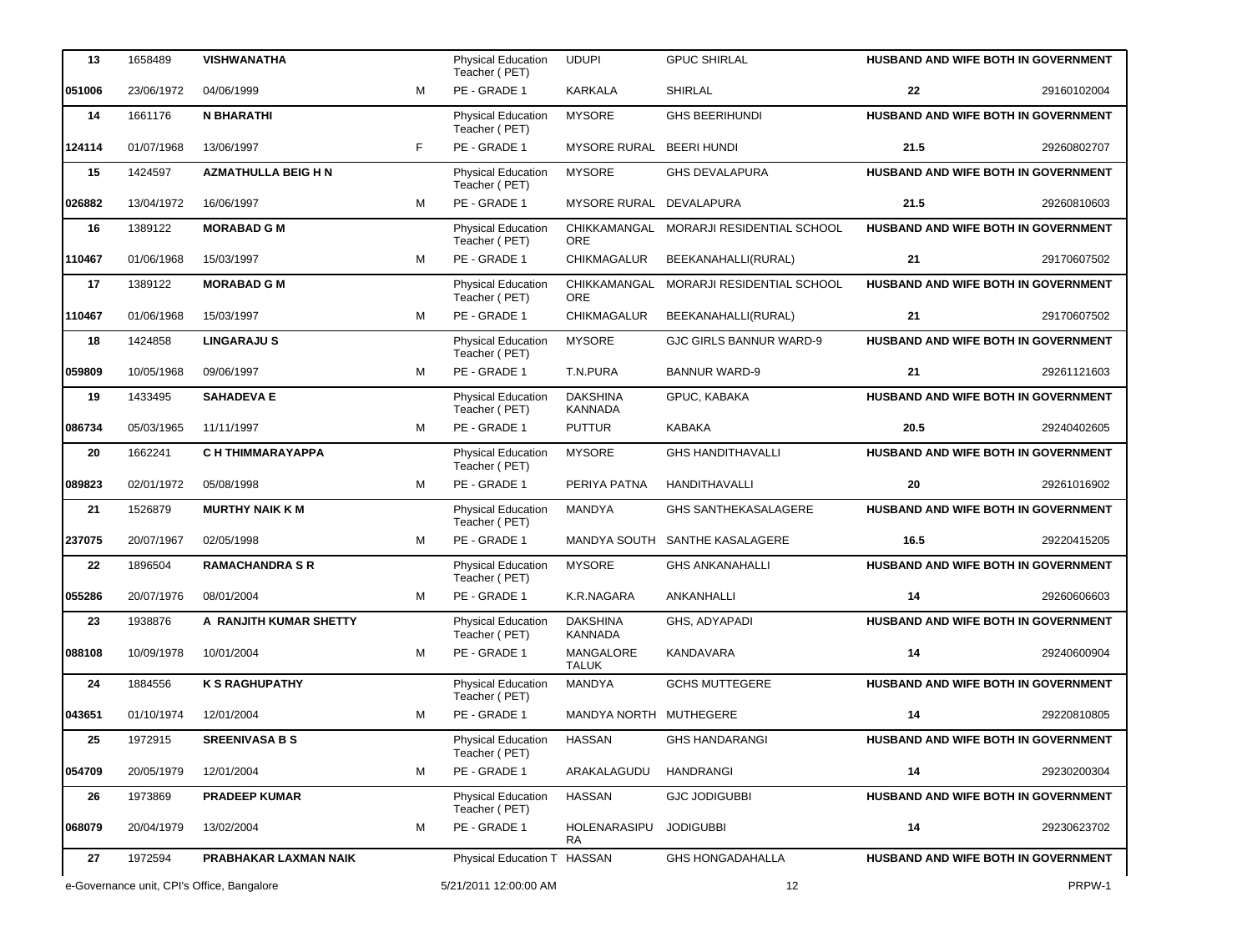| 127745 | 18/07/1977 | 17/02/2004               | м  | PE - GRADE 1                               |                                          | SAKALESHAPUR HONGADAHALLA                     | 14                                   | 29230813402                         |
|--------|------------|--------------------------|----|--------------------------------------------|------------------------------------------|-----------------------------------------------|--------------------------------------|-------------------------------------|
| 28     | 1907941    | <b>MANJUNATHA</b>        |    | Physical Education<br>Teacher (PET)        | <b>UDUPI</b>                             | <b>GPUC KOKKARNE</b>                          |                                      | HUSBAND AND WIFE BOTH IN GOVERNMENT |
| 155694 | 15/07/1979 | 08/01/2004               | M  | PE - GRADE 1                               | <b>BRAHAMAVARA</b>                       | PEJAMANGOOR                                   | 12                                   | 29160505806                         |
| 29     | 1343958    | <b>SHASHIDHARA MK</b>    |    | <b>Physical Education</b><br>Teacher (PET) | <b>HASSAN</b>                            | <b>GHS CHIKKAKADALURU</b>                     |                                      | HUSBAND AND WIFE BOTH IN GOVERNMENT |
| 067109 | 22/07/1972 | 12/11/2005               | M  | PE - GRADE 1                               | <b>HASSAN</b>                            | CHIKKAKADALURU                                | 10                                   | 29230712204                         |
| 30     | 1923631    | <b>GEETHA</b>            |    | <b>Physical Education</b><br>Teacher (PET) | CHAMARAJANAG<br>AR                       | <b>GPUC CHANDAKAVADI</b>                      |                                      | HUSBAND AND WIFE BOTH IN GOVERNMENT |
| 021105 | 22/08/1982 | 18/01/2006               | F  | PE - GRADE 1                               | CHAMARAJA<br><b>NAGAR</b>                | CHANDAKAVADI                                  | 10                                   | 29270111507                         |
| 31     | 1993386    | <b>SHANKARA</b>          |    | Physical Education<br>Teacher (PET)        | MANDYA                                   | <b>GHS MADENAHALLY</b>                        |                                      | HUSBAND AND WIFE BOTH IN GOVERNMENT |
| 089204 | 11/05/1982 | 04/03/2006               | M  | PE - GRADE 1                               | <b>MADDUR</b>                            | MADENA HALLY                                  | 10                                   | 29220210105                         |
| 32     | 1383903    | <b>JAYARAM GOWDA G</b>   |    | <b>Physical Education</b><br>Teacher (PET) | <b>DAKSHINA</b><br><b>KANNADA</b>        | GHS, DOLPADY                                  |                                      | HUSBAND AND WIFE BOTH IN GOVERNMENT |
| 220808 | 22/04/1963 | 08/08/1994               | м  | PE-GRADE 2                                 | <b>PUTTUR</b>                            | <b>DHOLPADY</b>                               | $\overline{2}$                       | 29240402003                         |
| 33     | 1078405    | A B DODDAPPA             |    | Physical Education<br>Teacher (PET)        | CHIKKAMANGAL<br>ORE                      | <b>GHS GOWDAHALLI</b>                         |                                      | HUSBAND AND WIFE BOTH IN GOVERNMENT |
| 228818 | 05/08/1967 | 06/10/2010               | M  | PE - GRADE 1                               | MOODIGERE                                | <b>GOWDAHALLI</b>                             | $\mathbf 0$                          | 29170712103                         |
| 34     | 1337997    | <b>MAMATHAD</b>          |    | Physical Education<br>Teacher (PET)        | KODAGU                                   | <b>GOV JUNIOR COLLEGE</b><br><b>PONNAMPET</b> | HUSBAND OR WIFE IN GOVERNMENT        |                                     |
| 127771 | 22/01/1973 | 28/07/1994               | F. | PE - GRADE 1                               | <b>VIRAJPET</b>                          | <b>HALLIGATTU</b>                             | 30                                   | 29250304713                         |
| 35     | 732957     | <b>JAGANNATHA RAIK</b>   |    | <b>Physical Education</b><br>Teacher (PET) | <b>DAKSHINA</b><br><b>KANNADA</b>        | GPUC, KEYYUR                                  | HUSBAND OR WIFE IN GOVERNMENT        |                                     |
| 213030 | 01/06/1957 | 09/07/1985               | M  | PE - GRADE 1                               | <b>PUTTUR</b>                            | <b>KEYYUR</b>                                 | 26                                   | 29240403307                         |
| 36     | 1442819    | <b>MAHENDARAPPA B</b>    |    | Physical Education<br>Teacher (PET)        | <b>HASSAN</b>                            | <b>GHS TALALUTORE</b>                         | HUSBAND OR WIFE IN GOVERNMENT        |                                     |
| 155659 | 20/07/1964 | 08/01/1998               | м  | PE - GRADE 1                               | <b>ARASIKERE</b>                         | TALALUTORE                                    | 26                                   | 29230325002                         |
| 37     | 1423857    | <b>SHAILAJA D R</b>      |    | Physical Education<br>Teacher (PET)        | <b>MYSORE</b>                            | <b>GHS HOMMARAGALLI</b>                       | HUSBAND OR WIFE IN GOVERNMENT        |                                     |
| 089704 | 22/07/1971 | 17/12/1996               | F. | PE - GRADE 1                               | H.D.KOTE                                 | <b>HOMMARAGALLI</b>                           | 22.5                                 | 29260307003                         |
| 38     | 1388461    | <b>D S SUNITHA</b>       |    | <b>Physical Education</b><br>Teacher (PET) | CHIKKAMANGAL GJC, CHINNIGA<br><b>ORE</b> |                                               | HUSBAND OR WIFE IN GOVERNMENT        |                                     |
| 211423 | 16/09/1968 | 04/06/1999               | F  | PE - GRADE 1                               | <b>MOODIGERE</b>                         | <b>JANNAPURA</b>                              | 22                                   | 29170715803                         |
| 39     | 1922682    | <b>CHANDU V G</b>        |    | <b>Physical Education</b><br>Teacher (PET) | CHAMARAJANAG GPUC HARAVE<br>AR.          |                                               | HUSBAND OR WIFE IN GOVERNMENT        |                                     |
| 166367 | 01/09/1978 | 08/01/2004               | F  | LANGUAGE<br><b>KANNADA</b>                 | CHAMARAJA<br>NAGAR                       | HARAVE                                        | 14                                   | 29270105105                         |
| 40     | 1972773    | <b>VIOLET LENNY DIAS</b> |    | <b>Physical Education</b><br>Teacher (PET) | <b>HASSAN</b>                            | <b>GHS DODDAGADDAVALLY</b>                    | <b>HUSBAND OR WIFE IN GOVERNMENT</b> |                                     |
| 148724 | 19/07/1979 | 14/01/2004               | F  | PE - GRADE 1                               | <b>HASSAN</b>                            | DODDAGADDAVALLI                               | 14                                   | 29230732602                         |
| 41     | 1972773    | <b>VIOLET LENNY DIAS</b> |    | Physical Education<br>Teacher (PET)        | <b>HASSAN</b>                            | <b>GHS DODDAGADDAVALLI</b>                    | HUSBAND OR WIFE IN GOVERNMENT        |                                     |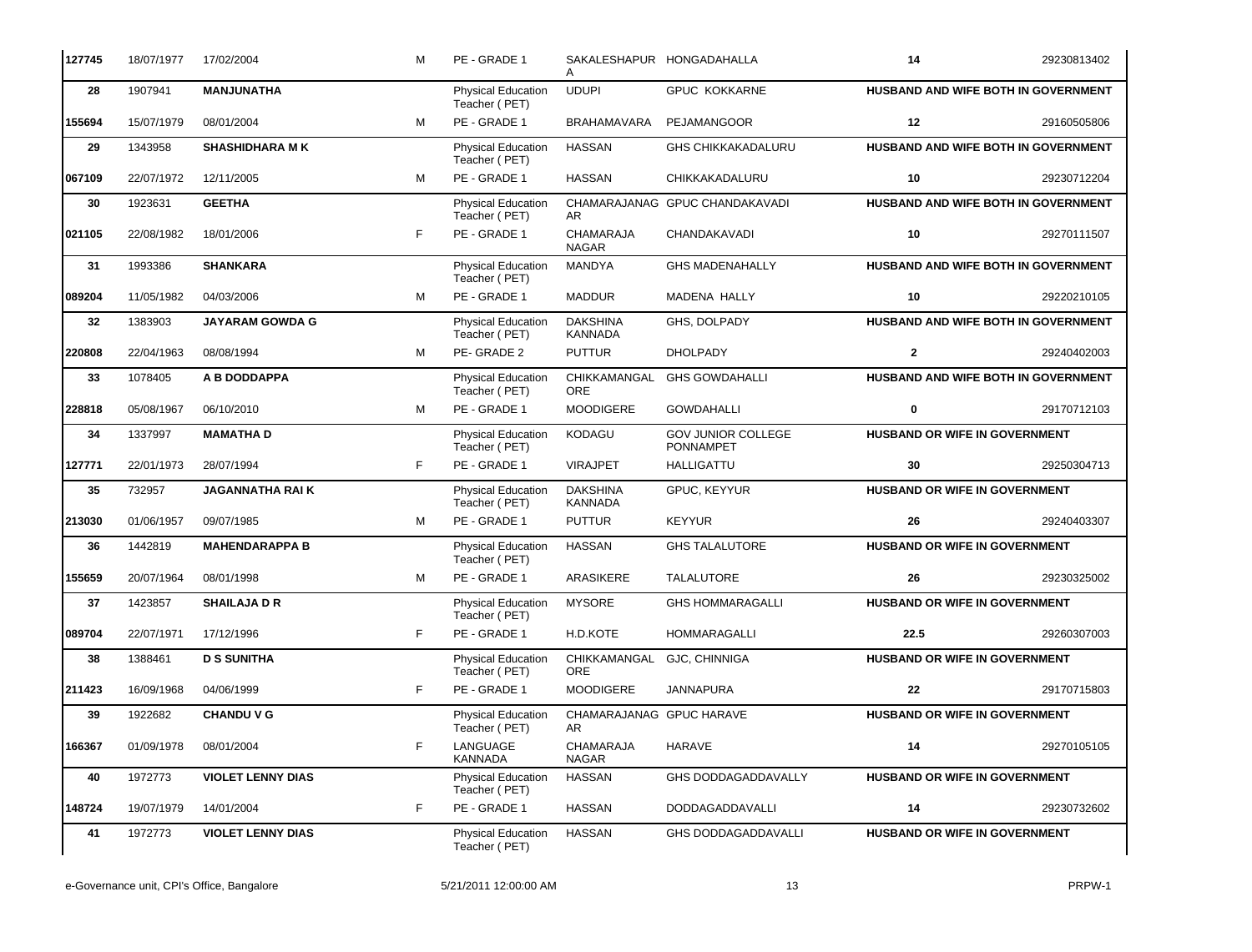| 148724 | 19/07/1979 | 14/01/2004                                 | F | PE - GRADE 1                               | <b>HASSAN</b>                    | <b>DODDGADDAVALLI</b>             | 14                                   | 29230732602 |
|--------|------------|--------------------------------------------|---|--------------------------------------------|----------------------------------|-----------------------------------|--------------------------------------|-------------|
| 42     | 1896834    | YOGINDRA V                                 |   | Physical Education<br>Teacher (PET)        | <b>MYSORE</b>                    | <b>GHS KOTHEGALA</b>              | HUSBAND OR WIFE IN GOVERNMENT        |             |
| 132067 | 09/03/1980 | 23/01/2004                                 | M | PE - GRADE 1                               | <b>HUNSUR</b>                    | <b>KOTHEGALA</b>                  | 14                                   | 29260405504 |
| 43     | 1884563    | <b>LOKESH H C</b>                          |   | Physical Education<br>Teacher (PET)        | MANDYA                           | GJC SANTHEBHACHA HALLY            | HUSBAND OR WIFE IN GOVERNMENT        |             |
| 063990 | 10/07/1977 | 03/02/2004                                 | M | PE - GRADE 1                               | KRISHNARAJA<br>PET               | SANTHE BACHA HALLY                | 14                                   | 29220127805 |
| 44     | 1974141    | <b>ONKARAPPA KN</b>                        |   | Physical Education<br>Teacher (PET)        | <b>HASSAN</b>                    | <b>GJC YESLUR</b>                 | HUSBAND OR WIFE IN GOVERNMENT        |             |
| 134015 | 16/03/1975 | 12/02/2004                                 | M | PE - GRADE 1                               | SAKALESHAPUR YESLUR              |                                   | 14                                   | 29230813704 |
| 45     | 1293876    | <b>SUKANYA RATHNA</b>                      |   | Physical Education<br>Teacher (PET)        | <b>DAKSHINA</b><br>KANNADA       | NETAJI S BOSE GHS,<br>DERALAKATTE | HUSBAND OR WIFE IN GOVERNMENT        |             |
| 037288 | 27/11/1966 | 29/07/1994                                 | F | PE-GRADE 2                                 | MANGALORE<br><b>TALUK</b>        | <b>BELMA</b>                      | 12                                   | 29240602307 |
| 46     | 1873521    | <b>VARADARAJ N</b>                         |   | Physical Education<br>Teacher (PET)        | CHIKKAMANGAL<br>ORE              | GCHS, SAMSE                       | HUSBAND OR WIFE IN GOVERNMENT        |             |
| 233106 | 30/10/1974 | 09/09/2004                                 | M | PE - GRADE 1                               | <b>MOODIGERE</b>                 | SAMSE                             | 12                                   | 29170700117 |
| 47     | 1082575    | <b>MALLIKARJUNAPPA E</b>                   |   | Physical Education<br>Teacher (PET)        | CHIKKAMANGAL GJC K B HALL<br>ORE |                                   | HUSBAND OR WIFE IN GOVERNMENT        |             |
| 194027 | 01/06/1964 | 25/08/1994                                 | M | PE - GRADE 1                               | <b>CHIKMAGALUR</b>               | KURUBARA BOODI HALU               | 10                                   | 29170615003 |
| 48     | 1993345    | <b>NAGARAJUKR</b>                          |   | Physical Education<br>Teacher (PET)        | MANDYA                           | <b>GHS SARANGI</b>                | HUSBAND OR WIFE IN GOVERNMENT        |             |
| 056592 | 19/01/1981 | 05/12/2005                                 | M | PE - GRADE 1                               | KRISHNARAJA<br><b>PET</b>        | SARANGI                           | 10                                   | 29220127903 |
| 49     | 1993276    | <b>ARUN KUMAR</b>                          |   | Physical Education<br>Teacher (PET)        | MANDYA                           | <b>GHS BILLENHALLY</b>            | HUSBAND OR WIFE IN GOVERNMENT        |             |
| 177283 | 17/01/1974 | 26/12/2005                                 | M | PE - GRADE 1                               | <b>KRISHNARAJA</b><br>PET        | <b>BILLENA HALLY</b>              | 10                                   | 29220105302 |
| 50     | 1993346    | PRASANNAKUMARA                             |   | Physical Education<br>Teacher (PET)        | MANDYA                           | <b>GCHS MALLENAHALLI</b>          | HUSBAND OR WIFE IN GOVERNMENT        |             |
| 223868 | 10/12/1972 | 09/01/2006                                 | M | PE - GRADE 1                               |                                  | MANDYA NORTH MALLENA HALLY        | 10                                   | 29220806602 |
| 51     | 1974890    | <b>PRASANNA KUMAR B R</b>                  |   | Physical Education<br>Teacher (PET)        | <b>HASSAN</b>                    | <b>GHS HANUMIDI</b>               | HUSBAND OR WIFE IN GOVERNMENT        |             |
| 243017 | 20/07/1975 | 19/01/2006                                 | M | PE - GRADE 1                               | <b>BELUR</b>                     | <b>HANUMIDI</b>                   | 10                                   | 29230416802 |
| 52     | 1382377    | <b>JANET PAIS</b>                          |   | Physical Education<br>Teacher (PET)        | DAKSHINA<br>KANNADA              | GPUC, BENJANA PADAV               | <b>HUSBAND OR WIFE IN GOVERNMENT</b> |             |
| 043647 | 31/08/1970 | 01/08/1994                                 | F | PE - GRADE 1                               | <b>BANTWAL</b>                   | AMMUNJE                           | 8                                    | 29240100303 |
| 53     | 1923926    | KARUNAKARA MANIYANI                        |   | <b>Physical Education</b><br>Teacher (PET) | AR.                              | CHAMARAJANAG GPUC SANTHEMARAHALLI | HUSBAND OR WIFE IN GOVERNMENT        |             |
| 237965 | 06/09/1980 | 30/06/2006                                 | м | PE - GRADE 1                               | CHAMARAJA<br><b>NAGAR</b>        | SANTHE MARAHALLI                  | 8                                    | 29270119808 |
| 54     | 1974245    | <b>M GUNAVATHI</b>                         |   | Physical Education<br>Teacher (PET)        | <b>HASSAN</b>                    | <b>GJC ARASIKERE</b>              | <b>HUSBAND OR WIFE IN GOVERNMENT</b> |             |
| 029948 | 02/02/1977 | 11/01/2004                                 | F | PE - GRADE 1                               | ARASIKERE                        | ARASIKERE                         | $\overline{\phantom{a}}$             | 29230312453 |
| 55     | 1842305    | <b>M ANGEL ROZARIO</b>                     |   | Physical Education<br>Teacher (PET)        | <b>MYSORE</b>                    | <b>GHS NERALAKUPPE</b>            | HUSBAND OR WIFE IN GOVERNMENT        |             |
|        |            | e-Governance unit, CPI's Office, Bangalore |   | 5/21/2011 12:00:00 AM                      |                                  | 14                                |                                      | PRPW-1      |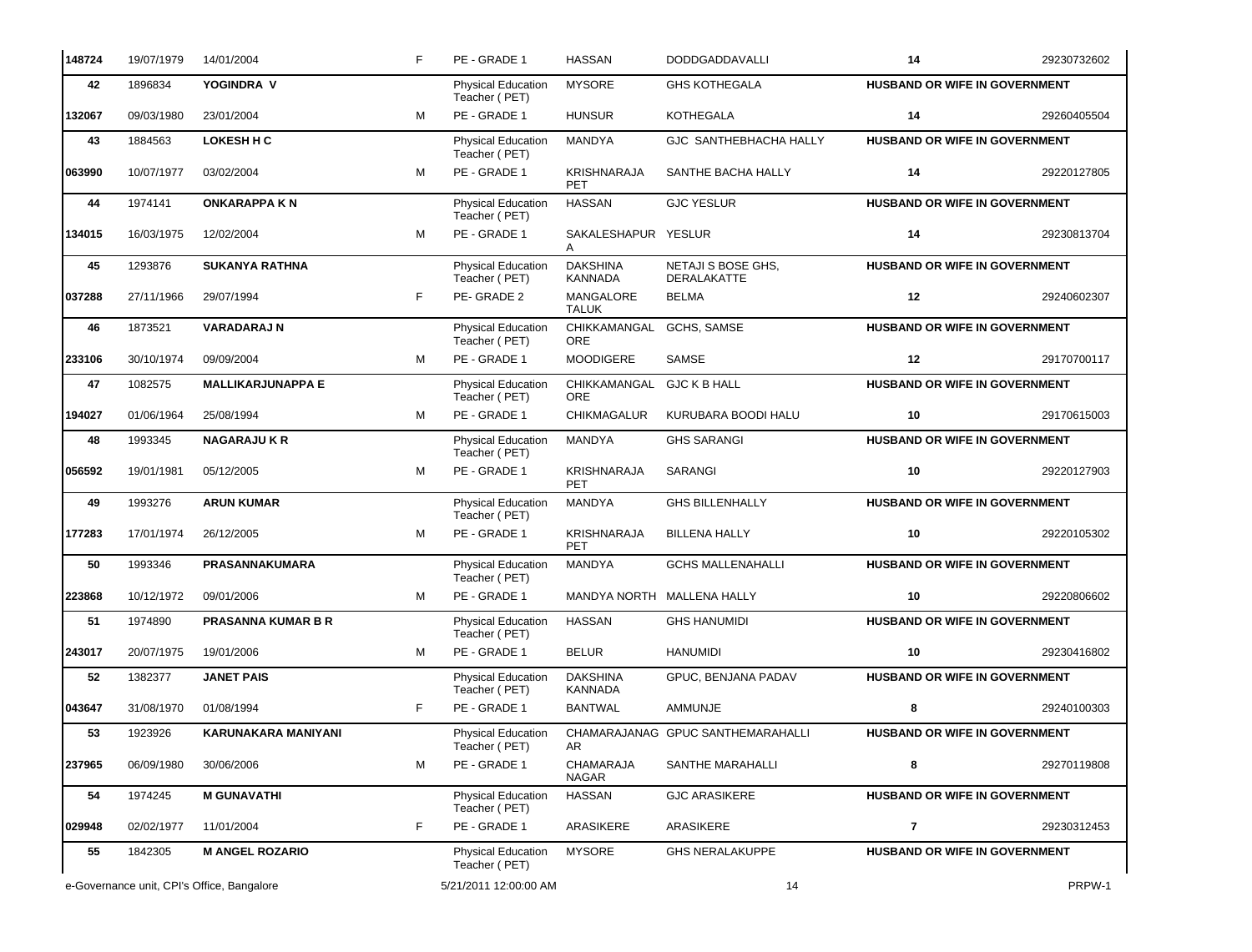| 208258 | 20/05/1972 | 23/12/1996               | M  | PE - GRADE 1                               | <b>HUNSUR</b>                     | <b>NERALAKUPPE</b>             | 6                             | 29260403204 |
|--------|------------|--------------------------|----|--------------------------------------------|-----------------------------------|--------------------------------|-------------------------------|-------------|
| 56     | 1923702    | <b>TULASAMMAKG</b>       |    | <b>Physical Education</b><br>Teacher (PET) | AR                                | CHAMARAJANAG DBGJPUC GUNDLUPET | HUSBAND OR WIFE IN GOVERNMENT |             |
| 176954 | 10/05/1978 | 01/03/2006               | F. | PE - GRADE 1                               | <b>GUNDULPET</b>                  | <b>GUNDLUPET</b>               | 5                             | 29270216035 |
| 57     | 2059755    | P C MAHESHA              |    | Physical Education<br>Teacher (PET)        | <b>MYSORE</b>                     | <b>GIRLS GJC K R NAGAR</b>     | HUSBAND OR WIFE IN GOVERNMENT |             |
| 208449 | 08/07/1967 | 07/05/2007               | M  | PE-GRADE 2                                 | K.R.NAGARA                        | K R NAGAR-WARD-17              | 4                             | 29260623004 |
| 58     | 1432945    | <b>VASANTHI M</b>        |    | Physical Education<br>Teacher (PET)        | <b>DAKSHINA</b><br><b>KANNADA</b> | GHS, BANGADY                   | <b>OTHER CASES WOMEN</b>      |             |
| 091362 | 24/04/1974 | 10/03/1997               | F. | PE - GRADE 1                               | BELTHANGADY                       | <b>INDABETTU</b>               | 26                            | 29240201805 |
| 59     | 1625598    | <b>BHAGYA</b>            |    | Physical Education<br>Teacher (PET)        | AR                                | CHAMARAJANAG GHS SINGANALLUR   | <b>OTHER CASES WOMEN</b>      |             |
| 128804 | 24/08/1969 | 02/07/1997               | F  | PE - GRADE 1                               | KOLLEGAL                          | SINGANALLUR                    | 26                            | 29270517203 |
| 60     | 1410423    | <b>JESINTHA LOBO</b>     |    | Physical Education<br>Teacher (PET)        | MANDYA                            | GHS CHOTTANA HALLY             | <b>OTHER CASES WOMEN</b>      |             |
| 124379 | 26/02/1966 | 13/11/1997               | F. | PE - GRADE 1                               | MALAVALLY                         | CHOTTANA HALLY                 | 26                            | 29220303205 |
| 61     | 1432054    | <b>SUJAYA B</b>          |    | Physical Education<br>Teacher (PET)        | <b>DAKSHINA</b><br><b>KANNADA</b> | GHS, GURUVAINAKERE             | <b>OTHER CASES WOMEN</b>      |             |
| 244070 | 18/05/1968 | 08/03/1997               | F. | PE - GRADE 1                               | BELTHANGADY                       | KUVETTU                        | 21                            | 29240203604 |
| 62     | 1339122    | <b>I U ESHWARI</b>       |    | Physical Education<br>Teacher (PET)        | KODAGU                            | GOV HIGH SCHOOL MALDARE        | <b>OTHER CASES WOMEN</b>      |             |
| 045961 | 20/01/1973 | 10/03/1997               | F. | PE - GRADE 1                               | <b>VIRAJPET</b>                   | MALDARE                        | 19                            | 29250304204 |
| 63     | 1840005    | <b>GANGAMMA N N</b>      |    | Physical Education<br>Teacher (PET)        | <b>MYSORE</b>                     | <b>GHS HARAVE</b>              | <b>OTHER CASES WOMEN</b>      |             |
| 095149 | 03/07/1968 | 29/11/2003               | F. | PE - GRADE 1                               | <b>HUNSUR</b>                     | <b>HARAVE</b>                  | 14                            | 29260407603 |
| 64     | 1940213    | <b>VINODA M</b>          |    | Physical Education<br>Teacher (PET)        | <b>DAKSHINA</b><br>KANNADA        | GHS, PANJIKAL                  | <b>OTHER CASES WOMEN</b>      |             |
| 235724 | 08/05/1982 | 02/12/2005               | F. | PE - GRADE 1                               | <b>BANTWAL</b>                    | PANJIKAL                       | 10                            | 29240105703 |
| 65     | 1974901    | <b>DIANA DSOUZA</b>      |    | <b>Physical Education</b><br>Teacher (PET) | <b>HASSAN</b>                     | <b>GHS KATTEPURA</b>           | <b>OTHER CASES WOMEN</b>      |             |
| 061147 | 20/02/1982 | 10/01/2006               | F. | PE - GRADE 1                               | ARAKALAGUDU                       | <b>KATTEPURA</b>               | 10                            | 29230213303 |
| 66     | 1812782    | <b>AKSHATHA S</b>        |    | Physical Education<br>Teacher (PET)        | <b>UDUPI</b>                      | Govt TTI, TALUK UDUPI          | <b>OTHER CASES WOMEN</b>      |             |
| 119728 | 22/07/1980 | 12/01/2004               | F  | PE - GRADE 1                               | <b>UDUPI</b>                      |                                | $\overline{7}$                | 39291602101 |
| 67     | 1410156    | <b>MARIA M FERNANDES</b> |    | <b>Physical Education</b><br>Teacher (PET) | <b>MYSORE</b>                     | <b>GHS HULLAHALLI</b>          | <b>OTHER CASES WOMEN</b>      |             |
| 076163 | 26/09/1969 | 16/01/1997               | F  | PE - GRADE 1                               | NANJANAGUD                        | HULLAHALLI                     | 6                             | 29260901306 |
| 68     | 1071056    | <b>PRAKASH H S</b>       |    | Physical Education<br>Teacher (PET)        | MANDYA                            | <b>GHS NITTUR</b>              | <b>OTHER CASES MEN</b>        |             |
| 060009 | 04/02/1958 | 11/02/1987               | м  | PE - GRADE 1                               | MALAVALLY                         | <b>NITTUR</b>                  | 48                            | 29220313608 |
| 69     | 333794     | <b>K PARAMESWARAIAH</b>  |    | <b>Physical Education</b><br>Teacher (PET) | <b>MYSORE</b>                     | <b>GJC HEMMARAGALA</b>         | <b>OTHER CASES MEN</b>        |             |
| 140328 | 15/04/1954 | 15/11/1972               | м  | PE - GRADE 1                               | NANJANAGUD                        | <b>HEMMARA GALA</b>            | 45                            | 29260912403 |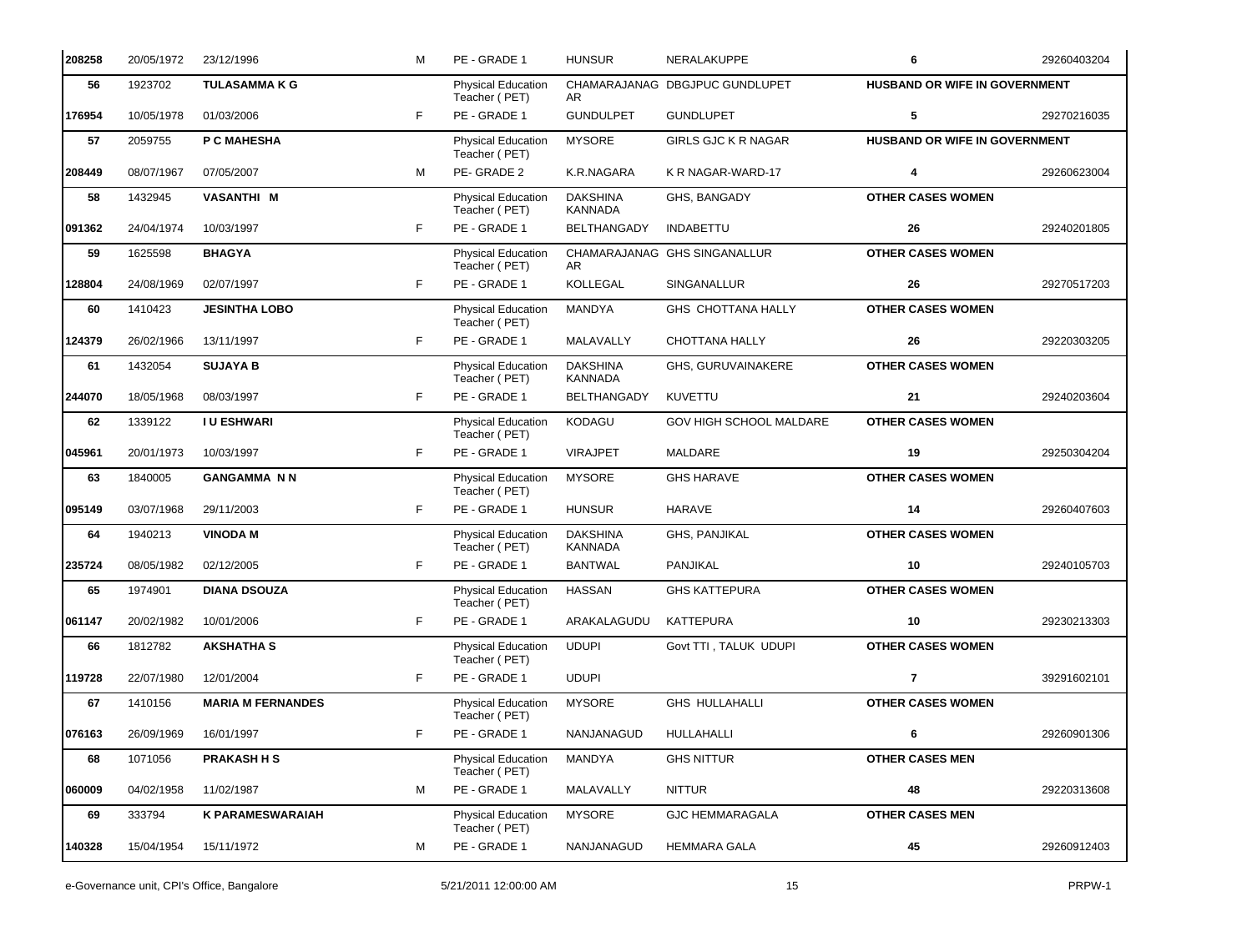| 70     | 2154027    | <b>RAVI H R</b>           |   | <b>Physical Education</b><br>Teacher (PET) | <b>MYSORE</b>                          | <b>GJC THALAKADU</b>        | <b>OTHER CASES MEN</b> |             |
|--------|------------|---------------------------|---|--------------------------------------------|----------------------------------------|-----------------------------|------------------------|-------------|
| 006744 | 01/06/1966 | 08/05/2007                | м | PE-GRADE 2                                 | T.N.PURA                               | TALAKADU                    | 34                     | 29261117309 |
| 71     | 2090046    | <b>PRAKASHATN</b>         |   | Physical Education<br>Teacher (PET)        | <b>HASSAN</b>                          | <b>GJC DODDAMAGGE</b>       | <b>OTHER CASES MEN</b> |             |
| 238149 | 20/05/1962 | 25/03/1994                | M | PE-GRADE 2                                 | ARAKALAGUDU                            | DODDAMAGGE                  | 32                     | 29230220503 |
| 72     | 1976093    | <b>CHIKKEGOWDA H</b>      |   | Physical Education<br>Teacher (PET)        | <b>HASSAN</b>                          | <b>GJC NUGGEHALLY</b>       | <b>OTHER CASES MEN</b> |             |
| 087739 | 23/07/1960 | 01/08/1994                | M | PE-GRADE 2                                 | CHANNARAYAPA NUGGEHALLY<br><b>TNA</b>  |                             | 32                     | 29230532106 |
| 73     | 1246431    | <b>BHARATHAK</b>          |   | Physical Education<br>Teacher (PET)        | <b>HASSAN</b>                          | <b>GHS MATTANAVILE</b>      | <b>OTHER CASES MEN</b> |             |
| 052128 | 01/04/1966 | 06/10/1994                | M | PE - GRADE 1                               | CHANNARAYAPA MATTANAVILE<br><b>TNA</b> |                             | 32                     | 29230530002 |
| 74     | 1259661    | <b>PRASANNA KUMAR K P</b> |   | Physical Education<br>Teacher (PET)        | <b>MANDYA</b>                          | <b>GHS SINDHAGATTA</b>      | <b>OTHER CASES MEN</b> |             |
| 004671 | 17/02/1961 | 20/01/1995                | м | PE - GRADE 1                               | KRISHNARAJA<br><b>PET</b>              | SINDHU GHATTA               | 32                     | 29220128704 |
| 75     | 1504097    | <b>SIDDARAJUS</b>         |   | Physical Education<br>Teacher (PET)        | CHIKKAMANGAL<br><b>ORE</b>             | <b>GHS THOREHADLU</b>       | <b>OTHER CASES MEN</b> |             |
| 017550 | 20/06/1969 | 22/09/1994                | м | PE - GRADE 1                               | <b>SRINGERI</b>                        | ADDAGADDE                   | 30                     | 29170103104 |
| 76     | 2069906    | <b>H M PRAKASH</b>        |   | Physical Education<br>Teacher (PET)        | <b>DAKSHINA</b><br><b>KANNADA</b>      | GPUC, VAMADA PADAV          | <b>OTHER CASES MEN</b> |             |
| 047451 | 01/06/1965 | 29/06/1995                | м | PE-GRADE 2                                 | <b>BANTWAL</b>                         | <b>CHENNAITHODY</b>         | 30                     | 29240101703 |
| 77     | 1995536    | <b>MUDDALINGAIAH H B</b>  |   | Physical Education<br>Teacher (PET)        | <b>MANDYA</b>                          | <b>GHS NAGUVANAHALLY</b>    | <b>OTHER CASES MEN</b> |             |
| 088346 | 18/07/1961 | 24/07/1995                | м | PE-GRADE 2                                 | SRIRANGA<br><b>PATNA</b>               | NAGUVINA HALLY              | 30                     | 29220707904 |
| 78     | 1941774    | <b>SRIKANTE GOWDA</b>     |   | Physical Education<br>Teacher (PET)        | <b>DAKSHINA</b><br>KANNADA             | GPUC, KANYANA               | <b>OTHER CASES MEN</b> |             |
| 103410 | 20/05/1962 | 22/02/1996                | м | PE-GRADE 2                                 | <b>BANTWAL</b>                         | KANYANA                     | 30                     | 29240102910 |
| 79     | 1077552    | <b>SHIVASHANKAR K M</b>   |   | Physical Education<br>Teacher (PET)        | <b>HASSAN</b>                          | <b>GGHS BAGESHAPURA</b>     | <b>OTHER CASES MEN</b> |             |
| 118856 | 01/04/1964 | 26/09/1984                | м | PE - GRADE 1                               | ARASIKERE                              | <b>BAGESHPURA</b>           | 28                     | 29230308802 |
| 80     | 1077552    | <b>SHIVASHANKAR K M</b>   |   | <b>Physical Education</b><br>Teacher (PET) | <b>HASSAN</b>                          | <b>GHS BEGESHAPURA</b>      | <b>OTHER CASES MEN</b> |             |
| 118856 | 01/04/1964 | 26/09/1984                | м | PE - GRADE 1                               | ARASIKERE                              | BAGESHPURA                  | 28                     | 29230308802 |
| 81     | 1433025    | <b>RITHESH KUMAR</b>      |   | <b>Physical Education</b><br>Teacher (PET) | <b>UDUPI</b>                           | <b>GHS SOODA</b>            | <b>OTHER CASES MEN</b> |             |
| 238886 | 28/10/1969 | 08/03/1997                | м | PE - GRADE 1                               | KARKALA                                | SOODA                       | 28                     | 29160103405 |
| 82     | 1408952    | <b>K BHYREGOWDA</b>       |   | <b>Physical Education</b><br>Teacher (PET) | MANDYA                                 | <b>GHS CHIKKARASINAKERE</b> | <b>OTHER CASES MEN</b> |             |
| 247229 | 11/12/1971 | 05/05/2006                | м | PE - GRADE 1                               | <b>MADDUR</b>                          | CHKKA ARASINAKERE           | 28                     | 29220203503 |
| 83     | 1356289    | <b>C M SHIVAIAH</b>       |   | <b>Physical Education</b><br>Teacher (PET) | <b>MYSORE</b>                          | <b>GHS KALKUNIKE</b>        | <b>OTHER CASES MEN</b> |             |
| 123729 | 12/09/1962 | 13/02/1984                | м | PE - GRADE 1                               | <b>HUNSUR</b>                          | KALKUNIKE                   | 26                     | 29260426702 |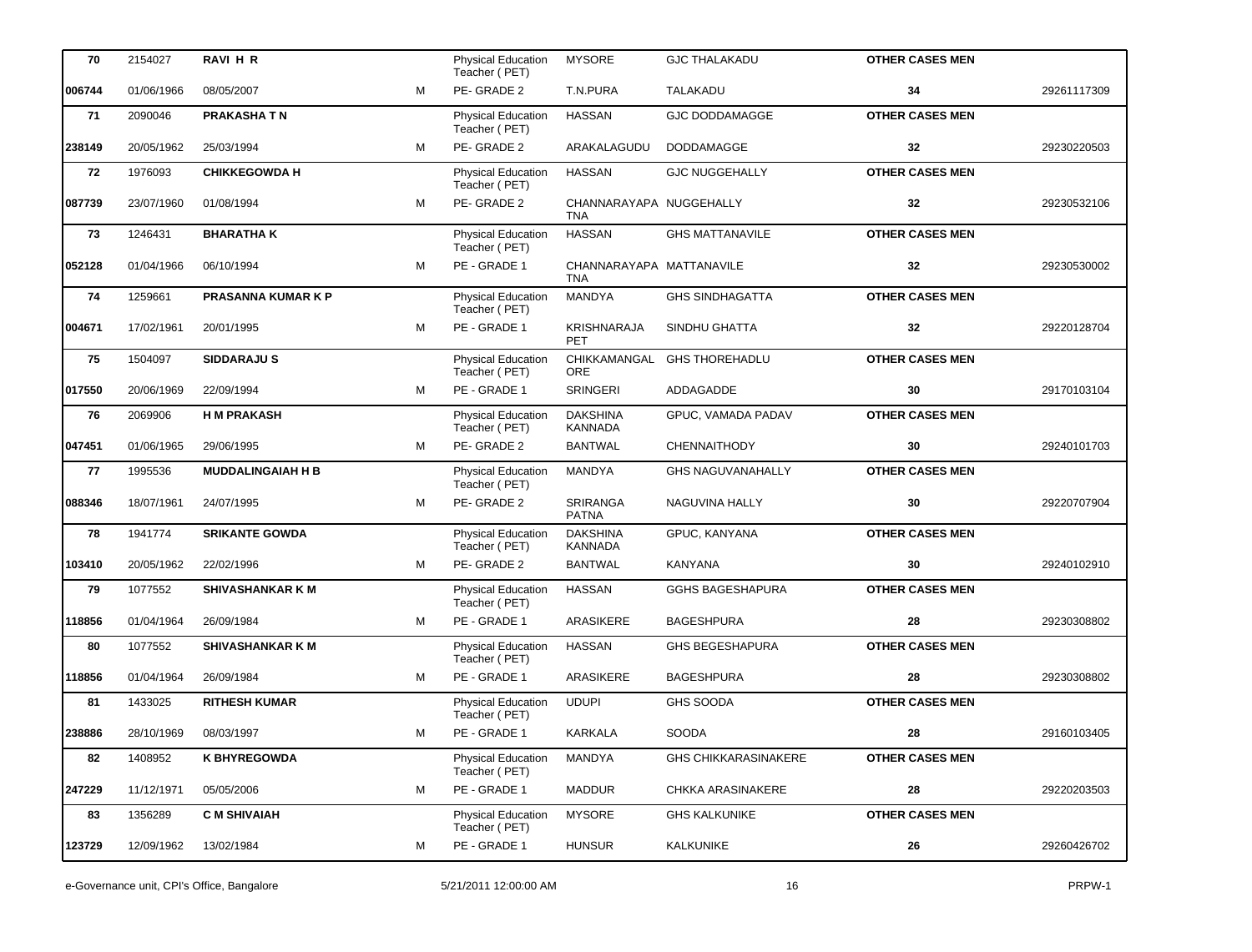| 84     | 1338844    | <b>HE BASAVARAJU</b>                       |   | Physical Education<br>Teacher (PET)             | <b>KODAGU</b>                     | GOV HIGH SCHOOL KONDANGERI     | <b>OTHER CASES MEN</b> |             |
|--------|------------|--------------------------------------------|---|-------------------------------------------------|-----------------------------------|--------------------------------|------------------------|-------------|
| 015485 | 01/06/1967 | 27/12/1996                                 | M | PE - GRADE 1                                    | <b>VIRAJPET</b>                   | <b>HALUGUNDA</b>               | 26                     | 29250303704 |
| 85     | 1441893    | <b>NAGARAJA KA</b>                         |   | Physical Education<br>Teacher (PET)             | <b>HASSAN</b>                     | <b>GHS HULIKAL</b>             | <b>OTHER CASES MEN</b> |             |
| 029047 | 19/05/1965 | 08/03/1997                                 | м | PE - GRADE 1                                    | ARAKALAGUDU                       | HULIKAL                        | 26                     | 29230219004 |
| 86     | 1409645    | <b>PRABHUSWAMY C</b>                       |   | Physical Education<br>Teacher (PET)             | MANDYA                            | <b>GJC HALAGUR</b>             | <b>OTHER CASES MEN</b> |             |
| 017010 | 03/06/1968 | 09/06/1997                                 | M | PE - GRADE 1                                    | MALAVALLY                         | <b>HALAGUR</b>                 | 26                     | 29220306017 |
| 87     | 1432951    | <b>JAYANANDA POOJARY R</b>                 |   | Physical Education<br>Teacher (PET)             | <b>UDUPI</b>                      | <b>GHS KOODABETU MALA</b>      | <b>OTHER CASES MEN</b> |             |
| 030472 | 01/06/1966 | 10/06/1997                                 | м | PE - GRADE 1                                    | KARKALA                           | <b>MALA</b>                    | 26                     | 29160102308 |
| 88     | 1432503    | <b>EKNATH HANUMANT GOUDA</b>               |   | <b>Physical Education</b><br>Teacher (PET)      | <b>DAKSHINA</b><br><b>KANNADA</b> | GPUC, NADA                     | <b>OTHER CASES MEN</b> |             |
| 124301 | 17/10/1958 | 12/06/1997                                 | м | PE - GRADE 1                                    | <b>BELTHANGADY</b>                | NADA                           | 26                     | 29240204806 |
| 89     | 1409173    | <b>K MARISWAMY</b>                         |   | <b>Physical Education</b><br>Teacher (PET)      | MANDYA                            | <b>GJC CHIKKANKANAHALLY</b>    | <b>OTHER CASES MEN</b> |             |
| 059275 | 21/04/1966 | 16/06/1997                                 | м | PE - GRADE 1                                    | MADDUR                            | CHIKKA ANKANA HALLY            | 26                     | 29220203403 |
| 90     | 1693815    | <b>NAGARAJU C</b>                          |   | Physical Education<br>Teacher (PET)             | MANDYA                            | <b>GHS ALISANDRA</b>           | <b>OTHER CASES MEN</b> |             |
| 090057 | 01/08/1966 | 26/08/1997                                 | м | PE - GRADE 1                                    | NAGAMANGALA                       | <b>ALISANDRA</b>               | 26                     | 29220500902 |
| 91     | 1409695    | <b>M MALLAIAH</b>                          |   | Physical Education<br>Teacher (PET)             | <b>MANDYA</b>                     | <b>GHS KYATHAGATTA</b>         | <b>OTHER CASES MEN</b> |             |
| 089997 | 18/07/1964 | 28/10/1997                                 | м | PE - GRADE 1                                    | <b>MADDUR</b>                     | KYATHA GHATTA                  | 26                     | 29220209305 |
| 92     | 1410122    | <b>ANANDA H N</b>                          |   | <b>Physical Education</b><br>Teacher (PET)      | MANDYA                            | <b>GHS M.SHETTAHALLY</b>       | <b>OTHER CASES MEN</b> |             |
| 062365 | 02/10/1967 | 15/12/1997                                 | м | PE - GRADE 1                                    | SRIRANGA<br><b>PATNA</b>          | M. SHETTY HALLY                | 26                     | 29220706703 |
| 93     | 1442443    | <b>THANDAVESWARA R N</b>                   |   | Physical Education<br>Teacher (PET)             | <b>HASSAN</b>                     | <b>GHS BASAVAGHATTA</b>        | <b>OTHER CASES MEN</b> |             |
| 234614 | 18/02/1960 | 19/12/1997                                 | м | PE - GRADE 1                                    | <b>HASSAN</b>                     | <b>BASAVAGHATTA</b>            | 26                     | 29230711602 |
| 94     | 1448386    | <b>SHIVANNA P</b>                          |   | Physical Education<br>Teacher (PET)             | <b>HASSAN</b>                     | <b>GHS ANKAPURA</b>            | <b>OTHER CASES MEN</b> |             |
| 059594 | 24/08/1964 | 24/12/1997                                 | м | PE - GRADE 1                                    | <b>HASSAN</b>                     | ANKAPURA                       | 26                     | 29230700504 |
| 95     | 980015     | <b>P G RUDRAPPA</b>                        |   | <b>Physical Education</b><br>Teacher (PET)      | AR.                               | CHAMARAJANAG GHS THAMMADAHALLI | <b>OTHER CASES MEN</b> |             |
| 135221 | 06/03/1957 | 09/01/1987                                 | М | PE - GRADE 1                                    | CHAMARAJA<br><b>NAGAR</b>         | THAMADA HALLI                  | 24                     | 29270108702 |
| 96     | 1634611    | <b>JAYARAMA</b>                            |   | <b>Physical Education</b><br>Teacher (PET)      | <b>MYSORE</b>                     | GHS DODDA HEJJURU              | <b>OTHER CASES MEN</b> |             |
| 061261 | 22/07/1973 | 21/08/1998                                 | м | PE - GRADE 1                                    | <b>HUNSUR</b>                     | DODDA HEJJURU                  | 24                     | 29260425304 |
| 97     | 1079075    | G S SATHYANARAYANA                         |   | <b>Physical Education</b><br>Teacher (PET)      | CHIKKAMANGAL<br>ORE               | G.H.S. THALIHALLA              | <b>OTHER CASES MEN</b> |             |
| 038889 | 21/07/1967 | 21/08/1992                                 | М | PE - GRADE 1                                    | CHIKMAGALUR                       | THALIHALLA                     | 23                     | 29170615103 |
| 98     | 1386609    | JAYADEVAPPA KV                             |   | Physical Education T CHIKKAMANGAL GJC, MUDIGERE |                                   |                                | <b>OTHER CASES MEN</b> |             |
|        |            | e-Governance unit, CPI's Office, Bangalore |   | 5/21/2011 12:00:00 AM                           |                                   | 17                             |                        | PRPW-1      |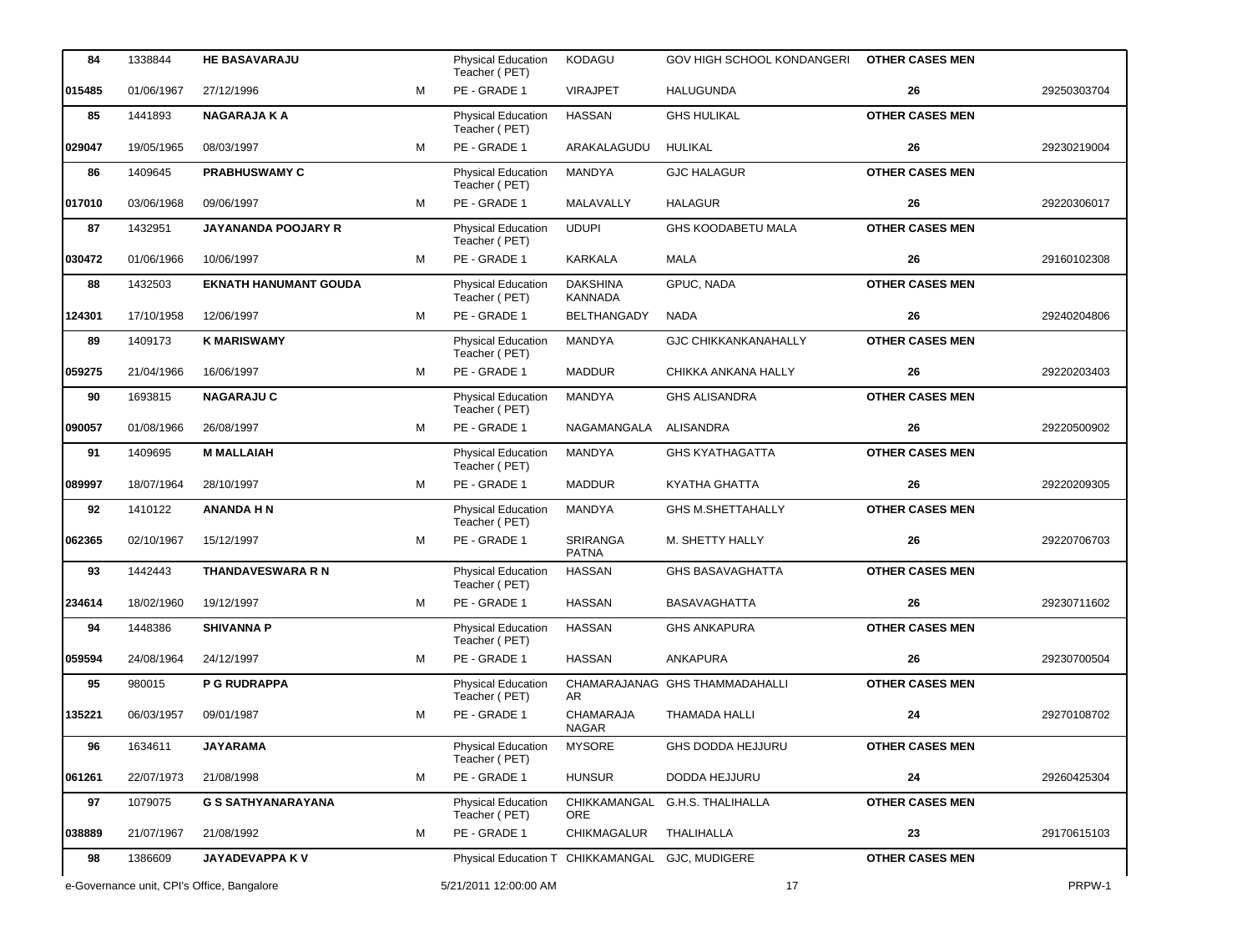| 228906 | 17/11/1966 | 27/09/1994                 | М | PE - GRADE 1                               | <b>MOODIGERE</b>                  | WARD NO-10                     | 23                     | 29170715502 |
|--------|------------|----------------------------|---|--------------------------------------------|-----------------------------------|--------------------------------|------------------------|-------------|
| 99     | 1339111    | <b>KOOSAPPAU</b>           |   | Physical Education<br>Teacher (PET)        | <b>DAKSHINA</b><br><b>KANNADA</b> | GHS, KAKKINJE                  | <b>OTHER CASES MEN</b> |             |
| 055581 | 29/07/1954 | 15/09/1994                 | м | PE - GRADE 1                               | <b>BELTHANGADY</b>                | CHARMADY                       | 22                     | 29240201004 |
| 100    | 1841630    | <b>SHEKAR</b>              |   | Physical Education<br>Teacher (PET)        | <b>MYSORE</b>                     | GHS MUSUVENA KOPPALU           | <b>OTHER CASES MEN</b> |             |
| 235193 | 22/05/1974 | 03/06/1999                 | м | PE - GRADE 1                               | T.N.PURA                          | MUSUVENA KOPPALU               | 22                     | 29261112802 |
| 101    | 1693928    | <b>SHAMBAIAH R</b>         |   | Physical Education<br>Teacher (PET)        | MANDYA                            | <b>RDS HS BELLUR</b>           | <b>OTHER CASES MEN</b> |             |
| 177529 | 01/08/1971 | 08/06/1999                 | м | PE - GRADE 1                               | NAGAMANGALA                       | BELLUR (RURAL)                 | 22                     | 29220503911 |
| 102    | 681107     | <b>SWAMY PRAKASH D S</b>   |   | Physical Education<br>Teacher (PET)        | <b>MYSORE</b>                     | <b>GHS MULLURU</b>             | <b>OTHER CASES MEN</b> |             |
| 182396 | 28/02/1961 | 19/02/1982                 | M | PE - GRADE 1                               | H.D.KOTE                          | <b>MULLUR</b>                  | 20                     | 29260320502 |
| 103    | 1920594    | <b>K M BALACHANDRA</b>     |   | <b>Physical Education</b><br>Teacher (PET) | AR.                               | CHAMARAJANAG GHS CHIKKATHIPPUR | <b>OTHER CASES MEN</b> |             |
| 123835 | 03/07/1975 | 01/06/1999                 | м | PE - GRADE 1                               | <b>GUNDULPET</b>                  | <b>CHIKKATHUPPUR</b>           | 16.5                   | 29270202802 |
| 104    | 1896694    | <b>BASAVANNA</b>           |   | Physical Education<br>Teacher (PET)        | <b>MYSORE</b>                     | <b>GHS KAPPASOGE</b>           | <b>OTHER CASES MEN</b> |             |
| 242198 | 03/03/1972 | 08/01/2004                 | м | PE - GRADE 1                               | NANJANAGUD                        | <b>KAPPUSOGE</b>               | 14                     | 29260905202 |
| 105    | 1715625    | VARADARAJA                 |   | <b>Physical Education</b><br>Teacher (PET) | <b>KODAGU</b>                     | GOV HIGH SCHOOL THITHIMATHI    | <b>OTHER CASES MEN</b> |             |
| 192292 | 20/05/1982 | 12/01/2004                 | м | PE - GRADE 1                               | <b>VIRAJPET</b>                   | <b>NOKYA</b>                   | 14                     | 29250306210 |
| 106    | 1884666    | <b>RAMASANJEEVAIAH K S</b> |   | Physical Education<br>Teacher (PET)        | <b>MANDYA</b>                     | <b>GJC BINDIGANAVILE</b>       | <b>OTHER CASES MEN</b> |             |
| 050680 | 01/06/1973 | 22/01/2004                 | м | PE - GRADE 1                               | NAGAMANGALA                       | <b>BINDIGA NAVILE</b>          | 14                     | 29220504809 |
| 107    | 1884455    | <b>KANTHRAJ S</b>          |   | <b>Physical Education</b><br>Teacher (PET) | MANDYA                            | <b>GHS MADARAHALLY</b>         | <b>OTHER CASES MEN</b> |             |
| 178606 | 28/04/1978 | 22/01/2004                 | M | PE - GRADE 1                               | <b>MADDUR</b>                     | <b>MADARA HALLY</b>            | 14                     | 29220209925 |
| 108    | 1896373    | <b>BHOGANANJAIAH H J</b>   |   | <b>Physical Education</b><br>Teacher (PET) | <b>MYSORE</b>                     | GHS M.C.THALALU                | <b>OTHER CASES MEN</b> |             |
| 107429 | 13/10/1979 | 04/02/2004                 | м | PE - GRADE 1                               | H.D.KOTE                          | M.C.THALALU                    | 14                     | 29260325403 |
| 109    | 1896943    | <b>MAHESHAP</b>            |   | <b>Physical Education</b><br>Teacher (PET) | <b>MYSORE</b>                     | <b>GJC RAVANDURU</b>           | <b>OTHER CASES MEN</b> |             |
| 044009 | 15/07/1979 | 06/02/2004                 | М | PE - GRADE 1                               | PERIYA PATNA                      | <b>RAVANDUR</b>                | 14                     | 29261016109 |
| 110    | 1992919    | <b>MANJUNATHA</b>          |   | Physical Education<br>Teacher (PET)        | MANDYA                            | <b>GJC BOGADI</b>              | <b>OTHER CASES MEN</b> |             |
| 088738 | 10/05/1981 | 09/02/2004                 | М | PE - GRADE 1                               | NAGAMANGALA                       | <b>BOGADI</b>                  | 14                     | 29220504906 |
| 111    | 1884754    | <b>SRINIVASA B</b>         |   | Physical Education<br>Teacher (PET)        | MANDYA                            | GHS HERAGANAHALLI              | <b>OTHER CASES MEN</b> |             |
| 131192 | 11/06/1978 | 13/02/2004                 | М | PE - GRADE 1                               | NAGAMANGALA                       | YARAGANA HALLY                 | 14                     | 29220536102 |
| 112    | 1898330    | <b>GIRISH KUMAR M K</b>    |   | Physical Education<br>Teacher (PET)        | <b>MYSORE</b>                     | <b>GHS BETTADA THUNGA</b>      | <b>OTHER CASES MEN</b> |             |
| 052843 | 31/12/1981 | 20/02/2004                 | м | PE - GRADE 1                               | PERIYA PATNA                      | BETTADA THUNGA                 | 14                     | 29261019002 |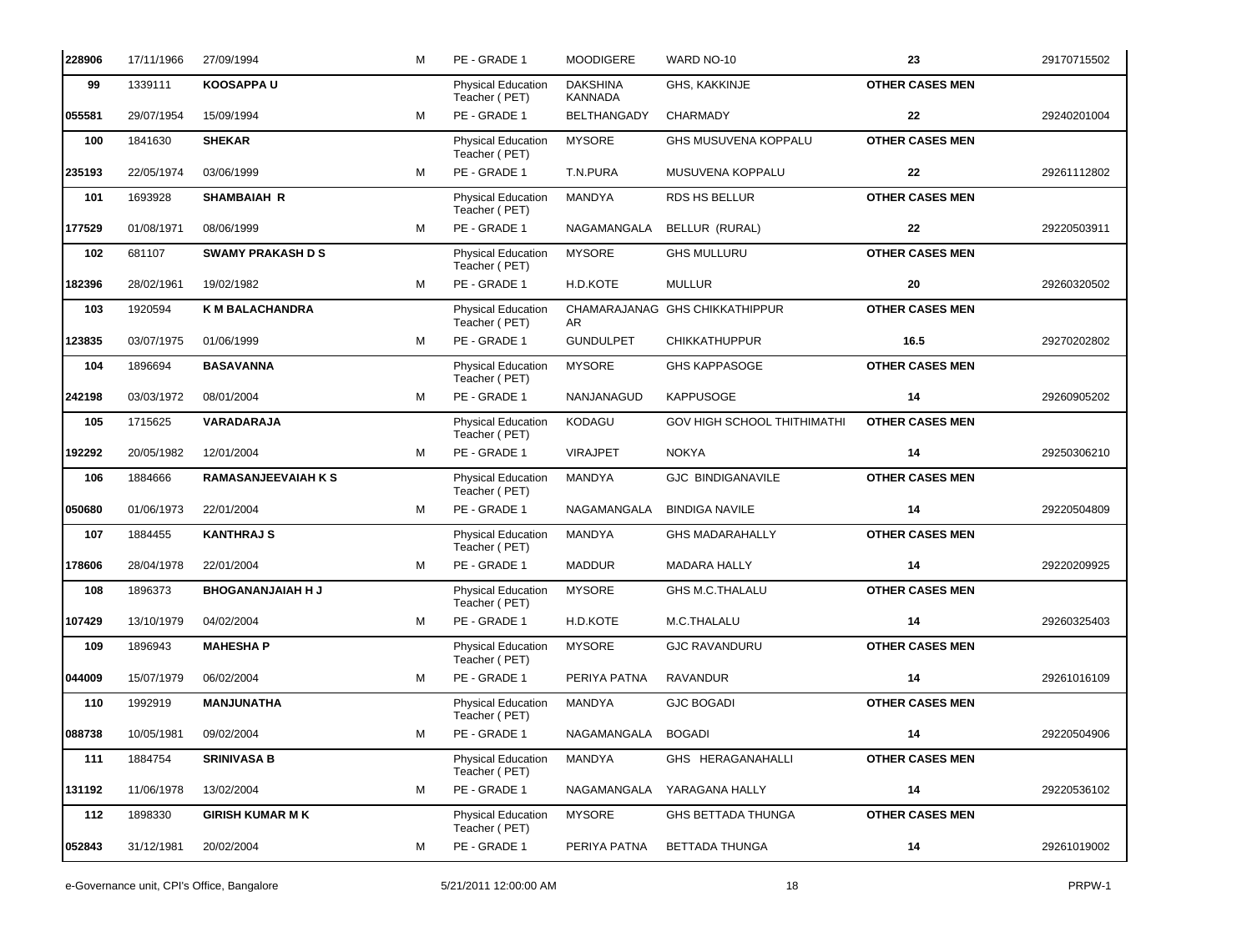| 113    | 1973174    | RAVINDRA PRAKASHA K C    |   | <b>Physical Education</b><br>Teacher (PET) | <b>HASSAN</b>                     | <b>GHS NAGARANAHALLI</b>              | <b>OTHER CASES MEN</b> |             |
|--------|------------|--------------------------|---|--------------------------------------------|-----------------------------------|---------------------------------------|------------------------|-------------|
| 223548 | 14/06/1973 | 23/02/2004               | M | PE - GRADE 1                               | HOLENARASIPU<br><b>RA</b>         | NAGARANAHALLI                         | 14                     | 29230601702 |
| 114    | 1873105    | <b>PRASAD RK</b>         |   | Physical Education<br>Teacher (PET)        | CHIKKAMANGAL<br><b>ORE</b>        | GHS, GADIGESHWARA                     | <b>OTHER CASES MEN</b> |             |
| 148226 | 07/04/1975 | 01/03/2004               | M | PE - GRADE 1                               | NARASIMHARAJ<br><b>APURA</b>      | <b>ADUVALLI</b>                       | 14                     | 29170304904 |
| 115    | 1409484    | <b>BASAVARAJUS</b>       |   | Physical Education<br>Teacher (PET)        | <b>MANDYA</b>                     | <b>GJC PANDAVAPURA</b>                | <b>OTHER CASES MEN</b> |             |
| 131406 | 28/05/1969 | 25/08/1997               | M | PE - GRADE 1                               | PANDAVAPURA                       | PANDAVAPURA- WARD-10                  | 13                     | 29220618405 |
| 116    | 1939600    | <b>ISUBU A</b>           |   | <b>Physical Education</b><br>Teacher (PET) | <b>DAKSHINA</b><br><b>KANNADA</b> | GHS, BULLERI MOGRU                    | <b>OTHER CASES MEN</b> |             |
| 239868 | 20/06/1966 | 02/11/2004               | м | PE - GRADE 1                               | <b>BELTHANGADY</b>                | <b>MOGRU</b>                          | 12                     | 29240204405 |
| 117    | 1897861    | <b>MALLESHA</b>          |   | Physical Education<br>Teacher (PET)        | <b>MYSORE</b>                     | <b>GJC MUGUR</b>                      | <b>OTHER CASES MEN</b> |             |
| 051782 | 02/04/1978 | 16/11/2004               | м | PE - GRADE 1                               | T.N.PURA                          | <b>MUGUR</b>                          | 12                     | 29261113607 |
| 118    | 1938947    | <b>SHIVAKUMAR N</b>      |   | Physical Education<br>Teacher (PET)        | <b>DAKSHINA</b><br><b>KANNADA</b> | GHS, ALETTY                           | <b>OTHER CASES MEN</b> |             |
| 185485 | 11/07/1975 | 14/02/2004               | м | PE - GRADE 1                               | <b>SULLIA</b>                     | <b>ALETTY</b>                         | 10.5                   | 29240500510 |
| 119    | 902442     | <b>MARTHAND S DHULBA</b> |   | <b>Physical Education</b><br>Teacher (PET) | <b>HASSAN</b>                     | <b>GHS CHEEKANAHALLY</b>              | <b>OTHER CASES MEN</b> |             |
| 228202 | 01/06/1964 | 26/11/1988               | м | PE - GRADE 1                               | <b>BELUR</b>                      | CHEEKANAHALLY                         | 10                     | 29230410502 |
| 120    | 1939047    | <b>PALAKSHA H R</b>      |   | Physical Education<br>Teacher (PET)        | <b>HASSAN</b>                     | <b>GHS POOMAGAME</b>                  | <b>OTHER CASES MEN</b> |             |
| 226918 | 30/03/1980 | 29/11/2005               | M | PE - GRADE 1                               | <b>HASSAN</b>                     | <b>POOMAGAME</b>                      | 10                     | 29230711302 |
| 121    | 1923828    | <b>SHIVAKUMAR R</b>      |   | <b>Physical Education</b><br>Teacher (PET) | CHAMARAJANAG HS ELLEMALA<br>AR    |                                       | <b>OTHER CASES MEN</b> |             |
| 065799 | 16/02/1978 | 29/12/2005               | м | PE - GRADE 1                               | <b>HANUR</b>                      | <b>ELLEMALA</b>                       | 10                     | 29271302105 |
| 122    | 1715937    | <b>DANY EARAPPA CU</b>   |   | Physical Education<br>Teacher (PET)        | KODAGU                            | GOV HIGH SCHOOL T.SHETTIGERI          | <b>OTHER CASES MEN</b> |             |
| 125074 | 05/08/1980 | 13/01/2006               | м | PE - GRADE 1                               | <b>VIRAJPET</b>                   | T. SHETTIGERI                         | 10                     | 29250308104 |
| 123    | 1923629    | <b>SUNDARESHA D B</b>    |   | <b>Physical Education</b><br>Teacher (PET) | CHAMARAJANAG GHS GULIPURA<br>AR   |                                       | <b>OTHER CASES MEN</b> |             |
| 060600 | 10/09/1972 | 19/01/2006               | м | PE - GRADE 1                               | <b>CHAMARAJA</b><br><b>NAGAR</b>  | <b>GULIPURA</b>                       | 10                     | 29270118306 |
| 124    | 1716051    | <b>RAMESHA HN</b>        |   | <b>Physical Education</b><br>Teacher (PET) | <b>KODAGU</b>                     | GOVT HIGH SCHOOL<br><b>KIRAGANDUR</b> | <b>OTHER CASES MEN</b> |             |
| 051129 | 10/05/1981 | 10/03/2006               | м | PE - GRADE 1                               | SOMAVARPET                        | <b>KIRAGANDUR</b>                     | 10                     | 29250201502 |
| 125    | 2088522    | <b>DHANESHA</b>          |   | <b>Physical Education</b><br>Teacher (PET) | <b>HASSAN</b>                     | <b>GHS DIDAGA</b>                     | <b>OTHER CASES MEN</b> |             |
| 142923 | 20/06/1964 | 21/04/2007               | м | PE-GRADE 2                                 | CHANNARAYAPA DIDAGA<br><b>TNA</b> |                                       | 8                      | 29230503305 |
| 126    | 1940342    | <b>CHINNAPPA K</b>       |   | <b>Physical Education</b><br>Teacher (PET) | <b>DAKSHINA</b><br>KANNADA        | GHS, SHAMBHOOR                        | <b>OTHER CASES MEN</b> |             |
| 132841 | 25/07/1974 | 30/11/2005               | м | PE - GRADE 1                               | <b>BANTWAL</b>                    | <b>SHAMBOOR</b>                       | 7.5                    | 29240107302 |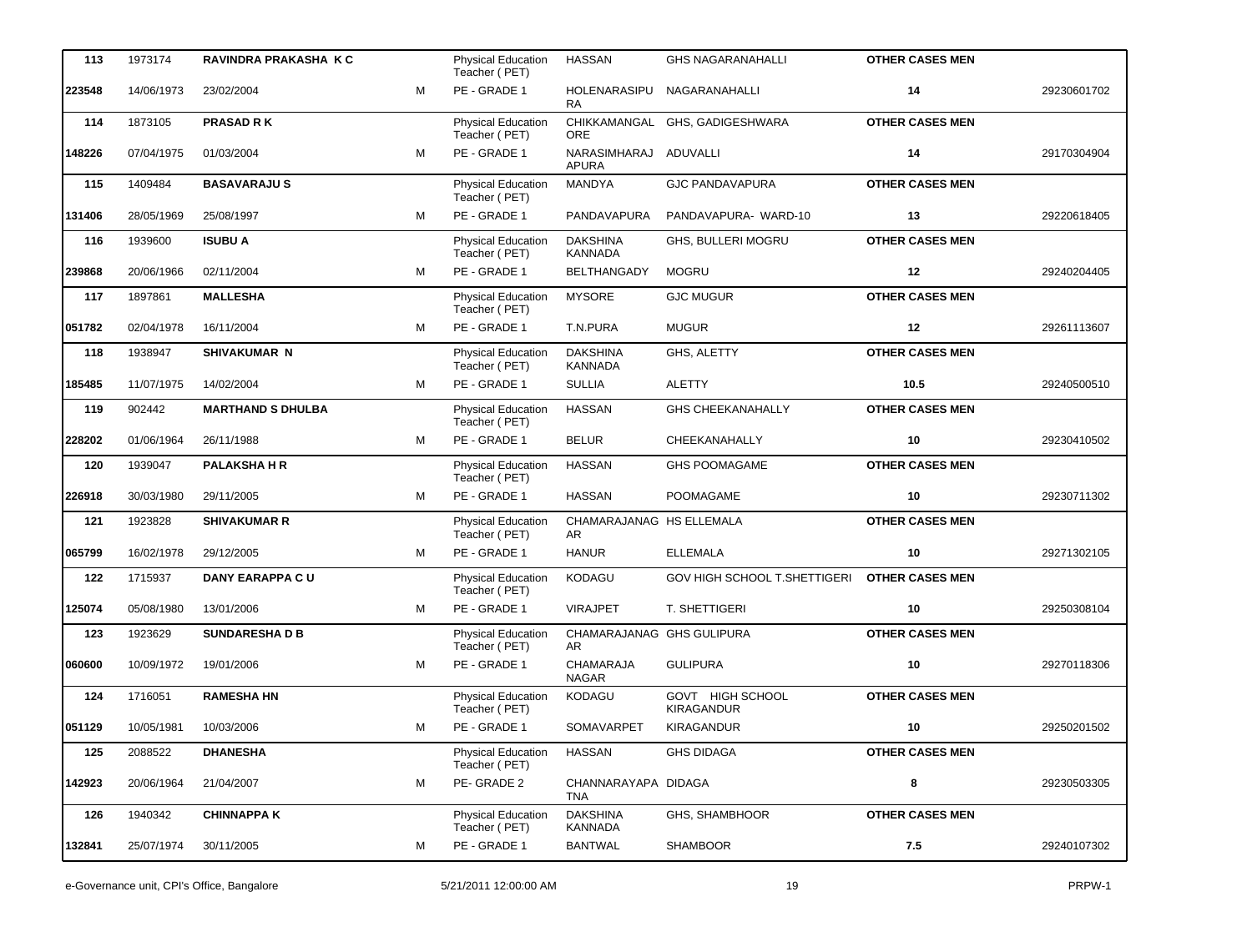| 127     | 1940341    | <b>SHEKHARA N</b> |   | Physical Education<br>Teacher (PET)        | <b>DAKSHINA</b><br>KANNADA | GHS. NANDAVARA                 | <b>OTHER CASES MEN</b> |             |
|---------|------------|-------------------|---|--------------------------------------------|----------------------------|--------------------------------|------------------------|-------------|
| 183914  | 05/05/1973 | 20/01/2006        | M | PE - GRADE 1                               | <b>BANTWAL</b>             | <b>SAJIPAMUNNUR</b>            | 7.5                    | 29240106705 |
| 128     | 1897230    | <b>SAJAN K M</b>  |   | <b>Physical Education</b><br>Teacher (PET) | <b>MYSORE</b>              | <b>GJC BOYS NANJANGUD TOWN</b> | <b>OTHER CASES MEN</b> |             |
| 1067198 | 26/01/1962 | 16/01/2004        | м | PE - GRADE 1                               | NANJANAGUD                 | NANJANAGUD WARD-22             |                        | 29260928709 |
| 129     | 1634611    | <b>JAYARAMA</b>   |   | <b>Physical Education</b><br>Teacher (PET) | <b>MYSORE</b>              | <b>GHS DODDA HEJJURU</b>       | <b>OTHER CASES MEN</b> |             |
| 230066  | 22/07/1973 | 21/08/1998        | M | PE - GRADE 1                               | <b>HUNSUR</b>              | DODDA HEJJURU                  | 6                      | 29260425304 |
| 130     | 1834377    | <b>KISHOR</b>     |   | <b>Physical Education</b><br>Teacher (PET) | <b>DAKSHINA</b><br>KANNADA | <b>GHS. MUCHUR</b>             | <b>OTHER CASES MEN</b> |             |
| 124951  | 12/08/1966 | 10/08/1998        | м | PE - GRADE 1                               | MANGALORE<br><b>TALUK</b>  | MUCHUR                         |                        | 29240605402 |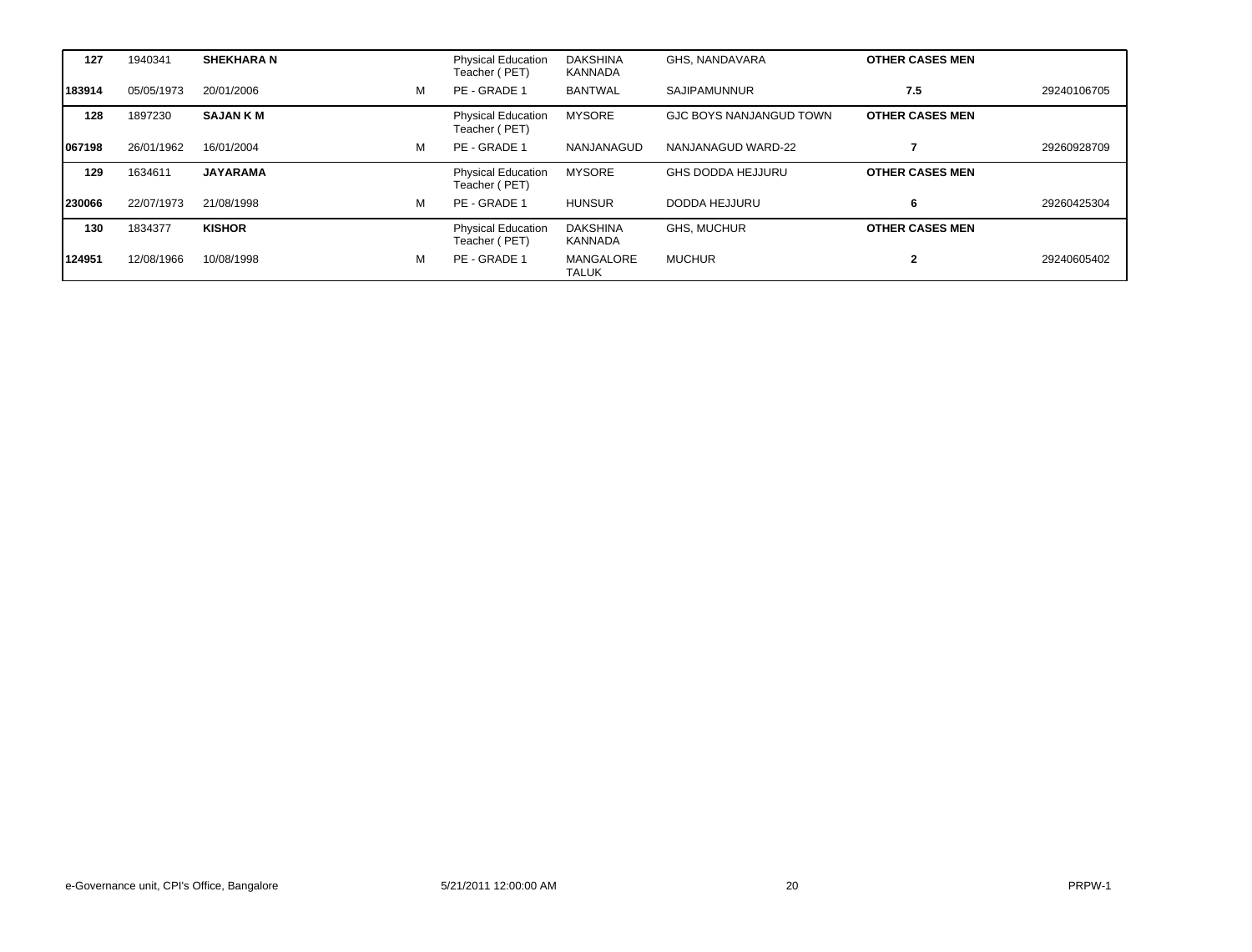# **PROVISIONAL LIST OF TEACHERS FOR REQUEST TRANSFER -2011 ( SECONDARY - WITHIN UNIT ) : PHY. EDUCATION ( PET )**

### **TRANSFER AUTHORITY : JDPI BELGAUM**

|                    | PRI.NO. KGID NO | <b>APPLICANT NAME</b>                       | <b>DESIG NAME</b>                          | <b>DIST NAME</b>                  | <b>SCHOOL NAME</b>                                               | <b>GROUNDS FOR PRIORITY</b>         |                |
|--------------------|-----------------|---------------------------------------------|--------------------------------------------|-----------------------------------|------------------------------------------------------------------|-------------------------------------|----------------|
| <b>APPL NO DOB</b> |                 | DATE OF ENTRY INTO SERVICE<br><b>SEX</b>    | <b>SUBJECT NAME</b>                        | <b>TALUK NAME</b>                 | <b>VILLAGE NAME</b>                                              | <b>Total Weightage</b>              | <b>SCH COD</b> |
| $\mathbf{1}$       | 1147665         | <b>RAVI</b>                                 | <b>Physical Education</b><br>Teacher (PET) | <b>BAGALKOT</b>                   | <b>GOVT JR.COLLEGE DHANNUR</b>                                   | <b>TERMINALLY ILL CASES</b>         |                |
| 230278             | 01/05/1967      | M<br>22/03/1991                             | PE-GRADE 2                                 | <b>HUNAGUND</b>                   | <b>DHANNUR</b>                                                   | 38                                  | 29020704505    |
| $\mathbf{2}$       | 1211023         | VASANT FAKKIRAPPA KANNAMMANAVAR             | <b>Physical Education</b><br>Teacher (PET) | <b>HAVERI</b>                     | <b>GOVT HIGH SCH SHIRABADAGI</b>                                 | <b>TERMINALLY ILL CASES</b>         |                |
| 115258             | 05/01/1962      | 27/06/1997<br>м                             | PE - GRADE 1                               | <b>SAVANUR</b>                    | SHIRABADAGI                                                      | 26                                  | 29111605803    |
| $\mathbf{3}$       | 1984480         | <b>MAHADEV DUNDAPPA BAGELI</b>              | Physical Education<br>Teacher (PET)        | <b>BAGALKOT</b>                   | GOVT HS MAIGUR P.K.                                              | <b>DEFENCE CASES</b>                |                |
| 084962             | 01/06/1969      | M<br>04/03/2006                             | PE - GRADE 1                               | JAMAKHANDI                        | <b>MAIGUR</b>                                                    | 10                                  | 29020905004    |
| 4                  | 1337565         | SOMASHEKHAR JANUBRAY BIRADAR                | Physical Education<br>Teacher (PET)        | <b>BIJAPUR</b>                    | GOVT S.B PU COLLEGE<br><b>B.BAGEWADI</b>                         | HUSBAND AND WIFE BOTH IN GOVERNMENT |                |
| 095593             | 22/07/1968      | М<br>20/09/1994                             | PE - GRADE 1                               | <b>BASAVAN</b><br><b>BAGEWADI</b> | <b>B.BAGEWADI WARD NO 22</b>                                     | 30                                  | 29030324907    |
| 5                  | 1358750         | KOTEPPA VIRUPAXAPPA HANGANAKATTI            | Physical Education<br>Teacher (PET)        | <b>HAVERI</b>                     | GOVT HIGH SCHOOL KANVALLI                                        | HUSBAND AND WIFE BOTH IN GOVERNMENT |                |
| 080520             | 23/07/1961      | M<br>07/07/1993                             | PE - GRADE 1                               | <b>HAVERI</b>                     | <b>KANVALLI</b>                                                  | 25                                  | 29110602105    |
| 6                  | 1998155         | A I KOTIWALE                                | <b>Physical Education</b><br>Teacher (PET) | <b>CHIKKODI</b>                   | GOVT H.S.                                                        | HUSBAND AND WIFE BOTH IN GOVERNMENT |                |
| 008735             | 01/05/1968      | 08/01/1997<br>M                             | PE - GRADE 1                               | <b>HUKKERI</b>                    | <b>GUDAS</b>                                                     | 24                                  | 29300702904    |
| $\overline{7}$     | 1466904         | PRAKASH MADHAV SHIRALI                      | Physical Education<br>Teacher (PET)        | <b>SIRSI</b>                      | <b>GHS LAMBAPURA</b>                                             | HUSBAND AND WIFE BOTH IN GOVERNMENT |                |
| 038813             | 01/07/1972      | 01/06/1999<br>M                             | PE - GRADE 1                               | <b>SIDDAPUR</b>                   | LAMBAPURA                                                        | 22                                  | 29100624101    |
| 8                  | 1023165         | <b>ANAND VENKU NAIK</b>                     | Physical Education<br>Teacher (PET)        | <b>BIJAPUR</b>                    | <b>GOVT HIGH SCHOOL</b><br>GANGANAHALLI                          | HUSBAND AND WIFE BOTH IN GOVERNMENT |                |
| 083601             | 01/06/1963      | 27/07/1993<br>M                             | PE - GRADE 1                               | <b>SINDAGI</b>                    | GANGANAHALLI                                                     | 21                                  | 29031204703    |
| 9                  | 1361055         | SHIVANAND CHANNABASAPPA GUNDAR              | Physical Education<br>Teacher (PET)        | <b>DHARWAD</b>                    | HASARADDI GOVT HS HALYAL                                         | HUSBAND AND WIFE BOTH IN GOVERNMENT |                |
| 081062             | 08/06/1970      | M<br>28/06/1997                             | PE - GRADE 1                               | <b>HUBLI</b>                      | HALYAL                                                           | 20.5                                | 29090202104    |
| 10                 | 546624          | BOMMAYYA VENKATRAMAN NAYAK<br><b>BOMMAN</b> | Physical Education<br>Teacher (PET)        | <b>SIRSI</b>                      | G.H.SG. JAVALIGALLI HA                                           | HUSBAND AND WIFE BOTH IN GOVERNMENT |                |
| 234158             | 21/04/1954      | М<br>03/11/1978                             | PE - GRADE 1                               | <b>HALIYAL</b>                    | HALIYAL                                                          | 17                                  | 29100428008    |
| 11                 | 1859787         | <b>VINAYAKA GADDAD</b>                      | Physical Education<br>Teacher (PET)        | <b>HAVERI</b>                     | GOVT HIGH SCHOOL KULENUR                                         | HUSBAND AND WIFE BOTH IN GOVERNMENT |                |
| 110558             | 01/06/1978      | 19/02/2002<br>М                             | PE - GRADE 1                               | <b>HAVERI</b>                     | <b>KULENUR</b>                                                   | 16                                  | 29110602706    |
| 12                 | 1944156         | <b>SHIVANAGOUDA PATIL</b>                   | <b>Physical Education</b><br>Teacher (PET) | <b>HAVERI</b>                     | GOVT URDU HIGH SCH CHIKKERUR HUSBAND AND WIFE BOTH IN GOVERNMENT |                                     |                |
| 061948             | 14/07/1980      | 11/02/2004<br>М                             | PE - GRADE 1                               | HIREKERUR                         | <b>CHIKKERUR</b>                                                 | 14                                  | 29110702709    |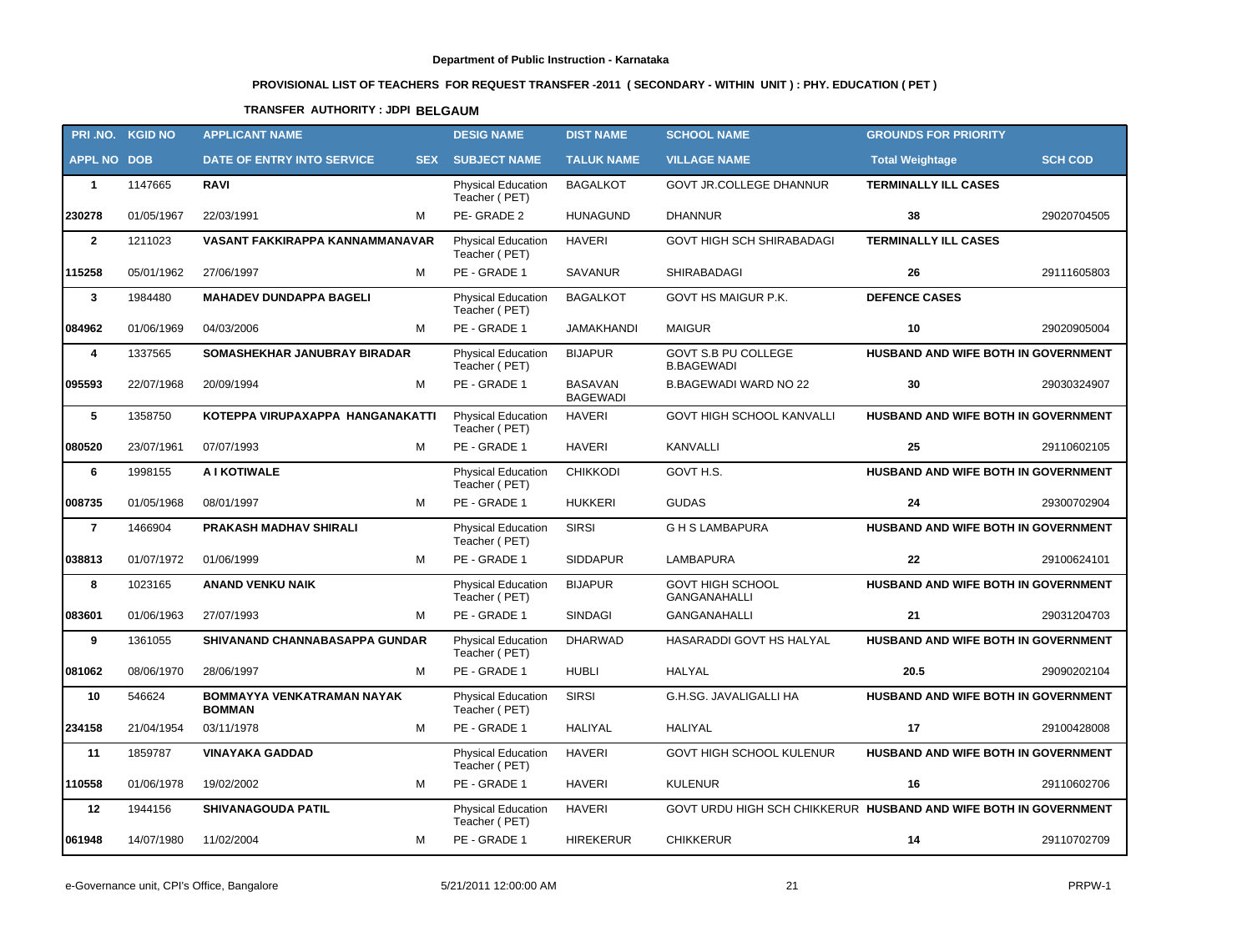| 13     | 1551851    | <b>MANJUNATH VENKATRAMA NAIK</b>           |    | <b>Physical Education</b><br>Teacher (PET) | <b>SIRSI</b>             | <b>GHS URDU SIDDAPUR</b>                                                            |         | <b>HUSBAND AND WIFE BOTH IN GOVERNMENT</b> |
|--------|------------|--------------------------------------------|----|--------------------------------------------|--------------------------|-------------------------------------------------------------------------------------|---------|--------------------------------------------|
| 036351 | 16/06/1972 | 09/06/1997                                 | M  | PE - GRADE 1                               | <b>SIDDAPUR</b>          | WARD9                                                                               | 12      | 29100620504                                |
| 14     | 1925972    | <b>NAGARAJ B HIREMATH</b>                  |    | Physical Education<br>Teacher (PET)        | <b>CHIKKODI</b>          | KHPS GOVT PU COLLEGE GOKAK                                                          |         | HUSBAND AND WIFE BOTH IN GOVERNMENT        |
| 131941 | 01/07/1967 | 05/09/1998                                 | M  | PE - GRADE 1                               | <b>GOKAK</b>             | <b>GOKAK</b>                                                                        | 12      | 29300603436                                |
| 15     | 1925972    | <b>NAGARAJ B HIREMATH</b>                  |    | Physical Education<br>Teacher (PET)        | <b>CHIKKODI</b>          | KHPS GOVT PU COLLEGE GOKAK                                                          |         | HUSBAND AND WIFE BOTH IN GOVERNMENT        |
| 131941 | 01/07/1967 | 05/09/1998                                 | M  | PE - GRADE 1                               | <b>GOKAK</b>             | <b>GOKAK</b>                                                                        | $12 \,$ | 29300603436                                |
| 16     | 1972877    | <b>ASLAM BADASHA C KERUR</b>               |    | Physical Education<br>Teacher (PET)        | <b>BAGALKOT</b>          | <b>GHS NANDAWADAGI</b>                                                              |         | HUSBAND AND WIFE BOTH IN GOVERNMENT        |
| 010733 | 27/05/1973 | 09/02/2004                                 | м  | PE - GRADE 1                               | <b>HUNAGUND</b>          | NANDAWADGI                                                                          | 12      | 29020712804                                |
| 17     | 1715248    | RAJESHWARI GOPAL NAYAK                     |    | Physical Education<br>Teacher (PET)        | <b>HAVERI</b>            | <b>GOVT HIGH SCHOOL YALAVATTI</b>                                                   |         | <b>HUSBAND AND WIFE BOTH IN GOVERNMENT</b> |
| 061520 | 27/10/1973 | 08/03/2004                                 | F  | PE - GRADE 1                               | <b>HANAGAL</b>           | YALVATTI                                                                            | 12      | 29110513705                                |
| 18     | 1872868    | <b>SHREEKANT M BUDIHAL</b>                 |    | <b>Physical Education</b><br>Teacher (PET) | GADAG                    | <b>GOVT U HS MULAGUND</b>                                                           |         | HUSBAND AND WIFE BOTH IN GOVERNMENT        |
| 123098 | 22/07/1974 | 25/02/2004                                 | M  | PE - GRADE 1                               | <b>GADAG RURAL</b>       | <b>MULAGUND</b>                                                                     | 10      | 29080605916                                |
| 19     | 1885037    | <b>VITTAL A KAMATI</b>                     |    | Physical Education<br>Teacher (PET)        | <b>BELGAUM</b>           | GOVT HIGHSCHOOL SULEBHAVI                                                           |         | HUSBAND AND WIFE BOTH IN GOVERNMENT        |
| 136296 | 08/03/1976 | 01/03/2004                                 | M  | PE - GRADE 1                               | <b>BELGAUM</b><br>RURAL. | <b>SULEBHAVI</b>                                                                    | 10      | 29010410705                                |
| 20     | 1473089    | <b>B K PATIL</b>                           |    | Physical Education<br>Teacher (PET)        | <b>BELGAUM</b>           | GOVT HIGH SCHOOL MUGHALIHAL HUSBAND AND WIFE BOTH IN GOVERNMENT<br><b>MUGALIHAL</b> |         |                                            |
| 220842 | 18/07/1977 | 30/11/2005                                 | F. | PE - GRADE 1                               | <b>KHANAPUR</b>          | MUGALIHAL                                                                           | 10      | 29010822201                                |
| 21     | 1999528    | <b>MAHANTESH S TURAMARI</b>                |    | Physical Education<br>Teacher (PET)        | <b>BELGAUM</b>           | GOVT HIGHSCHOOL MALLUR                                                              |         | HUSBAND AND WIFE BOTH IN GOVERNMENT        |
| 084124 | 21/07/1977 | 30/11/2005                                 | M  | PE - GRADE 1                               | SOUNDATTI                | <b>MALLUR</b>                                                                       | 10      | 29011206805                                |
| 22     | 1500852    | <b>VANEESH N NAYAK</b>                     |    | Physical Education<br>Teacher (PET)        | <b>DHARWAD</b>           | <b>G PU COLL HIREGUNJAL</b>                                                         |         | HUSBAND AND WIFE BOTH IN GOVERNMENT        |
| 119906 | 07/05/1980 | 05/01/2006                                 | м  | PE - GRADE 1                               | KUNDAGOL                 | <b>HIREGUNJAL</b>                                                                   | 10      | 29090402302                                |
| 23     | 1984592    | SHREESHAIL IRAYYA MATHAPATI                |    | Physical Education<br>Teacher (PET)        | <b>BAGALKOT</b>          | <b>GHS MURADI</b>                                                                   |         | HUSBAND AND WIFE BOTH IN GOVERNMENT        |
| 125928 | 01/06/1980 | 12/01/2006                                 | M  | PE - GRADE 1                               | HUNAGUND                 | <b>MURADI</b>                                                                       | 10      | 29020712503                                |
| 24     | 66666      | KOTRAPPA CHANDRAPPA ITTIGUDI               |    | Physical Education<br>Teacher (PET)        | <b>HAVERI</b>            | GOVT URDU HIGH SCHOOL<br>KAGINELE                                                   |         | HUSBAND AND WIFE BOTH IN GOVERNMENT        |
| 064280 | 04/01/1963 | 23/01/2006                                 | M  | PE - GRADE 1                               | <b>BYADAGI</b>           | KAGINELE                                                                            | 10      | 29110101209                                |
| 25     | 1047535    | <b>PUSHPA KRISHNA NAIK</b>                 |    | Physical Education<br>Teacher (PET)        |                          | UTTARKANNADA G H S SONARKERI                                                        |         | HUSBAND AND WIFE BOTH IN GOVERNMENT        |
| 226631 | 15/07/1966 | 06/06/2003                                 | F. | PE - GRADE 1                               | <b>BHATKAL</b>           | <b>BHATKAL</b>                                                                      | 9       | 29100910001                                |
| 26     | 1888036    | DEEPAK SUBHASH LOKANNAVAR                  |    | Physical Education<br>Teacher (PET)        | <b>SIRSI</b>             | JONIOR COLLEGE MUNDGOD                                                              |         | HUSBAND AND WIFE BOTH IN GOVERNMENT        |
| 050766 | 21/07/1975 | 27/02/2004                                 | м  | PE - GRADE 1                               | MUNDAGOD                 | <b>MUNDAGOD TOWN</b>                                                                | 7       | 29101008323                                |
| 27     | 743209     | <b>IMAMASA LALASA MOKHASHI</b>             |    | <b>Physical Education</b><br>Teacher (PET) | <b>BIJAPUR</b>           | GOVT. URDU HIGH SCHOOL<br><b>BABALESHWAR</b>                                        |         | HUSBAND AND WIFE BOTH IN GOVERNMENT        |
|        |            | e-Governance unit, CPI's Office, Bangalore |    | 5/21/2011 12:00:00 AM                      |                          | 22                                                                                  | PRPW-1  |                                            |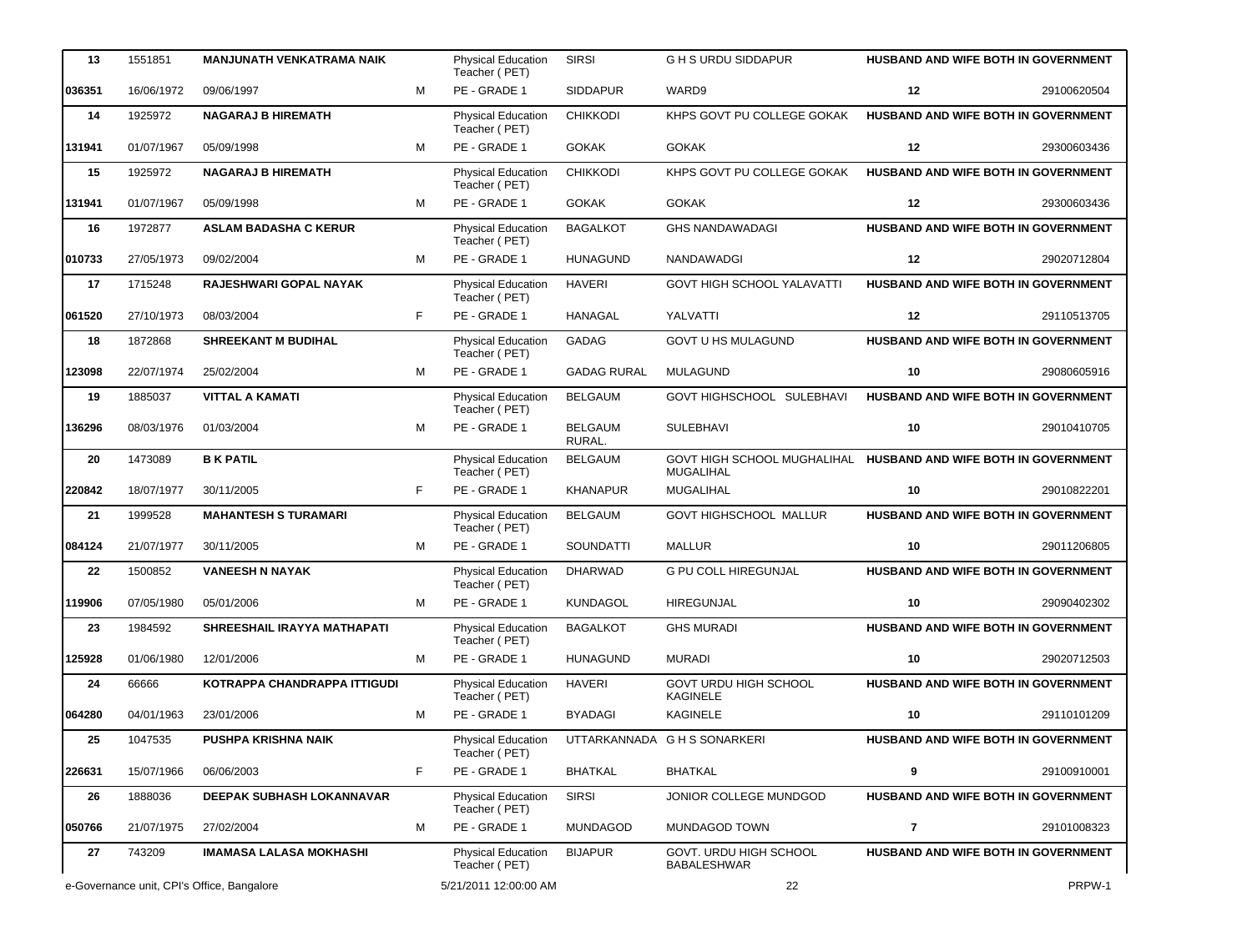| 092868 | 08/10/1955 | 05/02/1985                                 | м  | PE - GRADE 1                        | BIJAPUR RURAL BABLESHWAR |                                  | 4                                    | 29030500918 |
|--------|------------|--------------------------------------------|----|-------------------------------------|--------------------------|----------------------------------|--------------------------------------|-------------|
| 28     | 1471926    | <b>VEERABHADRAPPA GANGAPPA ANGADI</b>      |    | Physical Education<br>Teacher (PET) | <b>BELGAUM</b>           | <b>GOVT HIGHSCHOOL SUTAGATTI</b> | HUSBAND AND WIFE BOTH IN GOVERNMENT  |             |
| 064987 | 20/06/1973 | 08/01/1997                                 | м  | PE - GRADE 1                        | <b>BAILHONGAL</b>        | <b>SUTAGATTI</b>                 | $\mathbf{2}$                         | 29010210903 |
| 29     | 1193938    | PARAMANAND BALAPPA GAVARAJI                |    | Physical Education<br>Teacher (PET) | <b>CHIKKODI</b>          | GOVT. HIGH SCHOOL AWARADI        | HUSBAND OR WIFE IN GOVERNMENT        |             |
| 179280 | 10/07/1960 | 18/02/1987                                 | M  | PE - GRADE 1                        | <b>MUDALGI</b>           | AWARADI                          | 44                                   | 29301400404 |
| 30     | 489484     | RAMANAGOUDA H DANDANNAVAR                  |    | Physical Education<br>Teacher (PET) | <b>BAGALKOT</b>          | <b>GOVT JR.COLLEGE HEBBALLI</b>  | HUSBAND OR WIFE IN GOVERNMENT        |             |
| 130314 | 01/05/1954 | 06/12/1978                                 | M  | PE-GRADE 2                          | <b>BADAMI</b>            | <b>HEBBALLI</b>                  | 34                                   | 29020104906 |
| 31     | 742723     | <b>VEERAPPA DUNDAPPA NAVHI</b>             |    | Physical Education<br>Teacher (PET) | <b>CHIKKODI</b>          | <b>BVN H.S. SUNADHOLI</b>        | HUSBAND OR WIFE IN GOVERNMENT        |             |
| 155468 | 15/05/1955 | 07/02/1985                                 | м  | PE - GRADE 1                        | <b>MUDALGI</b>           | <b>SUNADHOLI</b>                 | 30                                   | 29301405808 |
| 32     | 1071432    | SURESH BASSAPPA HANCHINAL                  |    | Physical Education<br>Teacher (PET) | <b>BELGAUM</b>           | GOVT HIGHSCHOOL KADOLI           | HUSBAND OR WIFE IN GOVERNMENT        |             |
| 239857 | 01/06/1963 | 12/03/1987                                 | M  | PE - GRADE 1                        | <b>BELGAUM</b><br>RURAL. | <b>KADOLI</b>                    | 30                                   | 29010405807 |
| 33     | 1381468    | <b>SUREKHA L MIRJE</b>                     |    | Physical Education<br>Teacher (PET) | <b>CHIKKODI</b>          | S.M.DESAI.Res.S.SANKESHWAR       | HUSBAND OR WIFE IN GOVERNMENT        |             |
| 117146 | 18/05/1967 | 06/06/1997                                 | F. | PE - GRADE 1                        | <b>HUKKERI</b>           | SANKESHWAR                       | 26                                   | 29300709223 |
| 34     | 1381468    | <b>SUREKHA L MIRJE</b>                     |    | Physical Education<br>Teacher (PET) | <b>CHIKKODI</b>          | S.M.DESAI.Res.S.SANKESHWAR       | <b>HUSBAND OR WIFE IN GOVERNMENT</b> |             |
| 117146 | 18/05/1967 | 06/06/1997                                 | F  | PE - GRADE 1                        | <b>HUKKERI</b>           | SANKESHWAR                       | 26                                   | 29300709223 |
| 35     | 1438032    | <b>BHAGYAMMAS</b>                          |    | Physical Education<br>Teacher (PET) | <b>BAGALKOT</b>          | <b>GHS JAMMANAKATTI</b>          | HUSBAND OR WIFE IN GOVERNMENT        |             |
| 102243 | 01/06/1975 | 19/08/1998                                 | F  | PE - GRADE 1                        | <b>BADAMI</b>            | JAMMANAKATTI                     | 22                                   | 29020106303 |
| 36     | 1806830    | <b>VENKANAGOUD HANAMANTGOUD PATIL</b>      |    | Physical Education<br>Teacher (PET) | <b>BELGAUM</b>           | GOVT HIGHSCHOOL YARZARVI         | HUSBAND OR WIFE IN GOVERNMENT        |             |
| 174262 | 01/06/1976 | 18/02/2002                                 | M  | PE - GRADE 1                        | SOUNDATTI                | YARZARVI                         | 16                                   | 29011210805 |
| 37     | 1795359    | SOUBHAGYA I SOMAKKALAVAR                   |    | Physical Education<br>Teacher (PET) | <b>SIRSI</b>             | <b>GHSMANMANE</b>                | <b>HUSBAND OR WIFE IN GOVERNMENT</b> |             |
| 133218 | 20/07/1978 | 03/12/2005                                 | F. | PE - GRADE 1                        | <b>SIDDAPUR</b>          | <b>MANMANE</b>                   | 10                                   | 29100614902 |
| 38     | 530121     | <b>SHANTABAI RAMANAGOUDA GOUDAR</b>        |    | Physical Education<br>Teacher (PET) | <b>BELGAUM</b>           | GOVT HIGHSCHOOL SALAPUR          | <b>OTHER CASES WOMEN</b>             |             |
| 057964 | 25/12/1955 | 12/06/1978                                 | F  | PE - GRADE 1                        | RAMDURG                  | <b>SALAPUR</b>                   | 59.5                                 | 29011109008 |
| 39     | 1205476    | SHREESHAIL MALLAPPA KURANI                 |    | Physical Education<br>Teacher (PET) | GADAG                    | NGP GOVT HS MADHALLI             | <b>OTHER CASES WOMEN</b>             |             |
| 122723 | 12/10/1967 | 28/07/1994                                 | M  | PE - GRADE 1                        | <b>SHIRHATTI</b>         | MADALLI                          | 32                                   | 29080500102 |
| 40     | 1828905    | <b>UMADEVI R SIRASAGI</b>                  |    | Physical Education<br>Teacher (PET) | GADAG                    | <b>GOVT HS SHINGATALUR</b>       | <b>OTHER CASES WOMEN</b>             |             |
| 060927 | 22/07/1972 | 24/06/1997                                 | F  | PE - GRADE 1                        | <b>MUNDARAGI</b>         | SHINGATALUR                      | 26                                   | 29080205404 |
| 41     | 1211184    | VIJAYALAXMI V HANJI                        |    | Physical Education<br>Teacher (PET) | <b>DHARWAD</b>           | <b>GHS KIRESUR</b>               | <b>OTHER CASES WOMEN</b>             |             |
| 239867 | 01/07/1970 | 01/07/1997                                 | F  | PE - GRADE 1                        | <b>HUBLI</b>             | <b>KIRESUR</b>                   | 26                                   | 29090202802 |
|        |            | e-Governance unit, CPI's Office, Bangalore |    | 5/21/2011 12:00:00 AM               |                          | 23                               |                                      | PRPW-1      |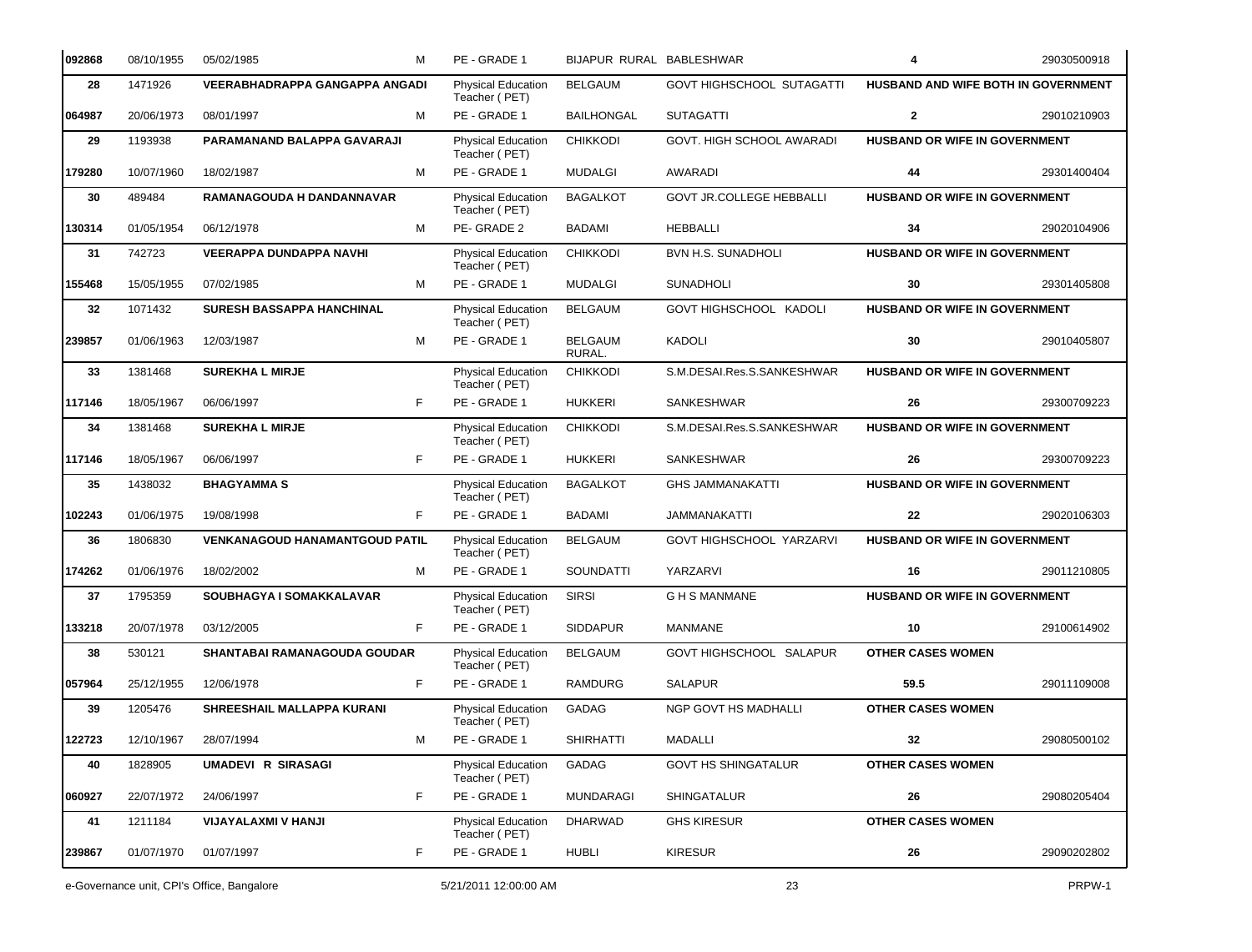| 42     | 1419961                                    | <b>PANCHAXARI S NANDESH</b>                      |   | <b>Physical Education</b><br>Teacher (PET) | <b>BAGALKOT</b>                   | <b>GOVT HS MANTUR</b>                           | <b>OTHER CASES WOMEN</b> |             |
|--------|--------------------------------------------|--------------------------------------------------|---|--------------------------------------------|-----------------------------------|-------------------------------------------------|--------------------------|-------------|
| 173731 | 05/06/1973                                 | F<br>05/07/1997                                  |   | PE - GRADE 1                               | <b>MUDHOL</b>                     | <b>MANTUR</b>                                   | 26                       | 29021105110 |
| 43     | 1419062                                    | RIYANASULTANA HASANSAB KANDAGAL                  |   | Physical Education<br>Teacher (PET)        | <b>BAGALKOT</b>                   | GOVT JR.COLLEGE (HS)MUGALLALI OTHER CASES WOMEN |                          |             |
| 124841 | 22/07/1972                                 | F<br>10/06/1997                                  |   | PE - GRADE 1                               | <b>BAGALKOT</b>                   | <b>MUGALALLI</b>                                | 23                       | 29020206105 |
| 44     | 1984435                                    | RENUKA HANAMANTAPPA KORADDI                      |   | Physical Education<br>Teacher (PET)        | <b>BAGALKOT</b>                   | <b>GHS VAJJARMATTI</b>                          | <b>OTHER CASES WOMEN</b> |             |
| 115435 | 22/07/1978                                 | F<br>29/11/2005                                  |   | PE - GRADE 1                               | <b>MUDHOL</b>                     | VAJJARMATTI                                     | 10                       | 29021107405 |
| 45     | 2000691                                    | <b>SULOCHANA RAGHAPPA NAIK</b>                   |   | Physical Education<br>Teacher (PET)        | <b>CHIKKODI</b>                   | <b>GHS JALALPUR</b>                             | <b>OTHER CASES WOMEN</b> |             |
| 107005 | 22/07/1980                                 | F<br>24/02/2006                                  |   | PE - GRADE 1                               | <b>RAIBAG</b>                     | <b>JALALPUR</b>                                 | 7.5                      | 29301002507 |
| 46     | 550906                                     | SHANKREPPA CHANDRAM KATAI                        |   | Physical Education<br>Teacher (PET)        | <b>BIJAPUR</b>                    | GOVT. HIGH SCHOOL JAINAPUR                      | <b>OFFICE BEARER</b>     |             |
| 061481 | 01/06/1958                                 | 09/08/1979                                       | м | PE - GRADE 1                               | BIJAPUR RURAL JAINAPUR            |                                                 | 22                       | 29030504906 |
| 47     | 1759223                                    | <b>MAHARUDRAPPA BASAPPA MUKHARI</b>              |   | <b>Physical Education</b><br>Teacher (PET) | <b>BELGAUM</b>                    | <b>GOVT HIGHSCHOOL SALAHALLI</b><br>KADAMPUR    | <b>OFFICE BEARER</b>     |             |
| 083302 | 01/03/1968                                 | 08/01/1997                                       | M | PE - GRADE 1                               | <b>RAMDURG</b>                    | <b>KADAMPUR</b>                                 | 22                       | 29011105303 |
| 48     | 1759223                                    | <b>MAHARUDRAPPA BASAPPA MUKHARI</b>              |   | Physical Education<br>Teacher (PET)        | <b>BELGAUM</b>                    | GOVT HIGHSCHOOL SALAHALLI<br>KADAMPUR           | <b>OFFICE BEARER</b>     |             |
| 083302 | 01/03/1968                                 | 08/01/1997                                       | M | PE - GRADE 1                               | <b>RAMDURG</b>                    | <b>KADAMPUR</b>                                 | 22                       | 29011105303 |
| 49     | 448068                                     | <b>MANJAPPA P</b>                                |   | Physical Education<br>Teacher (PET)        | UTTARKANNADA GPUC IDAGUNJI        |                                                 | <b>OTHER CASES MEN</b>   |             |
| 096085 | 12/03/1954                                 | 30/10/1976                                       | м | PE-GRADE 2                                 | <b>HONNAVAR</b>                   | MELIN-IDGUNJI                                   | 66                       | 29100802805 |
| 50     | 667147                                     | SATISH MAHABALESHWAR MESTA                       |   | Physical Education<br>Teacher (PET)        | <b>SIRSI</b>                      | <b>GHSHALLIBAIL</b>                             | <b>OTHER CASES MEN</b>   |             |
| 096062 | 23/04/1959                                 | 02/01/1984                                       | M | PE - GRADE 1                               | <b>SIDDAPUR</b>                   | <b>HALLIBAIL</b>                                | 54                       | 29100623403 |
| 51     | 1109754                                    | LAXMAPPA NINGAPPA MAHARADDI                      |   | Physical Education<br>Teacher (PET)        | <b>CHIKKODI</b>                   | GOVT.H.S.MAVANUR                                | <b>OTHER CASES MEN</b>   |             |
| 005174 | 22/12/1960                                 | 16/08/1984                                       | м | PE - GRADE 1                               | <b>HUKKERI</b>                    | <b>MAVANUR</b>                                  | 50                       | 29300706659 |
| 52     | 700592                                     | <b>TAYAPPA NAGAPPA HULAGINAL</b>                 |   | <b>Physical Education</b><br>Teacher (PET) | <b>BAGALKOT</b>                   | <b>GOVT JR.COLL.SULEBHAVI</b>                   | <b>OTHER CASES MEN</b>   |             |
| 065352 | 01/06/1957                                 | 04/02/1985                                       | м | PE - GRADE 1                               | <b>HUNAGUND</b>                   | <b>SULEBHAVI</b>                                | 50                       | 29020714206 |
| 53     | 698608                                     | <b>BASANAGOUDA VEERANAGOUDA</b><br><b>GOUDAR</b> |   | Physical Education<br>Teacher (PET)        | <b>GADAG</b>                      | <b>GOVT HS HADLI</b>                            | <b>OTHER CASES MEN</b>   |             |
| 014634 | 18/07/1965                                 | 29/06/1985                                       | м | PE - GRADE 1                               | <b>NARAGUND</b>                   | HADALI                                          | 50                       | 29080302903 |
| 54     | 482856                                     | MALLIKARJUN DUNDAPPA BAGALI                      |   | Physical Education<br>Teacher (PET)        | <b>BIJAPUR</b>                    | <b>GOVT PU COLLEGE KUDAGI</b>                   | <b>OTHER CASES MEN</b>   |             |
| 087530 | 01/06/1958                                 | 07/12/1978                                       | м | PE - GRADE 1                               | <b>BASAVAN</b><br><b>BAGEWADI</b> | <b>KUDAGI</b>                                   | 48                       | 29030306906 |
| 55     | 1020277                                    | <b>RAWATHARAY G KENGANAL</b>                     |   | Physical Education<br>Teacher (PET)        | <b>BIJAPUR</b>                    | GOVT URDU HIGH SCHOOL<br>D.HIPPARAGI            | <b>OTHER CASES MEN</b>   |             |
| 059816 | 21/05/1959                                 | 12/01/1985                                       | м | PE - GRADE 1                               | <b>SINDAGI</b>                    | DEVARHIPPARGI.                                  | 48                       | 29031204223 |
| 56     | 697911                                     | <b>ASHOK LAXMANRAO KUNTHE</b>                    |   | Physical Education<br>Teacher (PET)        | <b>HAVERI</b>                     | GOVT HIGH SCH JALLAPUR                          | <b>OTHER CASES MEN</b>   |             |
|        | e-Governance unit, CPI's Office, Bangalore |                                                  |   | 5/21/2011 12:00:00 AM                      |                                   | 24                                              |                          | PRPW-1      |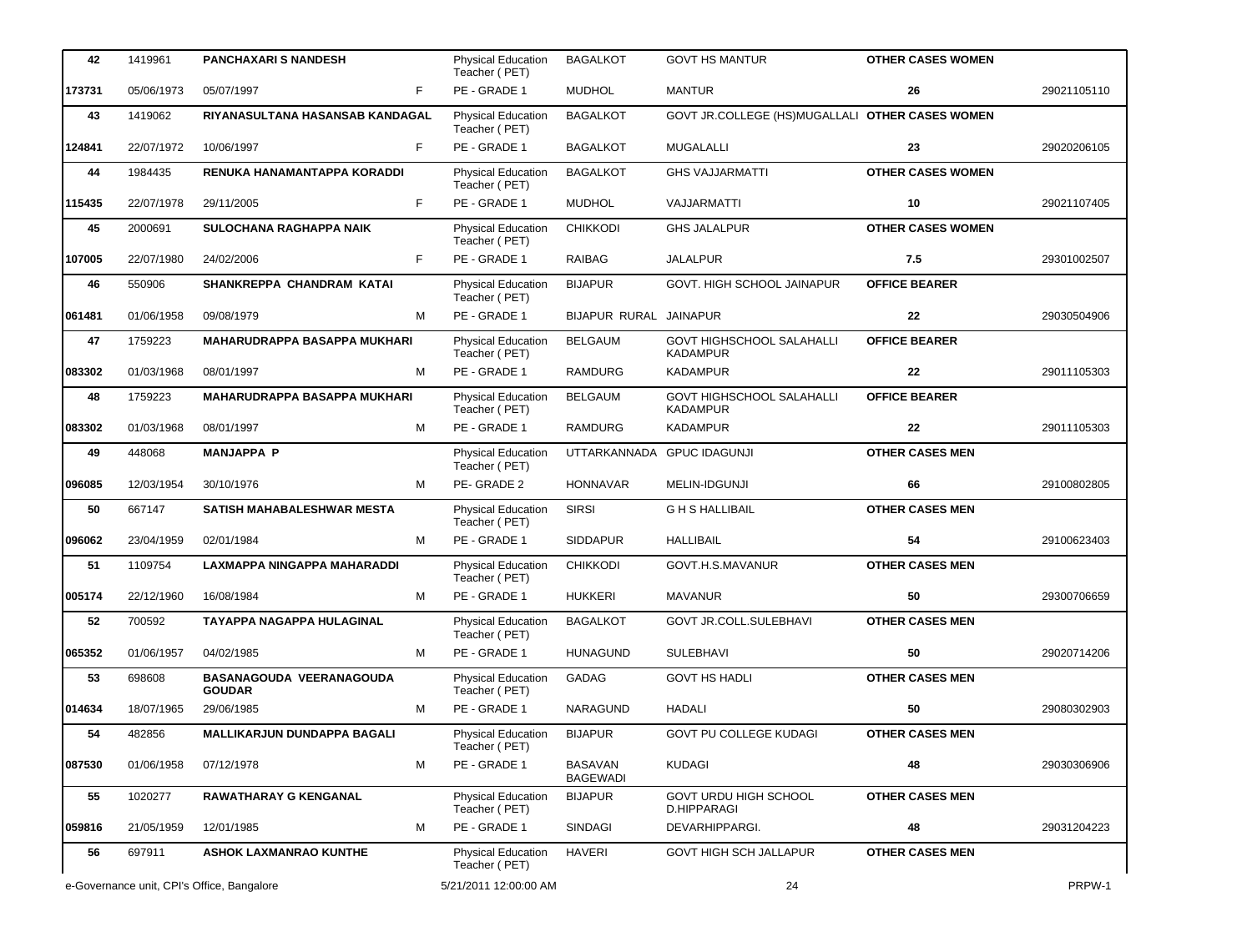| 225590 | 22/04/1955 | 01/02/1985<br>М                              | PE-GRADE 2                                 | <b>SAVANUR</b>                    | JALLAPUR                                          | 48                     | 29111603102 |
|--------|------------|----------------------------------------------|--------------------------------------------|-----------------------------------|---------------------------------------------------|------------------------|-------------|
| 57     | 1148449    | JANAI CHANDRASHEKHAR NANDAPPA                | Physical Education<br>Teacher (PET)        | <b>BIJAPUR</b>                    | <b>GOVT HIGH SCHOOL ARAKERI</b>                   | <b>OTHER CASES MEN</b> |             |
| 236138 | 01/06/1959 | 18/12/1985<br>м                              | PE - GRADE 1                               | BIJAPUR RURAL ARAKERI             |                                                   | 47                     | 29030500632 |
| 58     | 1130602    | SHIVRAY NINGAPPA SAVADI                      | Physical Education<br>Teacher (PET)        | <b>BAGALKOT</b>                   | <b>GOVT HS KULAHALLI</b>                          | <b>OTHER CASES MEN</b> |             |
| 198229 | 08/07/1959 | м<br>23/09/1986                              | PE - GRADE 1                               | <b>JAMAKHANDI</b>                 | KULAHALLI                                         | 46                     | 29020904310 |
| 59     | 2043893    | BASAPPA SIDRAMAPPA KAMBAGI                   | <b>Physical Education</b><br>Teacher (PET) | <b>BIJAPUR</b>                    | GOVT PU COLLEGE JALAWAD                           | <b>OTHER CASES MEN</b> |             |
| 125410 | 01/05/1959 | M<br>09/02/1987                              | PE - GRADE 1                               | <b>SINDAGI</b>                    | <b>JALAWAD</b>                                    | 46                     | 29031207111 |
| 60     | 2043893    | <b>BASAPPA SIDRAMAPPA KAMBAGI</b>            | Physical Education<br>Teacher (PET)        | <b>BIJAPUR</b>                    | GOVT PU COLLEGE JALAWAD                           | <b>OTHER CASES MEN</b> |             |
| 163456 | 01/05/1959 | 09/02/1987<br>м                              | PE - GRADE 1                               | <b>SINDAGI</b>                    | JALAWAD                                           | 46                     | 29031207111 |
| 61     | 480068     | PRAKASH GURULINGAPPA<br><b>KALYANASHETTI</b> | Physical Education<br>Teacher (PET)        | <b>SIRSI</b>                      | JONIOR COLLEGE MUNDGOD                            | <b>OTHER CASES MEN</b> |             |
| 225259 | 22/08/1958 | 25/10/1979<br>м                              | PE - GRADE 1                               | <b>MUNDAGOD</b>                   | MUNDAGOD TOWN                                     | 45                     | 29101008323 |
| 62     | 1148728    | <b>MAHANTAGOUDA SHARANAPPA BIRADAR</b>       | <b>Physical Education</b><br>Teacher (PET) | <b>BIJAPUR</b>                    | GOVT HIGH SCHOOL KAMADAL                          | <b>OTHER CASES MEN</b> |             |
| 122189 | 10/06/1961 | 06/09/1985<br>м                              | PE - GRADE 1                               | <b>BASAVAN</b><br><b>BAGEWADI</b> | <b>NIDAGUNDI</b>                                  | 45                     | 29030309723 |
| 63     | 1150070    | <b>VASANTGOUD GADIGEPPA GOUDAR</b>           | Physical Education<br>Teacher (PET)        | <b>BAGALKOT</b>                   | GHS SRI.M.B.V.S<br><b>HIRESHINGANGUTTI</b>        | <b>OTHER CASES MEN</b> |             |
| 240368 | 22/07/1960 | M<br>24/09/1986                              | PE - GRADE 1                               | <b>HUNAGUND</b>                   | HIRE SINGANAGUTTI                                 | 44                     | 29020707402 |
| 64     | 1141868    | <b>GOVINDAPPA GUNDAPPA PANCHAL</b>           | Physical Education<br>Teacher (PET)        | <b>BIJAPUR</b>                    | <b>GOVT HIGH SCHOOL B B INGALAGI</b>              | <b>OTHER CASES MEN</b> |             |
| 027358 | 15/06/1961 | 05/09/1986<br>м                              | PE - GRADE 1                               | <b>SINDAGI</b>                    | <b>B B INGALGI</b>                                | 43                     | 29031202303 |
| 65     | 1047504    | <b>RAMACHANDRA ROOPSING RATHOD</b>           | Physical Education<br>Teacher (PET)        | <b>BIJAPUR</b>                    | <b>GOVT URDU HS JALAWAD</b>                       | <b>OTHER CASES MEN</b> |             |
| 110649 | 01/06/1966 | 31/10/1988<br>м                              | PE - GRADE 1                               | <b>SINDAGI</b>                    | JALAWAD                                           | 42                     | 29031207109 |
| 66     | 743857     | <b>CHANDRASHEKAR HARU CHAVAN</b>             | Physical Education<br>Teacher (PET)        | <b>BIJAPUR</b>                    | GOVT HIGH SCHOOL SAVALASANG OTHER CASES MEN       |                        |             |
| 236753 | 01/06/1961 | 04/02/1985<br>м                              | PE - GRADE 1                               | CHADACHAN                         | SAVALASANGA                                       | 40                     | 29031303406 |
| 67     | 1282266    | HANUMANTAHAPPA MARADEPPA<br>KATTIMANI        | Physical Education<br>Teacher (PET)        | <b>HAVERI</b>                     | GOVT URDU (B) HIGH SCHOOL<br>TILUVALLI            | <b>OTHER CASES MEN</b> |             |
| 211828 | 20/06/1962 | 28/08/1993<br>М                              | PE - GRADE 1                               | <b>HANAGAL</b>                    | <b>TILVALLI</b>                                   | 34                     | 29110512910 |
| 68     | 1204577    | NAGARAJ VEERAPPA BEEDI                       | Physical Education<br>Teacher (PET)        | GADAG                             | <b>GOVT COMP JUNIOR COLLEGE</b><br><b>SORATUR</b> | <b>OTHER CASES MEN</b> |             |
| 025290 | 22/07/1965 | 22/02/1994<br>М                              | PE - GRADE 1                               | <b>GADAG RURAL</b>                | <b>SORATUR</b>                                    | 34                     | 29080605605 |
| 69     | 1358745    | <b>MANJUNATH HANUMAPPA HIREMORAB</b>         | <b>Physical Education</b><br>Teacher (PET) | <b>HAVERI</b>                     | GOVT HIGH SCHOOL HAVANUR                          | <b>OTHER CASES MEN</b> |             |
| 212055 | 05/12/1963 | м<br>20/08/1993                              | PE - GRADE 1                               | HAVERI                            | <b>HAVANUR</b>                                    | 32                     | 29110603706 |
| 70     | 900489383  | VEERAPPA VEERABHADRAPPA ANGADI               | <b>Physical Education</b><br>Teacher (PET) | <b>GADAG</b>                      | <b>GOVT HS HALLIKERI</b>                          | <b>OTHER CASES MEN</b> |             |
| 235904 | 01/06/1963 | 17/01/1994<br>м                              | PE - GRADE 1                               | <b>MUNDARAGI</b>                  | <b>HALLIKERI</b>                                  | 32                     | 29080200704 |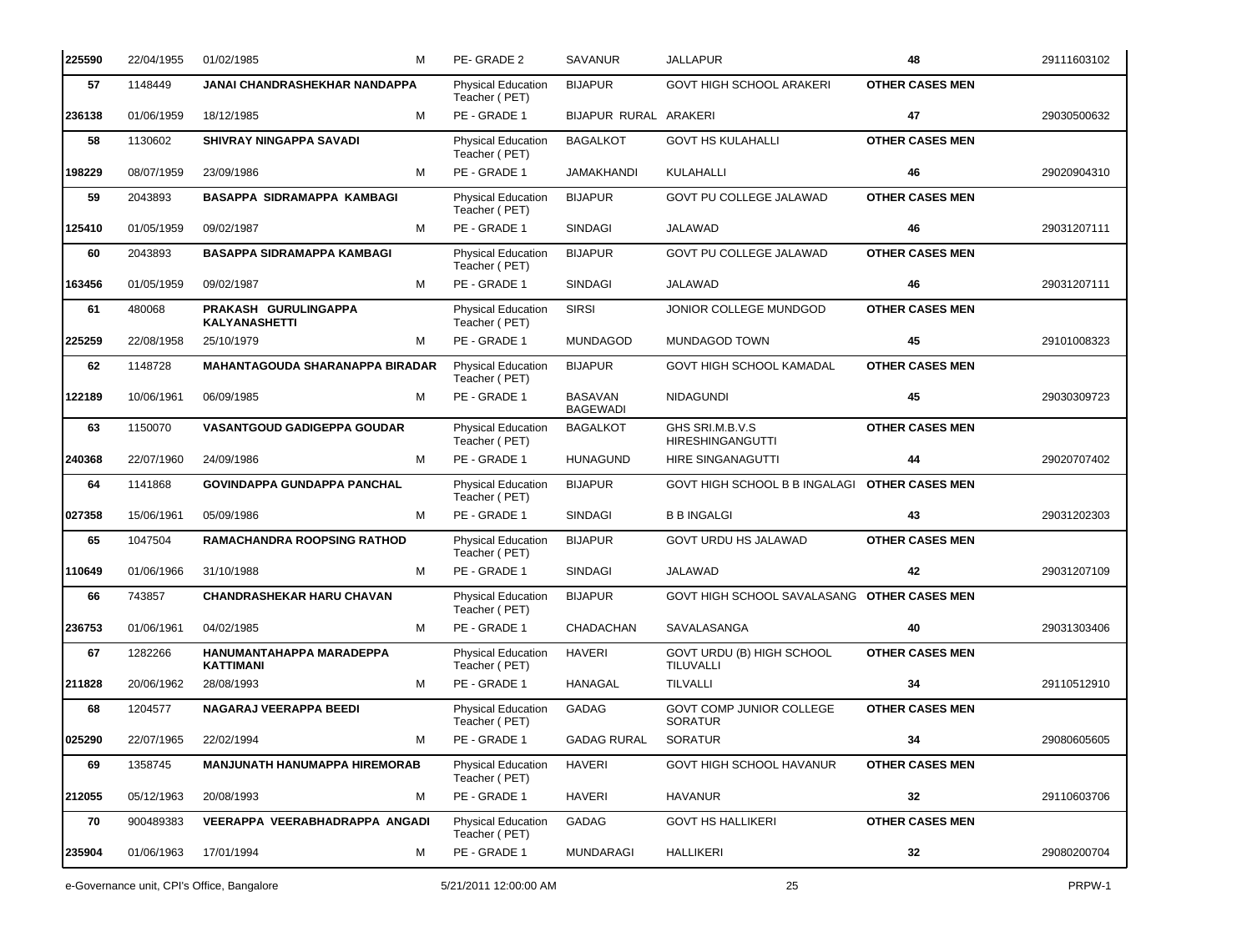| 71     | 1758414                                    | NINGAPPA RAMAPPA DANDI                | <b>Physical Education</b>                  | <b>CHIKKODI</b>   | <b>GHS DEVARADDERHATTI</b>                  | <b>OTHER CASES MEN</b> |             |
|--------|--------------------------------------------|---------------------------------------|--------------------------------------------|-------------------|---------------------------------------------|------------------------|-------------|
| 123597 | 07/07/1962                                 | м<br>14/02/1994                       | Teacher (PET)<br>PE - GRADE 1              | <b>ATHANI</b>     | DEVARADDERHATTI                             | 32                     | 29300110701 |
| 72     | 1893523                                    | <b>SUBHAS DHARU CHAVAN</b>            | <b>Physical Education</b><br>Teacher (PET) | <b>BELGAUM</b>    | <b>GOVT HIGHSCHOOL</b><br>SANGRESHAKOPPA    | <b>OTHER CASES MEN</b> |             |
| 156759 | 02/06/1966                                 | 02/08/1994<br>м                       | PE - GRADE 1                               | <b>SOUNDATTI</b>  | <b>SANGRESHAKOPPA</b>                       | 32                     | 29011208702 |
| 73     | 1333427                                    | SADASHIV HUCHCHAPPA YALAWARMATH       | Physical Education<br>Teacher (PET)        | <b>BAGALKOT</b>   | GHS SIDDAPUR (SRI.N.S.DIG.<br>NAGARAL)      | <b>OTHER CASES MEN</b> |             |
| 091770 | 01/06/1959                                 | 08/09/1994<br>м                       | PE - GRADE 1                               | <b>BILAGI</b>     | <b>SIDDAPUR</b>                             | 32                     | 29020605605 |
| 74     | 1304143                                    | SHIVAPPA MALLESHAPPA SURAGOND         | Physical Education<br>Teacher (PET)        | <b>HAVERI</b>     | GOVT HIGH SCHOOL HEDIGONDA                  | <b>OTHER CASES MEN</b> |             |
| 018334 | 08/06/1959                                 | 22/07/1994<br>м                       | PE - GRADE 1                               | <b>BYADAGI</b>    | <b>HEDIGGONDA</b>                           | 30                     | 29110100905 |
| 75     | 25010010                                   | <b>JAGADEESH K HIREMATH</b>           | Physical Education<br>Teacher (PET)        | <b>DHARWAD</b>    | <b>GHS SURASHETTIKOPPA</b>                  | <b>OTHER CASES MEN</b> |             |
| 059072 | 20/06/1962                                 | 01/06/1996<br>м                       | PE-GRADE 2                                 | KALGHATAGI        | <b>SURASHETTIKOPPA</b>                      | 28                     | 29090308002 |
| 76     | 1441710                                    | <b>MRITHUNJAYA KALASAPPA SINGAPUR</b> | Physical Education<br>Teacher (PET)        | <b>HAVERI</b>     | <b>GOVT HIGH SCHOOL KADUR</b>               | <b>OTHER CASES MEN</b> |             |
| 066820 | 15/03/1963                                 | 03/04/1997<br>м                       | PE - GRADE 1                               | <b>HIREKERUR</b>  | <b>KADUR</b>                                | 28                     | 29110706404 |
| 77     | 1472542                                    | <b>IRAPPA MANAPPA PATTAR</b>          | Physical Education<br>Teacher (PET)        | <b>BELGAUM</b>    | GOVT HIGHSCHOOL HUNASIKATTI                 | <b>OTHER CASES MEN</b> |             |
| 178850 | 21/06/1972                                 | 08/01/1997<br>м                       | PE - GRADE 1                               | <b>BAILHONGAL</b> | <b>HUNASIKATTI</b>                          | 26                     | 29010204806 |
| 78     | 1801912                                    | <b>ARATI FULASING CHAVAN</b>          | Physical Education<br>Teacher (PET)        | <b>BIJAPUR</b>    | GOVT. URDU HIGH SCHOOL<br><b>TENNIHALLI</b> | <b>OTHER CASES MEN</b> |             |
| 127663 | 09/03/1973                                 | 27/03/1997<br>F.                      | PE - GRADE 1                               | <b>INDI</b>       | <b>TENEHALLI</b>                            | 26                     | 29030811807 |
| 79     | 1381395                                    | SHIVAPPA BALAPPA HALIGOUDAR           | Physical Education<br>Teacher (PET)        | <b>CHIKKODI</b>   | GHS PU COLLEGE NAGNUR                       | <b>OTHER CASES MEN</b> |             |
| 017432 | 01/05/1970                                 | 06/06/1997<br>м                       | PE - GRADE 1                               | <b>MUDALGI</b>    | <b>NAGNUR</b>                               | 26                     | 29301404890 |
| 80     | 1481757                                    | <b>BASAPPA HANAMAPPA HALAGERI</b>     | Physical Education<br>Teacher (PET)        | <b>BAGALKOT</b>   | <b>GHS ANAWAL</b>                           | <b>OTHER CASES MEN</b> |             |
| 083792 | 15/07/1971                                 | 06/06/1997<br>м                       | PE - GRADE 1                               | <b>BADAMI</b>     | ANAWAL                                      | 26                     | 29020100703 |
| 81     | 1361176                                    | LOKANNA RACHAPPA KANAKAPPANAVAR       | <b>Physical Education</b><br>Teacher (PET) | <b>HAVERI</b>     | <b>GOVT HIGH SCHOOL SHIRGAMBI</b>           | <b>OTHER CASES MEN</b> |             |
| 061629 | 01/07/1972                                 | 09/06/1997<br>М                       | PE - GRADE 1                               | <b>HIREKERUR</b>  | <b>SHIRAGAMBI</b>                           | 26                     | 29110710202 |
| 82     | 1361467                                    | PANDAPPA FAKIRAPPA NARGUND            | Physical Education<br>Teacher (PET)        | <b>HAVERI</b>     | SRI MURARJI DESAI HS NEGLUR                 | <b>OTHER CASES MEN</b> |             |
| 130744 | 02/06/1967                                 | 10/06/1997<br>м                       | PE - GRADE 1                               | <b>HAVERI</b>     | <b>NEGLUR</b>                               | 26                     | 29110603308 |
| 83     | 1361467                                    | PANDAPPA FAKIRAPPA NARGUND            | <b>Physical Education</b><br>Teacher (PET) | HAVERI            | SRI MURARJI DESAI HS NEGLUR                 | <b>OTHER CASES MEN</b> |             |
| 130744 | 02/06/1967                                 | 10/06/1997<br>м                       | PE - GRADE 1                               | <b>HAVERI</b>     | <b>NEGLUR</b>                               | 26                     | 29110603308 |
| 84     | 1429262                                    | MALLAPPA JAMPANNANAVAR                | <b>Physical Education</b><br>Teacher (PET) | <b>HAVERI</b>     | GOVT HIGH SCHOOL MARANBEED                  | <b>OTHER CASES MEN</b> |             |
| 028467 | 04/01/1964                                 | 09/12/1997<br>м                       | PE - GRADE 1                               | HANAGAL           | MARANBEED                                   | 26                     | 29110517102 |
| 85     | 1210749                                    | <b>BASAVARAJ DYAMAPPA MEGUR</b>       | <b>Physical Education</b><br>Teacher (PET) | GADAG             | GOVT COMP JUN COL DONI                      | <b>OTHER CASES MEN</b> |             |
|        | e-Governance unit, CPI's Office, Bangalore |                                       | 5/21/2011 12:00:00 AM                      |                   | 26                                          |                        | PRPW-1      |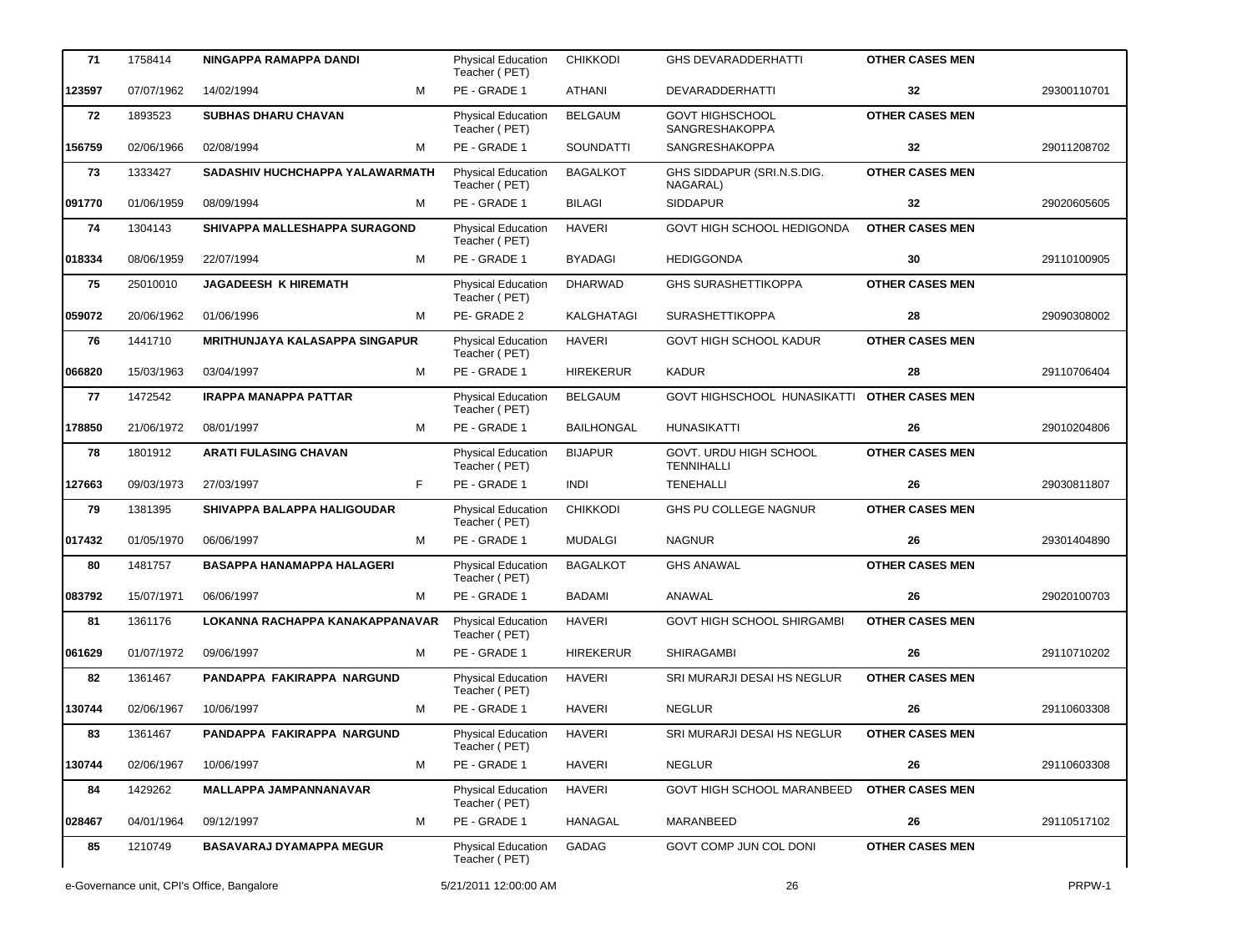| 247063 | 01/06/1963 | 02/09/1993                        | М | PE - GRADE 1                               | <b>MUNDARAGI</b> | <b>DONI</b>                                    | 25                     | 29080201405 |
|--------|------------|-----------------------------------|---|--------------------------------------------|------------------|------------------------------------------------|------------------------|-------------|
| 86     | 1361119    | <b>KUMAR R NAIKER</b>             |   | Physical Education<br>Teacher (PET)        | <b>HAVERI</b>    | <b>GOVT HIGH SCHOOL NULGERI</b>                | <b>OTHER CASES MEN</b> |             |
| 234016 | 01/06/1968 | 29/07/1997                        | M | PE - GRADE 1                               | <b>HIREKERUR</b> | <b>NULAGERI</b>                                | 24                     | 29110709102 |
| 87     | 1466758    | HALAPPA KARIYAPPA AJJANNAPAR      |   | Physical Education<br>Teacher (PET)        | <b>HAVERI</b>    | GOVT HIGH SCHOOL SHYADGUPPI                    | <b>OTHER CASES MEN</b> |             |
| 212599 | 22/07/1967 | 04/08/1997                        | M | LANGUAGE<br><b>KANNADA</b>                 | HANAGAL          | <b>SHYADGUPPI</b>                              | 24                     | 29110516002 |
| 88     | 1400780    | SHIVSHANKARAGOUDA PAIL            |   | Physical Education<br>Teacher (PET)        | <b>BAGALKOT</b>  | V.M.GHS TEGGI (GOVT)                           | <b>OTHER CASES MEN</b> |             |
| 176841 | 01/09/1965 | 24/10/1997                        | м | PE - GRADE 1                               | <b>BILAGI</b>    | <b>TEGGI</b>                                   | 24                     | 29020606010 |
| 89     | 1773513    | AKABARASAHEB HUSENASAHEB NADAF    |   | Physical Education<br>Teacher (PET)        | <b>BAGALKOT</b>  | <b>GHS BEVINAMATTI</b>                         | <b>OTHER CASES MEN</b> |             |
| 071972 | 29/08/1968 | 05/09/1998                        | м | PE - GRADE 1                               | <b>HUNAGUND</b>  | <b>BEVINAMATTI</b>                             | 24                     | 29020701702 |
| 90     | 1643500    | <b>KALLAPPA S KAMBALE</b>         |   | Physical Education<br>Teacher (PET)        | <b>BELGAUM</b>   | GOVT HIGHSCHOOL HIREBUDNUR OTHER CASES MEN     |                        |             |
| 082951 | 01/06/1969 | 05/09/1998                        | м | PE - GRADE 1                               | SOUNDATTI        | <b>HIREBUDNUR</b>                              | 24                     | 29011203802 |
| 91     | 1877238    | RAVIKUMAR MANTAPPA NILUGAL        |   | Physical Education<br>Teacher (PET)        | <b>BAGALKOT</b>  | GHS SRI.J.D.RADDER.MUSTAGERI                   | <b>OTHER CASES MEN</b> |             |
| 092289 | 11/02/1970 | 07/09/1998                        | м | PE - GRADE 1                               | <b>BADAMI</b>    | <b>MUSTIGERI</b>                               | 24                     | 29020110904 |
| 92     | 1757669    | ANNASAHEB BHUPAL KAMBLE           |   | Physical Education<br>Teacher (PET)        | <b>CHIKKODI</b>  | GOVT. H.S.                                     | <b>OTHER CASES MEN</b> |             |
| 131486 | 01/06/1970 | 07/09/1998                        | м | PE - GRADE 1                               | ATHANI           | N.INGALGAON                                    | 24                     | 29300106006 |
| 93     | 1468179    | ARAVIND GANAPATI NAYAK            |   | Physical Education<br>Teacher (PET)        | <b>SIRSI</b>     | JONIOR COLLEGE MALAGI                          | <b>OTHER CASES MEN</b> |             |
| 130844 | 26/09/1972 | 10/09/1998                        | м | PE - GRADE 1                               | MUNDAGOD         | <b>MALGI</b>                                   | 24                     | 29101007304 |
| 94     | 1274187    | <b>ASHOK MALLIKARJUN KAMATAR</b>  |   | Physical Education<br>Teacher (PET)        | <b>BELGAUM</b>   | GOVT HIGHSCHOOL SUTAGATTI                      | <b>OTHER CASES MEN</b> |             |
| 221345 | 14/06/1963 | 29/09/1993                        | м | PE - GRADE 1                               | SOUNDATTI        | <b>SUTAGATTI</b>                               | 22                     | 29011209502 |
| 95     | 1876183    | <b>AKBAR BABASAHEB SHEDABAL</b>   |   | Physical Education<br>Teacher (PET)        | <b>BAGALKOT</b>  | GHS KOLUR P.K                                  | <b>OTHER CASES MEN</b> |             |
| 131743 | 10/08/1971 | 06/07/1999                        | м | PE - GRADE 1                               | <b>BILAGI</b>    | KOLUR                                          | 22                     | 29020603805 |
| 96     | 1876327    | <b>MAHAVEER PUNDALIK JIRAGYAL</b> |   | <b>Physical Education</b><br>Teacher (PET) | <b>BAGALKOT</b>  | GOVT PB PU JR.COLL. HUNNUR                     | <b>OTHER CASES MEN</b> |             |
| 150718 | 22/07/1969 | 02/07/1997                        | М | PE - GRADE 1                               | JAMAKHANDI       | <b>HUNNUR</b>                                  | 20.5                   | 29020902409 |
| 97     | 1202455    | NINGAPPA NEELAPPA KALAKERI        |   | <b>Physical Education</b><br>Teacher (PET) | GADAG            | <b>GVOT COMP JUN COL BELLATTI</b>              | <b>OTHER CASES MEN</b> |             |
| 003920 | 23/06/1963 | 12/07/1993                        | м | PE-GRADE 2                                 | <b>SHIRHATTI</b> | <b>BELLATTI</b>                                | 18                     | 29080505007 |
| 98     | 1774543    | SANTOSH KUMAR B HORAGINAMATH      |   | <b>Physical Education</b><br>Teacher (PET) | <b>BAGALKOT</b>  | GOVT JR. COLLEGE VIDYANAGAR<br><b>HUNAGUND</b> | <b>OTHER CASES MEN</b> |             |
| 070899 | 22/07/1975 | 07/09/1998                        | м | PE - GRADE 1                               | <b>HUNAGUND</b>  | HUNAGUND WARD 15                               | 17                     | 29020720204 |
| 99     | 1853921    | <b>ANAND GWADYAL</b>              |   | Physical Education<br>Teacher (PET)        | <b>HAVERI</b>    | <b>GOVT HIGH SCHOOL</b><br>KADSHETTIHALLI      | <b>OTHER CASES MEN</b> |             |
| 055686 | 01/06/1975 | 20/02/2002                        | м | PE - GRADE 1                               | HANAGAL          | KADSHETTIHALLI                                 | 16                     | 29110507703 |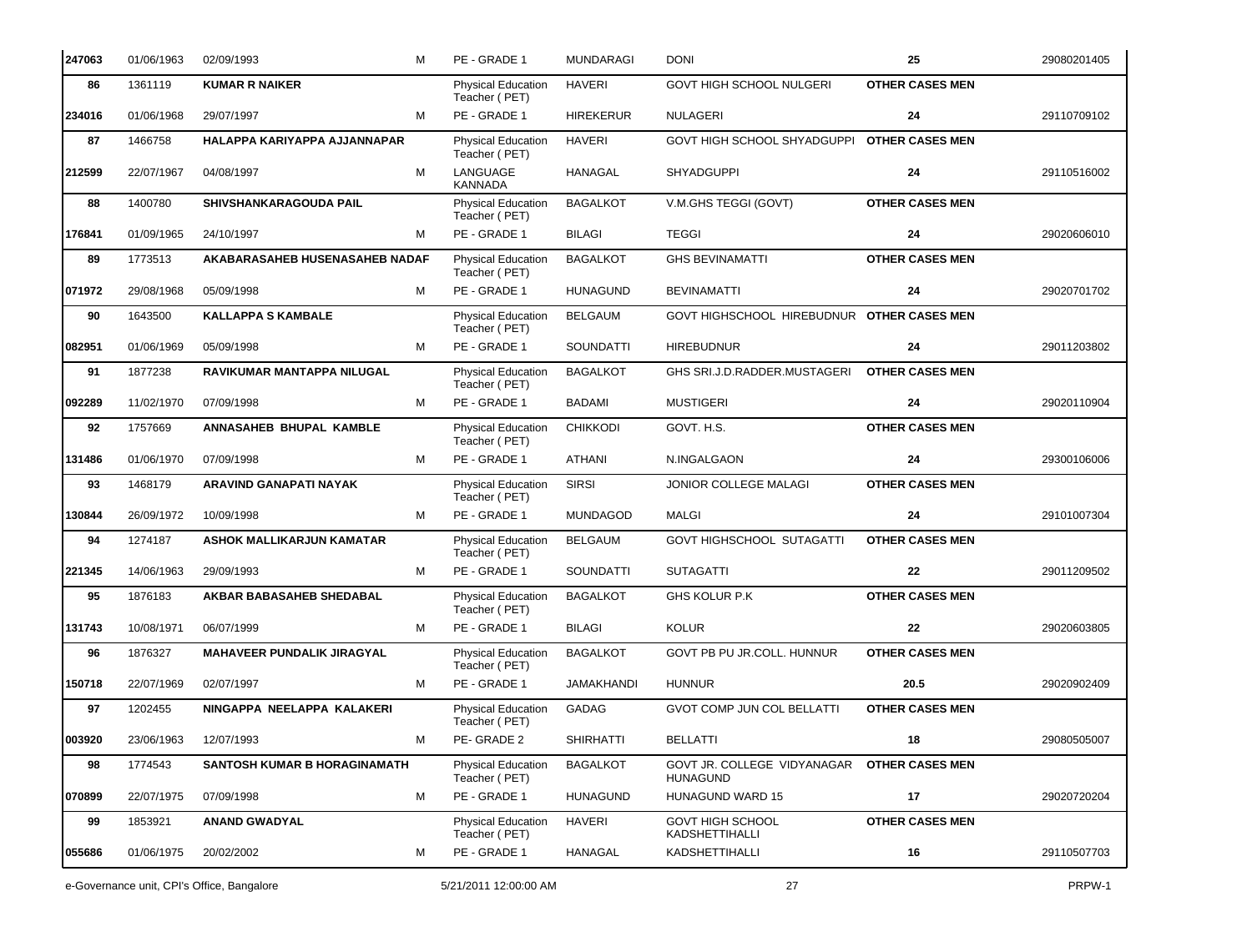| 100    | 1854512                                    | <b>IRAPPA ADAPUR</b>                                |   | <b>Physical Education</b><br>Teacher (PET) | <b>BAGALKOT</b>   | <b>GHS HIREBADAWADGI</b>                | <b>OTHER CASES MEN</b> |             |
|--------|--------------------------------------------|-----------------------------------------------------|---|--------------------------------------------|-------------------|-----------------------------------------|------------------------|-------------|
| 098732 | 24/10/1976                                 | 30/04/2002                                          | M | PE - GRADE 1                               | <b>HUNAGUND</b>   | <b>HIRE BADAVADGI</b>                   | 14                     | 29020706903 |
| 101    | 1829986                                    | V V ITI                                             |   | Physical Education<br>Teacher (PET)        | <b>GADAG</b>      | <b>GOVT HS MALLAPUR</b>                 | <b>OTHER CASES MEN</b> |             |
| 051316 | 20/08/1977                                 | 09/01/2004                                          | M | PE - GRADE 1                               | <b>RON</b>        | <b>MALLAPUR</b>                         | 14                     | 29080402503 |
| 102    | 1954127                                    | <b>VENKATESH NARAYAN NAYAK</b>                      |   | Physical Education<br>Teacher (PET)        | <b>SIRSI</b>      | MHPS MURARAJI DESAI                     | <b>OTHER CASES MEN</b> |             |
| 123880 | 22/07/1973                                 | 28/01/2004                                          | м | PE - GRADE 1                               | <b>SIRSI</b>      | WARD1                                   | 14                     | 29100323902 |
| 103    | 1954127                                    | <b>VENKATESH NARAYAN NAYAK</b>                      |   | Physical Education<br>Teacher (PET)        | <b>SIRSI</b>      | <b>MHPS MURARAJI DESAI</b>              | <b>OTHER CASES MEN</b> |             |
| 123880 | 22/07/1973                                 | 28/01/2004                                          | м | PE - GRADE 1                               | <b>SIRSI</b>      | WARD1                                   | 14                     | 29100323902 |
| 104    | 1796930                                    | PRATAP YALLAPPA NAIK                                |   | Physical Education<br>Teacher (PET)        | <b>HAVERI</b>     | GOVT HIGH SCH NARAYANPURA               | <b>OTHER CASES MEN</b> |             |
| 014049 | 14/11/1973                                 | 06/02/2004                                          | M | PE - GRADE 1                               | <b>SHIGGOAN</b>   | NARAYANAPUR                             | 14                     | 29111706003 |
| 105    | 1474745                                    | PRAKASH SONAPPA KINAYEKAR                           |   | <b>Physical Education</b><br>Teacher (PET) | <b>CHIKKODI</b>   | GOVT H.S                                | <b>OTHER CASES MEN</b> |             |
| 021656 | 06/07/1973                                 | 08/01/1997                                          | м | PE - GRADE 1                               | <b>NIPPANI</b>    | <b>NEJ</b>                              | 12                     | 29300902912 |
| 106    | 1771091                                    | RAMANNA BHIMAPPA MALI                               |   | Physical Education<br>Teacher (PET)        | <b>BAGALKOT</b>   | <b>GOVT URDU HS RABAKAVI</b>            | <b>OTHER CASES MEN</b> |             |
| 124653 | 12/04/1972                                 | 05/09/1998                                          | M | PE - GRADE 1                               | <b>JAMAKHANDI</b> | JAMAKHANDI WARD.NO.30                   | 12                     | 29020910301 |
| 107    | 1476120                                    | <b>MAHANTESH SHANKARAGOUDA</b><br><b>CHITTARAGI</b> |   | Physical Education<br>Teacher (PET)        | <b>BELGAUM</b>    | GOVT HIGHSCHOOL COMP<br>JR.COLL RAMDURG | <b>OTHER CASES MEN</b> |             |
| 185916 | 21/07/1972                                 | 08/09/1998                                          | м | PE - GRADE 1                               | <b>RAMDURG</b>    | <b>RAMDURG</b>                          | 12                     | 29011110623 |
| 108    | 1500072                                    | <b>NANDESHWAR A HONGAL</b>                          |   | Physical Education<br>Teacher (PET)        | <b>DHARWAD</b>    | GHS KALGHATAGI LT SHIVAPUR              | <b>OTHER CASES MEN</b> |             |
| 125195 | 01/05/1972                                 | 09/01/2004                                          | м | PE - GRADE 1                               | KALGHATAGI        | KALGHATAGI                              | 12                     | 29090308822 |
| 109    | 1930071                                    | RAVINDRA SHIVAJI KADAM                              |   | Physical Education<br>Teacher (PET)        | <b>CHIKKODI</b>   | GOVT. H.S.                              | <b>OTHER CASES MEN</b> |             |
| 124667 | 08/03/1966                                 | 01/06/2004                                          | м | PE - GRADE 1                               | ATHANI            | <b>ARALIHATTI</b>                       | 12                     | 29300100507 |
| 110    | 1797245                                    | <b>MD KADAM</b>                                     |   | Physical Education<br>Teacher (PET)        | <b>HAVERI</b>     | <b>GOVT PU COL HATTIMATTUR</b>          | <b>OTHER CASES MEN</b> |             |
| 136784 | 18/07/1978                                 | 30/11/2005                                          | м | PE - GRADE 1                               | <b>SAVANUR</b>    | <b>HATTIMATTUR</b>                      | 10                     | 29111601709 |
| 111    | 1999662                                    | SHRISHAIL BHIMAPPA TANVASHI                         |   | Physical Education<br>Teacher (PET)        | <b>CHIKKODI</b>   | <b>GHS NANDIKURALI</b>                  | <b>OTHER CASES MEN</b> |             |
| 095401 | 01/07/1979                                 | 30/11/2005                                          | М | PE - GRADE 1                               | RAIBAG            | NANDIKURALI                             | 10                     | 29301004314 |
| 112    | 1797181                                    | <b>KIRAN KUMAR H P</b>                              |   | <b>Physical Education</b><br>Teacher (PET) | HAVERI            | <b>GOVT HIGH SCH KALSUR</b>             | <b>OTHER CASES MEN</b> |             |
| 063044 | 27/09/1980                                 | 30/11/2005                                          | м | PE - GRADE 1                               | <b>SAVANUR</b>    | <b>KALSUR</b>                           | 10                     | 29111603902 |
| 113    | 1797001                                    | SURASH HARISCHANDRA NAYAK                           |   | Physical Education<br>Teacher (PET)        | <b>HAVERI</b>     | GOVT HIGH SCH HUNGUNDA                  | <b>OTHER CASES MEN</b> |             |
| 134197 | 11/06/1982                                 | 31/12/2005                                          | м | PE - GRADE 1                               | <b>SHIGGOAN</b>   | <b>HUNAGUND</b>                         | 10                     | 29111703302 |
| 114    | 1810245                                    | <b>VENKAPPA MANGALEPPA LAMANI</b>                   |   | Physical Education<br>Teacher (PET)        | <b>BIJAPUR</b>    | GOVT HIGH SCHOOL SIDDANATH              | <b>OTHER CASES MEN</b> |             |
|        | e-Governance unit, CPI's Office, Bangalore |                                                     |   | 5/21/2011 12:00:00 AM                      |                   | 28                                      |                        | PRPW-1      |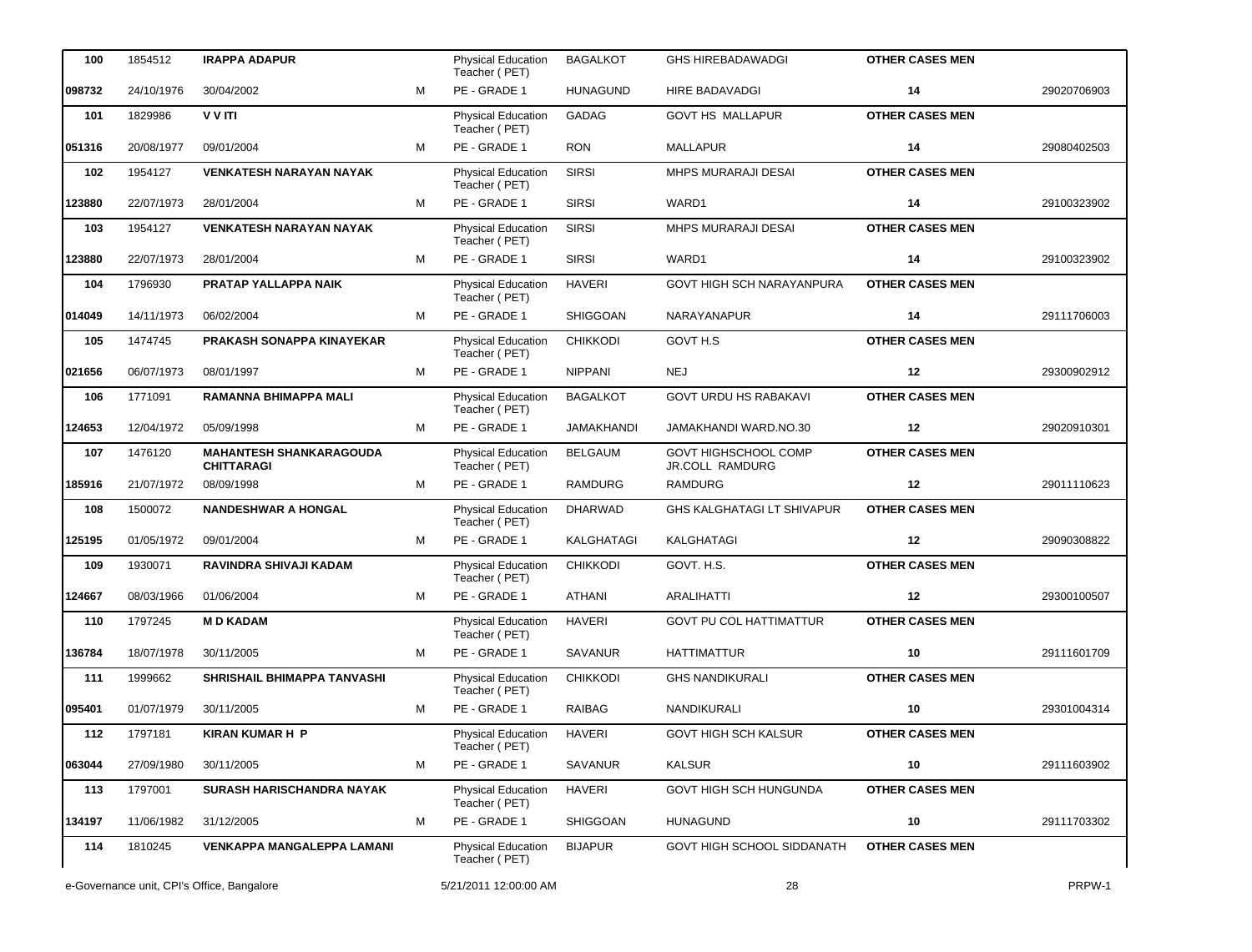| 090790 | 15/06/1981 | 25/01/2006                                  | м | PE - GRADE 1                               | BASAVAN<br><b>BAGEWADI</b>        | <b>SIDDANATH</b>                              | 10                     | 29030310803 |
|--------|------------|---------------------------------------------|---|--------------------------------------------|-----------------------------------|-----------------------------------------------|------------------------|-------------|
| 115    | 1984553    | <b>VEERANAGOUDA N PATIL</b>                 |   | Physical Education<br>Teacher (PET)        | <b>BAGALKOT</b>                   | <b>GHS MIRJI</b>                              | <b>OTHER CASES MEN</b> |             |
| 042603 | 10/06/1977 | 27/01/2006                                  | м | PE - GRADE 1                               | <b>MUDHOL</b>                     | <b>MIRJI</b>                                  | 10                     | 29021105603 |
| 116    | 1797226    | <b>JAGADEESH GADAD</b>                      |   | Physical Education<br>Teacher (PET)        | <b>HAVERI</b>                     | <b>GOVT HIGH SCHOOL MUTTUR</b>                | <b>OTHER CASES MEN</b> |             |
| 114396 | 01/07/1980 | 27/01/2006                                  | м | PE - GRADE 1                               | <b>BYADAGI</b>                    | <b>MUTTUR</b>                                 | 10                     | 29110103803 |
| 117    | 1810305    | LACHAMAPPA GULAPPA CHALAWADI                |   | Physical Education<br>Teacher (PET)        | <b>BIJAPUR</b>                    | GOVT URDU HIGH SCHOOL<br><b>NIDAGUNDI</b>     | <b>OTHER CASES MEN</b> |             |
| 087127 | 01/06/1979 | 02/02/2006                                  | м | PE - GRADE 1                               | <b>BASAVAN</b><br><b>BAGEWADI</b> | <b>NIDAGUNDI</b>                              | 10                     | 29030309722 |
| 118    | 1809871    | <b>ASHARIPPASHA J DAKHANI</b>               |   | Physical Education<br>Teacher (PET)        | <b>BIJAPUR</b>                    | GOVT HIGH SCHOOL PEERAPUR                     | <b>OTHER CASES MEN</b> |             |
| 036676 | 05/07/1976 | 03/02/2006                                  | м | PE - GRADE 1                               | MUDDEBIHAL                        | <b>PEERAPUR</b>                               | 10                     | 29031012803 |
| 119    | 2042155    | <b>BAMMAPPA PAPALEPPA BUDIHAL</b>           |   | Physical Education<br>Teacher (PET)        | <b>BIJAPUR</b>                    | <b>GOVT HIGH SCHOOL HATTALLI</b>              | <b>OTHER CASES MEN</b> |             |
| 074645 | 01/06/1978 | 14/02/2006                                  | м | PE - GRADE 1                               | CHADACHAN                         | <b>HATTALLI</b>                               | 10                     | 29031302403 |
| 120    | 1999476    | MALLESHAPPA SHANKAREPPA<br><b>BAGEWADI</b>  |   | Physical Education<br>Teacher (PET)        | <b>BELGAUM</b>                    | GOVT HIGHSCHOOL VANNUR                        | <b>OTHER CASES MEN</b> |             |
| 229130 | 20/07/1981 | 22/02/2006                                  | м | PE - GRADE 1                               | <b>BAILHONGAL</b>                 | <b>VANNUR</b>                                 | 10                     | 29010212205 |
| 121    | 1797358    | PRABHAKAR MARUTI RAJANGALE                  |   | <b>Physical Education</b><br>Teacher (PET) | <b>HAVERI</b>                     | <b>GOVT HIGH SCHOOL</b><br><b>BOMMANHALLI</b> | <b>OTHER CASES MEN</b> |             |
| 208660 | 25/10/1978 | 30/06/2006                                  | м | PE - GRADE 1                               | <b>HANAGAL</b>                    | <b>BOMMANAHALLI</b>                           | 8                      | 29110502313 |
| 122    | 1984161    | IRAPPA CHANDRAPPA UJJINAKOPPA               |   | Physical Education<br>Teacher (PET)        | <b>BAGALKOT</b>                   | <b>GOVT HS ASANGI</b>                         | <b>OTHER CASES MEN</b> |             |
| 223423 | 01/06/1978 | 25/01/2006                                  | M | PE - GRADE 1                               | <b>JAMAKHANDI</b>                 | <b>ASANGI</b>                                 | 7.5                    | 29020900410 |
| 123    | 1887630    | <b>PRASHANT M GAONKAR</b>                   |   | Physical Education<br>Teacher (PET)        | <b>SIRSI</b>                      | <b>G H S HALADAKATTA</b>                      | <b>OTHER CASES MEN</b> |             |
| 010126 | 19/07/1980 | 12/01/2004                                  | м | PE - GRADE 1                               | <b>SIDDAPUR</b>                   | WARD6                                         | $\overline{7}$         | 29100620603 |
| 124    | 1157354    | <b>CHANDRAGOUDA G PATIL</b>                 |   | <b>Physical Education</b><br>Teacher (PET) | <b>HAVERI</b>                     | <b>GHPS TIMMAPUR</b>                          | <b>OTHER CASES MEN</b> |             |
| 231860 | 22/07/1968 | 28/02/1992                                  | м | PE - GRADE 1                               | <b>SHIGGOAN</b>                   | <b>TIMMAPUR</b>                               | 6                      | 29111707701 |
| 125    | 1498071    | HANAMANTAPPA B DUMMAD                       |   | <b>Physical Education</b><br>Teacher (PET) | <b>DHARWAD</b>                    | <b>GHS SHIVALLI</b>                           | <b>OTHER CASES MEN</b> |             |
| 083156 | 01/06/1971 | 20/08/1993                                  | м | PE - GRADE 1                               | <b>DHARWAD</b>                    | SHIVALLI                                      | 6                      | 29090110002 |
| 126    | 1999794    | <b>RAVINDRA SRIMANT SANNAIK</b>             |   | <b>Physical Education</b><br>Teacher (PET) | <b>BELGAUM</b>                    | GOVT HIGH SCHOOL KHANAPUR<br>KHANAPUR(U)      | <b>OTHER CASES MEN</b> |             |
| 126111 | 15/07/1979 | 09/01/2006                                  | м | PE - GRADE 1                               | <b>KHANAPUR</b>                   | KHANAPUR(U)                                   | 5                      | 29010813416 |
| 127    | 1013929    | SHEKHARAPPA BASAVANTHAPPA<br><b>KADAPUR</b> |   | Physical Education<br>Teacher (PET)        | <b>BAGALKOT</b>                   | <b>GHS HULAGERI</b>                           | <b>OTHER CASES MEN</b> |             |
| 032064 | 01/06/1961 | 08/02/1985                                  | м | PE - GRADE 1                               | <b>BADAMI</b>                     | KAGALGOMB                                     | 4                      | 29020106806 |
| 128    | 1267034    | GURUBASAPPA DUNDAPPA GUDIMANI               |   | <b>Physical Education</b><br>Teacher (PET) | <b>BAGALKOT</b>                   | <b>GHS SUNAG</b>                              | <b>OTHER CASES MEN</b> |             |
| 243521 | 01/06/1966 | 26/03/1993                                  | м | PE - GRADE 1                               | <b>BILAGI</b>                     | <b>SUNAG</b>                                  | 4                      | 29020605807 |
|        |            | e-Governance unit, CPI's Office, Bangalore  |   | 5/21/2011 12:00:00 AM                      |                                   | 29                                            |                        | PRPW-1      |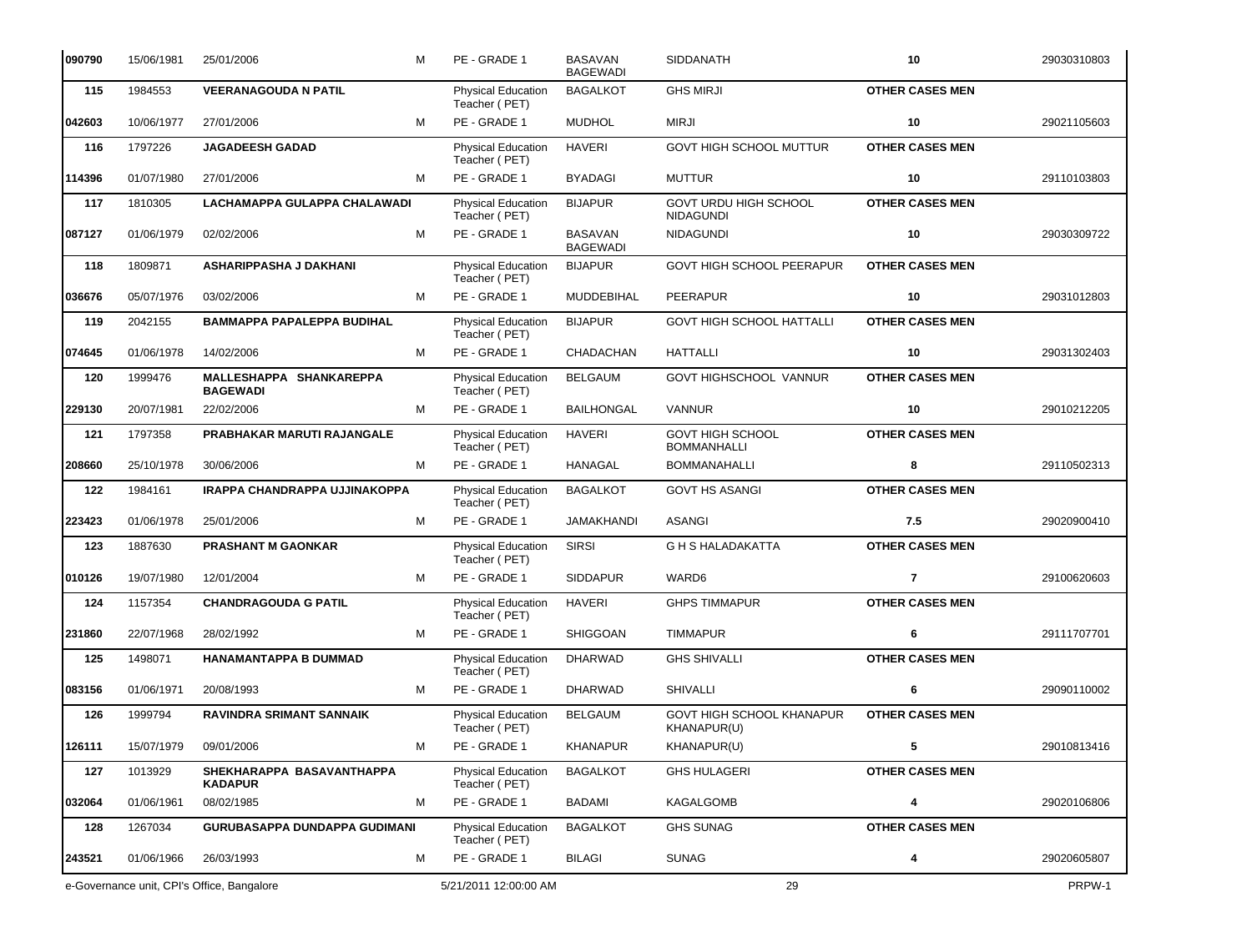| 129    | 1377977    | <b>R P KUNDARAGI</b>                 |   | <b>Physical Education</b><br>Teacher (PET) | <b>CHIKKODI</b> | GOVT H.S.                                              | <b>OTHER CASES MEN</b> |             |
|--------|------------|--------------------------------------|---|--------------------------------------------|-----------------|--------------------------------------------------------|------------------------|-------------|
| 222712 | 31/05/1962 | 11/02/1994                           | м | PE - GRADE 1                               | <b>HUKKERI</b>  | <b>BASTWAD</b>                                         |                        | 29300701403 |
| 130    | 1473541    | <b>CHANDAPPA DEVAPPA LAMANI</b>      |   | <b>Physical Education</b><br>Teacher (PET) | <b>CHIKKODI</b> | GOVT. HIGH SCHOOL HONAKUPPI                            | <b>OTHER CASES MEN</b> |             |
| 176074 | 10/02/1970 | 28/06/1994                           | м | PE - GRADE 1                               | <b>MUDALGI</b>  | <b>HONAKUPPI</b>                                       | 4                      | 29301407203 |
| 131    | 1380783    | <b>VASANT RANGAPPA BHAJANTRI</b>     |   | <b>Physical Education</b><br>Teacher (PET) | <b>CHIKKODI</b> | GOVT. HIGH SCHOOL TALAKATNAL                           | <b>OTHER CASES MEN</b> |             |
| 019969 | 15/02/1968 | 08/01/1997                           | м | PE - GRADE 1                               | <b>MUDALGI</b>  | TALAKATNAL                                             | 4                      | 29301405947 |
| 132    | 1471541    | <b>SANGAPPA GIRIMALLAPPA GANIGER</b> |   | <b>Physical Education</b><br>Teacher (PET) | <b>CHIKKODI</b> | <b>GOVT H.S.H-MASTIHOLI</b>                            | <b>OTHER CASES MEN</b> |             |
| 096526 | 01/07/1968 | 08/01/1997                           | M | PE - GRADE 1                               | <b>HUKKERI</b>  | <b>MANGUTTI</b>                                        | 4                      | 29300706708 |
| 133    | 1360265    | <b>SHEKHAR GOUDA S NADUVINAMANI</b>  |   | <b>Physical Education</b><br>Teacher (PET) | <b>DHARWAD</b>  | <b>GUHS KUNDAGOL</b>                                   | <b>OTHER CASES MEN</b> |             |
| 035991 | 23/07/1963 | 05/07/1993                           | M | PE - GRADE 1                               | <b>KUNDAGOL</b> | <b>KUNDAGOL</b>                                        | 3                      | 29090405810 |
| 134    | 1358128    | <b>M S TIRLAPUR</b>                  |   | <b>Physical Education</b><br>Teacher (PET) | <b>DHARWAD</b>  | FCM GOVT PU COLL GUDAGERI                              | <b>OTHER CASES MEN</b> |             |
| 028368 | 22/05/1967 | 05/08/1994                           | M | PE - GRADE 1                               | <b>KUNDAGOL</b> | <b>GUDAGERI</b>                                        | $\mathbf{2}$           | 29090401708 |
| 135    | 1892018    | <b>SIDRAM C BHARAMANAIKAR</b>        |   | <b>Physical Education</b><br>Teacher (PET) | <b>BELGAUM</b>  | <b>GOVT HIGH SCHOOL</b><br>CHIKKADINAKOPP CHIKADINAKOP | <b>OTHER CASES MEN</b> |             |
| 221171 | 15/07/1972 | 08/01/1997                           | м | PE - GRADE 1                               | <b>KHANAPUR</b> | <b>CHIKADINAKOP</b>                                    | 2                      | 29010804104 |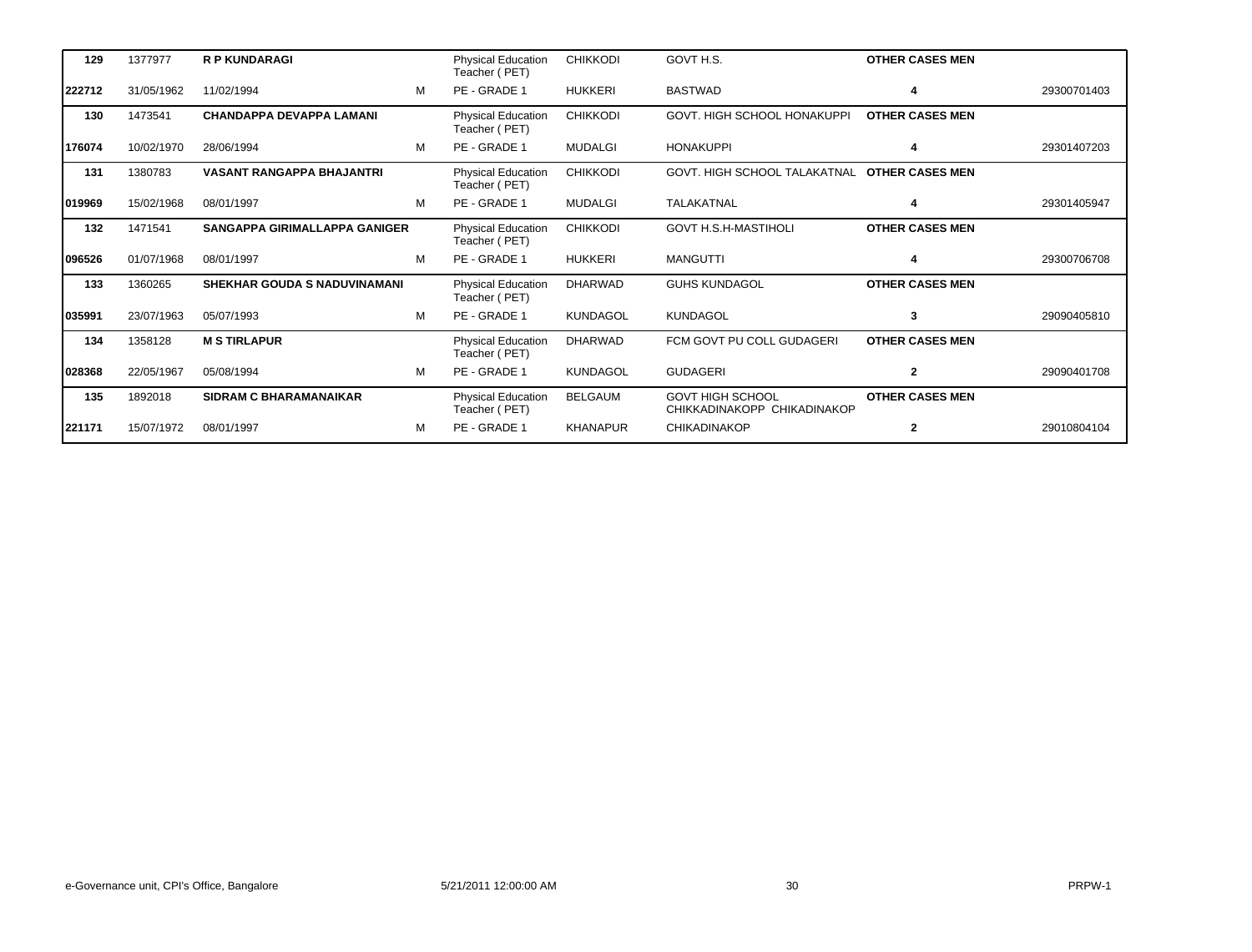# **PROVISIONAL LIST OF TEACHERS FOR REQUEST TRANSFER -2011 ( SECONDARY - WITHIN UNIT ) : PHY. EDUCATION ( PET )**

### **TRANSFER AUTHORITY : JDPI GULBARGA**

|                    | PRI.NO. KGID NO | <b>APPLICANT NAME</b>              |            | <b>DESIG NAME</b>                          | <b>DIST NAME</b>                | <b>SCHOOL NAME</b>          | <b>GROUNDS FOR PRIORITY</b>         |                |
|--------------------|-----------------|------------------------------------|------------|--------------------------------------------|---------------------------------|-----------------------------|-------------------------------------|----------------|
| <b>APPL NO DOB</b> |                 | DATE OF ENTRY INTO SERVICE         | <b>SEX</b> | <b>SUBJECT NAME</b>                        | <b>TALUK NAME</b>               | <b>VILLAGE NAME</b>         | <b>Total Weightage</b>              | <b>SCH COD</b> |
| $\mathbf{1}$       | 1119770         | KANAKA MANIKAPPA KALAPPA           |            | <b>Physical Education</b><br>Teacher (PET) | <b>BIDAR</b>                    | <b>GOVT H.S. JALSANGI</b>   | PHISICALLY HANDICAPPED (> 40%)      |                |
| 064852             | 22/07/1961      | 13/08/1994                         | M          | PE - GRADE 1                               | <b>HUMNABAD</b>                 | <b>JALSINGI</b>             | 8                                   | 29050503906    |
| $\mathbf{2}$       | 1903229         | <b>VIJAYALAXMI V</b>               |            | <b>Physical Education</b><br>Teacher (PET) | <b>GULBARGA</b>                 | <b>GHS KORWAR</b>           | <b>WIDOWS</b>                       |                |
| 011764             | 05/07/1975      | 18/02/2002                         | F.         | PE - GRADE 1                               | <b>CHITTAPUR</b>                | <b>KORWAR</b>               | 18                                  | 29040406804    |
| $\mathbf{3}$       | 1476554         | <b>PREMAVATI S PATIL</b>           |            | Physical Education<br>Teacher (PET)        | <b>GULBARGA</b>                 | <b>GHS KALHANGARGA</b>      | <b>DEFENCE CASES</b>                |                |
| 086814             | 20/07/1970      | 13/02/1997                         | F.         | PE - GRADE 1                               | <b>GULBARGA</b><br><b>NORTH</b> | KALHANGARGA                 | 26                                  | 29041103103    |
| 4                  | 550429          | SHRIMANTH KALLAPPA KUMBAR          |            | Physical Education<br>Teacher (PET)        | <b>GULBARGA</b>                 | GHS AURAD (B)               | HUSBAND AND WIFE BOTH IN GOVERNMENT |                |
| 083972             | 06/02/1956      | 07/08/1979                         | М          | PE - GRADE 1                               | <b>GULBARGA</b><br><b>NORTH</b> | AURAD [B]                   | 62                                  | 29041100403    |
| 5                  | 1266451         | <b>VEERANAGOUDA BASAVANTAGOUDA</b> |            | Physical Education<br>Teacher (PET)        | <b>KOPPAL</b>                   | <b>GHS GIRLS ALAWANDI</b>   | HUSBAND AND WIFE BOTH IN GOVERNMENT |                |
| 045159             | 24/04/1966      | 28/10/1994                         | M          | PE - GRADE 1                               | <b>KOPPAL</b>                   | ALAWANDI                    | 32                                  | 29070300611    |
| 6                  | 1776293         | <b>GEETA</b>                       |            | Physical Education<br>Teacher (PET)        | YADGIRI                         | <b>GOVT HS MADDARKI</b>     | HUSBAND AND WIFE BOTH IN GOVERNMENT |                |
| 030123             | 02/06/1969      | 03/03/1997                         | F.         | PE-GRADE 2                                 | <b>SHAHAPUR</b>                 | <b>MADDARKI</b>             | 24                                  | 29330709605    |
| $\overline{7}$     | 1478961         | <b>H LALITHA</b>                   |            | <b>Physical Education</b><br>Teacher (PET) | <b>BELLARY</b>                  | GOVT GPG PU COLLEGE         | HUSBAND AND WIFE BOTH IN GOVERNMENT |                |
| 176844             | 26/11/1974      | 12/02/1997                         | F.         | PE - GRADE 1                               | HADAGALI                        | HUVINAHADAGALI(URBAN        | 19                                  | 29120205332    |
| 8                  | 1903179         | <b>BASAVARAJ SAJJAN</b>            |            | <b>Physical Education</b><br>Teacher (PET) | <b>GULBARGA</b>                 | <b>GHS KODLI</b>            | HUSBAND AND WIFE BOTH IN GOVERNMENT |                |
| 062043             | 01/06/1980      | 01/04/2002                         | M          | PE - GRADE 1                               | <b>CHINCHOLI</b>                | KODLLI                      | 18                                  | 29040306307    |
| 9                  | 1964760         | <b>LALITADEVI S BALIGAR</b>        |            | Physical Education<br>Teacher (PET)        | YADGIRI                         | <b>GHS DEVAPUR</b>          | HUSBAND AND WIFE BOTH IN GOVERNMENT |                |
| 080267             | 15/08/1973      | 14/01/2004                         | F.         | PE - GRADE 1                               | <b>SHORAPUR</b>                 | <b>DEVAPUR</b>              | 14                                  | 29330805104    |
| 10                 | 1915059         | <b>SANJIVKUMAR</b>                 |            | Physical Education<br>Teacher (PET)        | <b>BIDAR</b>                    | GOVT H.S. (BOYS) WADGAON(D) | HUSBAND AND WIFE BOTH IN GOVERNMENT |                |
| 206717             | 01/06/1977      | 14/01/2004                         | М          | PE - GRADE 1                               | <b>AURAD</b>                    | WADGAON(D)                  | 14                                  | 29050115209    |
| 11                 | 1915226         | <b>SHIVKUMAR</b>                   |            | <b>Physical Education</b><br>Teacher (PET) | <b>BIDAR</b>                    | GOVT.H.S. CHANDKAPUR        | HUSBAND AND WIFE BOTH IN GOVERNMENT |                |
| 160965             | 02/05/1978      | 14/01/2004                         | м          | PE - GRADE 1                               | BASAVAKALYAN CHANDIKAPUR        |                             | 14                                  | 29050202504    |
| 12                 | 1907635         | <b>NOOR MAHAMAD</b>                |            | <b>Physical Education</b><br>Teacher (PET) | <b>BELLARY</b>                  | <b>GHS SIDIGINAMOLA</b>     | HUSBAND AND WIFE BOTH IN GOVERNMENT |                |
| 184069             | 14/04/1976      | 29/01/2004                         | М          | PE - GRADE 1                               | <b>BELLARY EAST</b>             | <b>SIDIGINAMOLA</b>         | 14                                  | 29120907302    |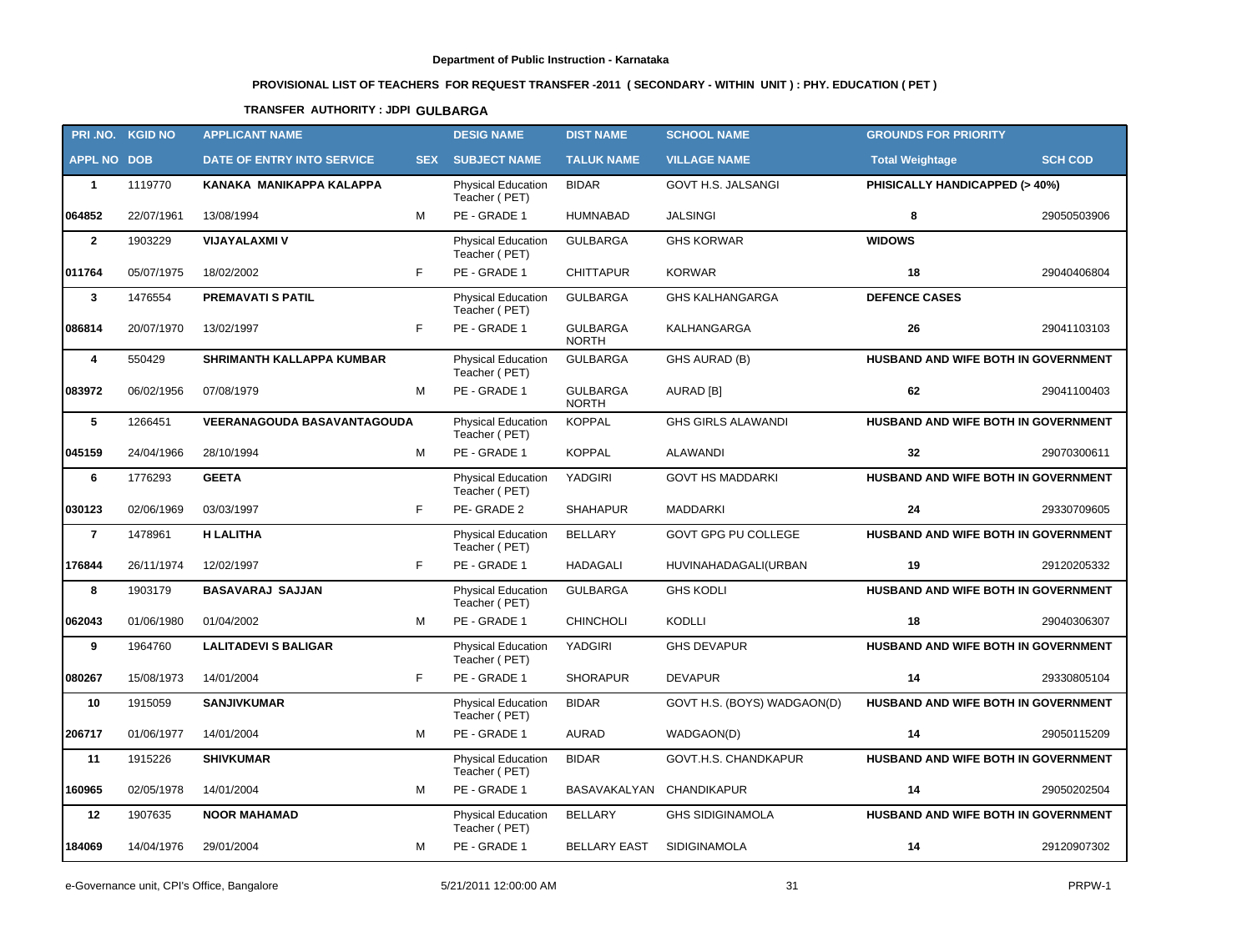| 13     | 1987555    | shivkumar Halahalli                        |    | <b>Physical Education</b><br>Teacher (PET) | <b>BIDAR</b>                    | GOVT H.S. HEDGAPUR                      |                                      | <b>HUSBAND AND WIFE BOTH IN GOVERNMENT</b> |
|--------|------------|--------------------------------------------|----|--------------------------------------------|---------------------------------|-----------------------------------------|--------------------------------------|--------------------------------------------|
| 033138 | 02/06/1980 | 03/02/2004                                 | M  | PE - GRADE 1                               | <b>AURAD</b>                    | <b>HEDGAPUR</b>                         | 14                                   | 29050105803                                |
| 14     | 1963863    | <b>EERANNA KENCHAPPA</b>                   |    | Physical Education<br>Teacher (PET)        | <b>GULBARGA</b>                 | GOVT. H.S. RANJOL                       |                                      | HUSBAND AND WIFE BOTH IN GOVERNMENT        |
| 084672 | 01/05/1977 | 09/02/2004                                 | M  | PE - GRADE 1                               | SEDAM                           | <b>RANJOL</b>                           | 14                                   | 29040908505                                |
| 15     | 1967202    | <b>SMT SHANKRAMMA</b>                      |    | <b>Physical Education</b><br>Teacher (PET) | <b>YADGIRI</b>                  | <b>GHS LINGERI STN</b>                  |                                      | <b>HUSBAND AND WIFE BOTH IN GOVERNMENT</b> |
| 062913 | 10/05/1974 | 02/12/2005                                 | F  | PE - GRADE 1                               | YADGIR                          | <b>LINGERA</b>                          | 10                                   | 29331007604                                |
| 16     | 1988438    | MALLIKARJUN MANIKAPPA TANKSALE             |    | Physical Education<br>Teacher (PET)        | <b>BIDAR</b>                    | <b>GOVT H.S. YANGUNDA</b>               |                                      | HUSBAND AND WIFE BOTH IN GOVERNMENT        |
| 086538 | 01/06/1981 | 02/12/2005                                 | M  | PE - GRADE 1                               | <b>AURAD</b>                    | YANGUNDA                                | 10                                   | 29050115302                                |
| 17     | 2008366    | SANGEETA RAJENDRAPRASAD                    |    | Physical Education<br>Teacher (PET)        | <b>GULBARGA</b>                 | <b>GHS MARGUTTI</b>                     |                                      | <b>HUSBAND AND WIFE BOTH IN GOVERNMENT</b> |
| 093767 | 21/04/1973 | 03/12/2005                                 | F  | PE - GRADE 1                               | <b>GULBARGA</b><br><b>NORTH</b> | <b>MARAGUTTI</b>                        | 10                                   | 29041104506                                |
| 18     | 2007604    | <b>CHANDRASHEKHAR G GOSAL</b>              |    | Physical Education<br>Teacher (PET)        | <b>GULBARGA</b>                 | HS NELLUR                               |                                      | HUSBAND AND WIFE BOTH IN GOVERNMENT        |
| 126684 | 10/11/1973 | 03/12/2005                                 | M  | PE - GRADE 1                               | <b>ALAND</b>                    | <b>NEELOOR</b>                          | 10                                   | 29040109302                                |
| 19     | 2007866    | SHIVAYYA MATHAPATI                         |    | Physical Education<br>Teacher (PET)        | <b>GULBARGA</b>                 | <b>GHS BASAVAN SANGOLAGI</b>            |                                      | HUSBAND AND WIFE BOTH IN GOVERNMENT        |
| 050586 | 17/07/1979 | 21/12/2005                                 | M  | PE - GRADE 1                               | <b>ALAND</b>                    | MUNAHALLI                               | 10                                   | 29040108805                                |
| 20     | 2008467    | <b>SHAILAJA</b>                            |    | <b>Physical Education</b><br>Teacher (PET) | <b>GULBARGA</b>                 | <b>GHS DEVALAGHANGAPUR</b>              |                                      | HUSBAND AND WIFE BOTH IN GOVERNMENT        |
| 061904 | 16/01/1975 | 22/12/2005                                 | F  | PE - GRADE 1                               | <b>AFZALPUR</b>                 | DEVALGHANAGAPUR                         | 10                                   | 29040203208                                |
| 21     | 1945747    | <b>LAXMIDEVI MALLAPA</b>                   |    | Physical Education<br>Teacher (PET)        | <b>RAICHUR</b>                  | <b>GOVT HIGH SCHOOL</b><br>PAMANAKALLUR |                                      | HUSBAND AND WIFE BOTH IN GOVERNMENT        |
| 107858 | 01/04/1979 | 18/01/2006                                 | F. | PE - GRADE 1                               | <b>MANVI</b>                    | PAMANAKALLUR                            | 10                                   | 29060612103                                |
| 22     | 1988588    | AKKANAGAMMA                                |    | Physical Education<br>Teacher (PET)        | <b>BIDAR</b>                    | GOVT H.S. DHANNURA (S)                  |                                      | HUSBAND AND WIFE BOTH IN GOVERNMENT        |
| 032798 | 14/10/1981 | 01/04/2005                                 | F. | PE - GRADE 1                               | <b>BHALKI</b>                   | <b>DHANNURA</b>                         | 8.5                                  | 29050302810                                |
| 23     | 1394709    | <b>MAREPPA</b>                             |    | Physical Education<br>Teacher (PET)        | <b>RAICHUR</b>                  | <b>GOVT HIGH SCHOOL</b><br>ANKUSHADODDI |                                      | HUSBAND AND WIFE BOTH IN GOVERNMENT        |
| 133253 | 20/07/1965 | 05/06/1996                                 | M  | PE - GRADE 1                               | LINGASUGUR                      | ANKUSHADODDI                            | 6                                    | 29060501003                                |
| 24     | 1149391    | <b>CHANDAREDDY MOHANREDDY</b>              |    | Physical Education<br>Teacher (PET)        | <b>GULBARGA</b>                 | GHS GOLA (B)                            | <b>HUSBAND OR WIFE IN GOVERNMENT</b> |                                            |
| 129443 | 25/06/1961 | 14/11/1986                                 | M  | PE - GRADE 1                               | <b>ALAND</b>                    | GOLA [B]                                | 46                                   | 29040103504                                |
| 25     | 1266098    | VIJAYALAXMI                                |    | Physical Education<br>Teacher (PET)        | <b>RAICHUR</b>                  | GOVT HIHG SCHOOL BIJINIGERA             | HUSBAND OR WIFE IN GOVERNMENT        |                                            |
| 039228 | 01/06/1963 | 14/12/1994                                 | F  | PE - GRADE 1                               | <b>RAICHUR</b>                  | <b>TUNTAPUR</b>                         | 30.5                                 | 29060712603                                |
| 26     | 1964254    | <b>BEVINAKATTI JAGADEESH</b>               |    | Physical Education<br>Teacher (PET)        | <b>GULBARGA</b>                 | <b>GHS SAGANOOR</b>                     | HUSBAND OR WIFE IN GOVERNMENT        |                                            |
| 003291 | 01/06/1969 | 10/01/2004                                 | м  | PE - GRADE 1                               | AFZALPUR                        | SAGANOOR                                | 14                                   | 29040207702                                |
| 27     | 1915238    | <b>SHIVAPUTRA S BEERAGOND</b>              |    | Physical Education<br>Teacher (PET)        | <b>BIDAR</b>                    | GOVT H.S. MUDBI                         | HUSBAND OR WIFE IN GOVERNMENT        |                                            |
|        |            | e-Governance unit, CPI's Office, Bangalore |    | 5/21/2011 12:00:00 AM                      |                                 | 32                                      |                                      | PRPW-1                                     |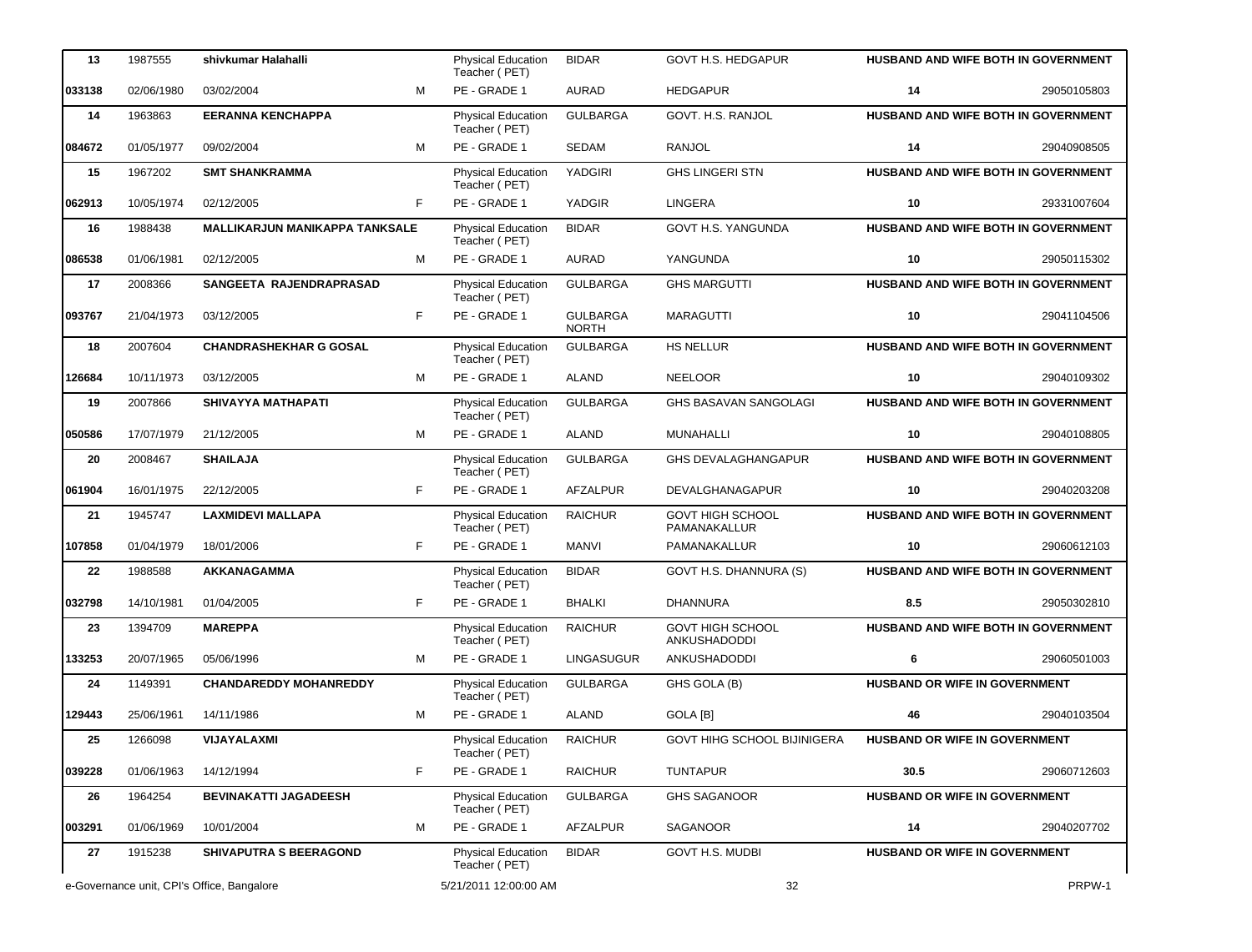| 091985 | 01/06/1973 | 12/01/2004                  | м  | PE - GRADE 1                               | BASAVAKALYAN MUDBI |                             | 14                                   | 29050211611 |
|--------|------------|-----------------------------|----|--------------------------------------------|--------------------|-----------------------------|--------------------------------------|-------------|
| 28     | 1964151    | VITHAL MARUTI DODMANI       |    | <b>Physical Education</b><br>Teacher (PET) | YADGIRI            | <b>GOVT HS BENDEBEMBLI</b>  | <b>HUSBAND OR WIFE IN GOVERNMENT</b> |             |
| 106325 | 01/09/1979 | 12/01/2004                  | M  | PE - GRADE 1                               | <b>SHAHAPUR</b>    | <b>BANDEBEMBALI</b>         | 14                                   | 29330701403 |
| 29     | 1943945    | <b>K RANGASWAMY</b>         |    | Physical Education<br>Teacher (PET)        | <b>RAICHUR</b>     | <b>GHS IDAPANOOR</b>        | HUSBAND OR WIFE IN GOVERNMENT        |             |
| 015415 | 01/06/1973 | 23/01/2004                  | M  | PE - GRADE 1                               | <b>RAICHUR</b>     | <b>GANADAL</b>              | 14                                   | 29060703405 |
| 30     | 1944092    | <b>HASEENA BEGAM</b>        |    | Physical Education<br>Teacher (PET)        | <b>RAICHUR</b>     | GOVT HIGH SCHOOL R.H.NO.2   | <b>HUSBAND OR WIFE IN GOVERNMENT</b> |             |
| 118199 | 04/06/1971 | 12/02/2004                  | F. | PE - GRADE 1                               | <b>SINDHANUR</b>   | <b>SINDHANUR</b>            | 14                                   | 29060811285 |
| 31     | 1909489    | <b>GAYATHRI</b>             |    | Physical Education<br>Teacher (PET)        | <b>BELLARY</b>     | <b>GHS HOSA DAROJI</b>      | HUSBAND OR WIFE IN GOVERNMENT        |             |
| 214436 | 01/06/1981 | 01/12/2005                  | F  | PE - GRADE 1                               | SANDUR             | <b>HOSA DAROJI</b>          | 10                                   | 29120707408 |
| 32     | 1988494    | <b>RAJSHEKHAR</b>           |    | Physical Education<br>Teacher (PET)        | <b>BIDAR</b>       | GOVT.H.S.GADLEGAON (B)      | HUSBAND OR WIFE IN GOVERNMENT        |             |
| 082541 | 17/06/1975 | 22/12/2005                  | м  | PE - GRADE 1                               |                    | BASAVAKALYAN GADALEGOAN (B) | 10                                   | 29050205503 |
| 33     | 2008554    | <b>RAJA</b>                 |    | Physical Education<br>Teacher (PET)        | YADGIRI            | <b>GHS EDLUR</b>            | HUSBAND OR WIFE IN GOVERNMENT        |             |
| 164117 | 01/06/1971 | 20/01/2006                  | M  | PE - GRADE 1                               | YADGIR             | <b>EDLUR</b>                | 10                                   | 29331003502 |
| 34     | 1988679    | MANJULA VITHAL              |    | Physical Education<br>Teacher (PET)        | <b>BIDAR</b>       | <b>GOVT H.S. MANGALGI</b>   | <b>HUSBAND OR WIFE IN GOVERNMENT</b> |             |
| 140112 | 01/06/1979 | 01/06/2006                  | F. | PE - GRADE 1                               | <b>HUMNABAD</b>    | <b>MANGALGI</b>             | 8                                    | 29050505405 |
| 35     | 1391564    | <b>BASANNA HOSAMANI</b>     |    | Physical Education<br>Teacher (PET)        | <b>RAICHUR</b>     | GOVT HIGH SCHOOL CHINCHODI  | HUSBAND OR WIFE IN GOVERNMENT        |             |
| 095019 | 01/06/1967 | 12/12/1994                  | M  | PE - GRADE 1                               | DEVADURGA          | <b>CHINCHODI</b>            | 6                                    | 29060103403 |
| 36     | 1394971    | <b>BASAVARAJ D KACHAPUR</b> |    | Physical Education<br>Teacher (PET)        | <b>RAICHUR</b>     | GOVT HIGH SCHOOL KALAMANGI  | HUSBAND OR WIFE IN GOVERNMENT        |             |
| 040555 | 31/07/1972 | 17/02/1997                  | M  | PE - GRADE 1                               | <b>SINDHANUR</b>   | KALAMANGI                   | 6                                    | 29060807302 |
| 37     | 1963726    | <b>LAKSHMIDEVI</b>          |    | Physical Education<br>Teacher (PET)        | <b>BELLARY</b>     | GOVT PU COLLEGE SIRUGUPPA   | HUSBAND OR WIFE IN GOVERNMENT        |             |
| 022722 | 01/06/1976 | 14/01/2004                  | F. | PE - GRADE 1                               | <b>SIRUGUPPA</b>   | <b>SIRUGUPPA</b>            | 6                                    | 29120808459 |
| 38     | 1122445    | <b>SUMI SULTANA</b>         |    | Physical Education<br>Teacher (PET)        | <b>BIDAR</b>       | <b>GOVT H.S.JANTI</b>       | <b>OTHER CASES WOMEN</b>             |             |
| 230747 | 15/10/1967 | 10/08/1994                  | F. | PE - GRADE 1                               | <b>BHALKI</b>      | <b>JANTHI</b>               | 24.5                                 | 29050305402 |
| 39     | 1903430    | <b>LAXMIBAI</b>             |    | <b>Physical Education</b><br>Teacher (PET) | <b>GULBARGA</b>    | <b>GHS KOLAKUR</b>          | <b>OTHER CASES WOMEN</b>             |             |
| 245293 | 01/06/1974 | 19/04/2002                  | F  | PE - GRADE 1                               | <b>JEWARGI</b>     | <b>KOLAKUR</b>              | 16                                   | 29040607805 |
| 40     | 1964764    | <b>SUJATA</b>               |    | Physical Education<br>Teacher (PET)        | <b>GULBARGA</b>    | GHS SALAGAR V.K             | <b>OTHER CASES WOMEN</b>             |             |
| 009129 | 07/01/1978 | 19/01/2004                  | F  | PE - GRADE 1                               | ALAND              | SALAGAR V.K.                | 14                                   | 29040110406 |
| 41     | 1963584    | <b>SHARADA M HULI</b>       |    | <b>Physical Education</b><br>Teacher (PET) | YADGIRI            | <b>GOVT HS DARSHANAPUR</b>  | <b>OTHER CASES WOMEN</b>             |             |
| 102239 | 23/08/1974 | 29/01/2004                  | F  | PE - GRADE 1                               | <b>SHAHAPUR</b>    | DARASANAPUR                 | 14                                   | 29330703202 |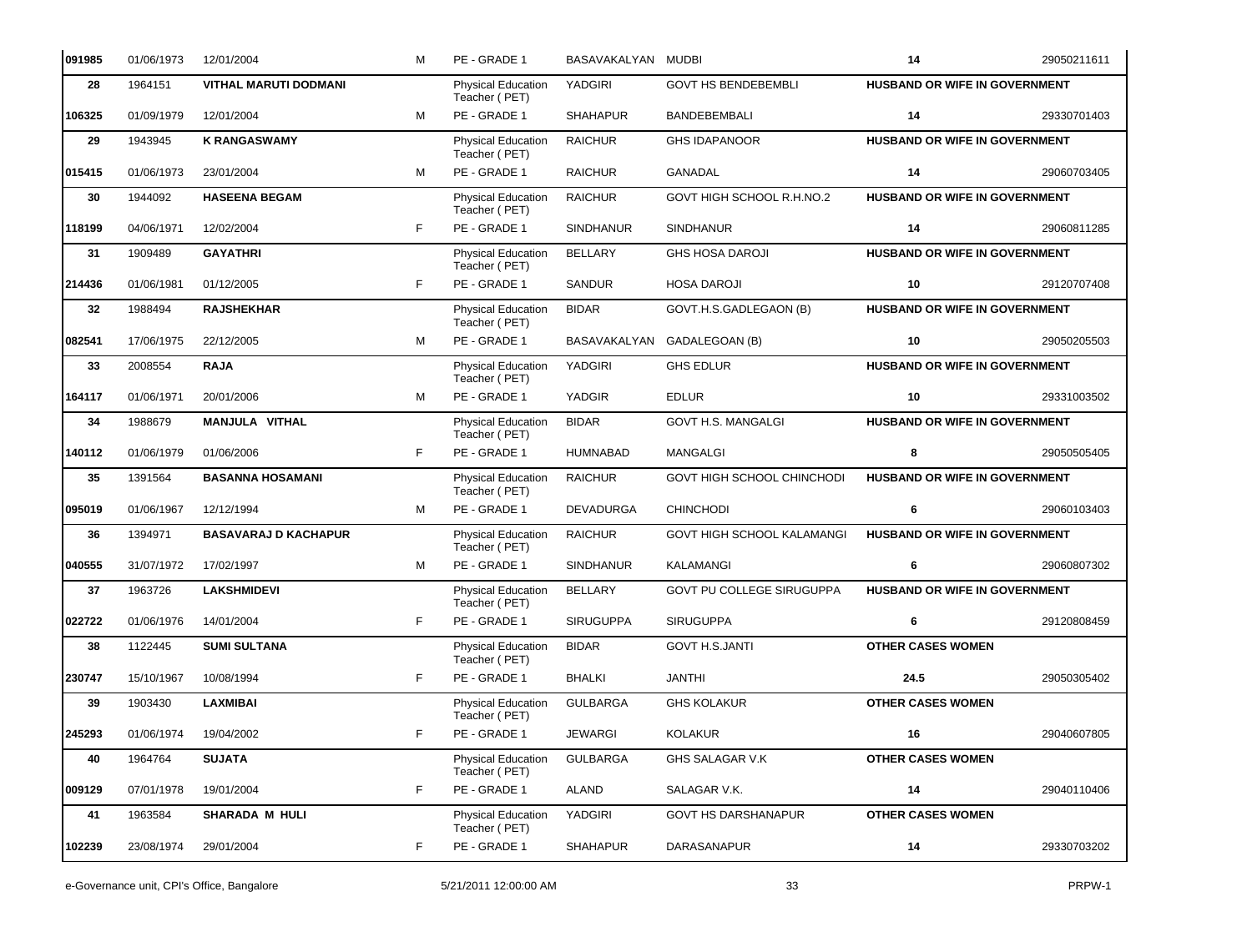| 42     | 2008064                                    | <b>ANITA</b>                   |    | Physical Education<br>Teacher (PET)        | <b>GULBARGA</b>     | <b>GHS URDU ATNOOR</b>      | <b>OTHER CASES WOMEN</b> |             |
|--------|--------------------------------------------|--------------------------------|----|--------------------------------------------|---------------------|-----------------------------|--------------------------|-------------|
| 009192 | 08/12/1979                                 | 03/12/2005                     | F  | PE - GRADE 1                               | AFZALPUR            | <b>ATANOOR</b>              | 10                       | 29040200505 |
| 43     | 1821727                                    | <b>MAMATHA D KODABALA</b>      |    | Physical Education<br>Teacher (PET)        | <b>KOPPAL</b>       | <b>GHS KAWALOOR</b>         | <b>OTHER CASES WOMEN</b> |             |
| 055595 | 01/06/1975                                 | 05/12/2005                     | F. | PE - GRADE 1                               | <b>KOPPAL</b>       | <b>KAWALOOR</b>             | 10                       | 29070310506 |
| 44     | 2007662                                    | <b>RENUKA</b>                  |    | Physical Education<br>Teacher (PET)        | YADGIRI             | <b>GHS SAIDAPUR</b>         | <b>OTHER CASES WOMEN</b> |             |
| 229166 | 01/06/1981                                 | 07/12/2005                     | F. | PE - GRADE 1                               | YADGIR              | <b>SAIDAPUR</b>             | 10                       | 29331011009 |
| 45     | 1987852                                    | <b>SHOBHAVATI N GARAMPALLI</b> |    | <b>Physical Education</b><br>Teacher (PET) | <b>BIDAR</b>        | <b>GOVT H.S. KODAMBAL</b>   | <b>OTHER CASES WOMEN</b> |             |
| 100573 | 01/08/1972                                 | 24/12/2005                     | F. | PE - GRADE 1                               | <b>HUMNABAD</b>     | <b>KODAMBAL</b>             | 10                       | 29050504804 |
| 46     | 2008864                                    | ANITA MANOHAR JADHAV           |    | Physical Education<br>Teacher (PET)        | <b>GULBARGA</b>     | GOVT. H.S YADAGA            | <b>OTHER CASES WOMEN</b> |             |
| 060440 | 13/12/1980                                 | 10/01/2006                     | F. | PE - GRADE 1                               | SEDAM               | YADAGA                      | 10                       | 29040910803 |
| 47     | 2007820                                    | <b>NOORJAHAN</b>               |    | Physical Education<br>Teacher (PET)        | <b>GULBARGA</b>     | GOVT. H.S UDGI              | <b>OTHER CASES WOMEN</b> |             |
| 030188 | 03/02/1974                                 | 13/01/2006                     | F. | PE - GRADE 1                               | SEDAM               | <b>UDAGI</b>                | 10                       | 29040913404 |
| 48     | 1967428                                    | <b>MARADI HULUGAMMA</b>        |    | Physical Education<br>Teacher (PET)        | YADGIRI             | <b>GOVT HS HATTIGUDUR</b>   | <b>OTHER CASES WOMEN</b> |             |
| 044305 | 01/06/1975                                 | 20/01/2006                     | F. | PE - GRADE 1                               | <b>SHAHAPUR</b>     | <b>HATTIGUDUR</b>           | 10                       | 29330705604 |
| 49     | 1914348                                    | <b>SMT SUDHA ASHOK</b>         |    | Physical Education<br>Teacher (PET)        | <b>RAICHUR</b>      | GOVT HIGH SCHOOL GOUDUR     | <b>OTHER CASES WOMEN</b> |             |
| 034911 | 21/07/1981                                 | 12/01/2004                     | F  | PE - GRADE 1                               | <b>LINGASUGUR</b>   | <b>GOUDUR</b>               | 9                        | 29060505903 |
| 50     | 2008453                                    | <b>MAREMMA S NATEKAR</b>       |    | Physical Education<br>Teacher (PET)        | <b>GULBARGA</b>     | GOVT. P.U.COLLEGE MALKHED   | <b>OTHER CASES WOMEN</b> |             |
| 033668 | 06/05/1974                                 | 26/12/2005                     | F. | PE - GRADE 1                               | SEDAM               | MALAKHED                    | 7.5                      | 29040906724 |
| 51     | 1979282                                    | <b>GOURAVVA</b>                |    | Physical Education<br>Teacher (PET)        | <b>KOPPAL</b>       | <b>GHS SANGANAL</b>         | <b>OTHER CASES WOMEN</b> |             |
| 178203 | 01/06/1982                                 | 03/01/2006                     | F. | PE - GRADE 1                               | YELBURGA            | SANGANHAL                   | 7.5                      | 29070911204 |
| 52     | 1974505                                    | <b>ISHRAT PARVEEN</b>          |    | Physical Education<br>Teacher (PET)        | <b>GULBARGA</b>     | <b>GHS BOYS ALAND</b>       | <b>OTHER CASES WOMEN</b> |             |
| 125443 | 02/05/1973                                 | 01/01/2004                     | F  | PE - GRADE 1                               | ALAND               | WARD NO 13                  | $\overline{7}$           | 29040116411 |
| 53     | 1909612                                    | A K SOMAVVA                    |    | <b>Physical Education</b><br>Teacher (PET) | <b>BELLARY</b>      | GOVT PU COLLEGE SANDUR      | <b>OTHER CASES WOMEN</b> |             |
| 012607 | 19/07/1969                                 | 01/02/2006                     | F  | PE - GRADE 1                               | <b>SANDUR</b>       | SANDUR                      | 5                        | 29120706952 |
| 54     | 1118346                                    | <b>DEEPAK L SURYAWANSHI</b>    |    | <b>Physical Education</b><br>Teacher (PET) | <b>BIDAR</b>        | GOVT H.S. TUGAON (H)        | <b>OTHER CASES MEN</b>   |             |
| 211397 | 20/05/1966                                 | 01/06/1992                     | м  | PE - GRADE 1                               | <b>BHALKI</b>       | <b>TUGAON HALSI</b>         | 72                       | 29050313103 |
| 55     | 460344                                     | R S BHARAMAGOUDAR              |    | <b>Physical Education</b><br>Teacher (PET) | <b>BELLARY</b>      | <b>GOVT PU COLLEGE MOKA</b> | <b>OTHER CASES MEN</b>   |             |
| 033822 | 08/02/1954                                 | 30/06/1978                     | м  | PE - GRADE 1                               | <b>BELLARY EAST</b> | <b>MOKA</b>                 | 58                       | 29120906313 |
| 56     | 668994                                     | <b>SIDDAPPA</b>                |    | <b>Physical Education</b><br>Teacher (PET) | <b>KOPPAL</b>       | <b>GHS MALAGITTI</b>        | <b>OTHER CASES MEN</b>   |             |
|        | e-Governance unit, CPI's Office, Bangalore |                                |    | 5/21/2011 12:00:00 AM                      |                     | 34                          |                          | PRPW-1      |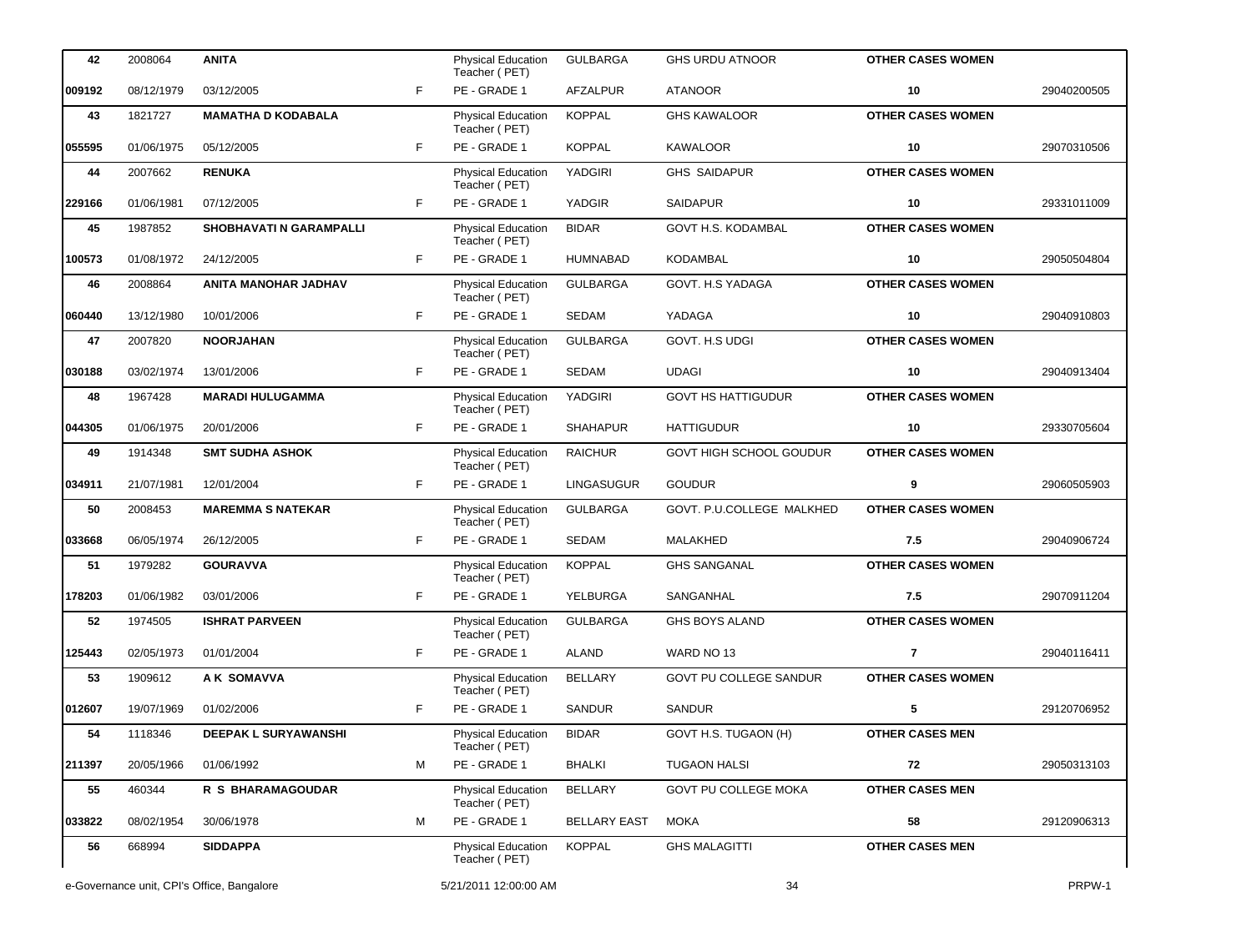| 086877 | 10/04/1955 | 11/02/1982                                            | М | PE - GRADE 1                               | <b>KUSTAGI</b>    | <b>MALAGITTI</b>                  | 56                     | 29070410302 |
|--------|------------|-------------------------------------------------------|---|--------------------------------------------|-------------------|-----------------------------------|------------------------|-------------|
| 57     | 557522     | <b>SIDRAMAPPA</b>                                     |   | Physical Education<br>Teacher (PET)        | <b>GULBARGA</b>   | <b>GHS IJERI</b>                  | <b>OTHER CASES MEN</b> |             |
| 176962 | 01/06/1955 | 17/01/1982                                            | м | PE - GRADE 1                               | <b>JEWARGI</b>    | <b>IJERI</b>                      | 50                     | 29040605204 |
| 58     | 1142333    | KATHARE LAVAKUMAR                                     |   | Physical Education<br>Teacher (PET)        | <b>GULBARGA</b>   | GHS KAUTA (KAMALANAGAR)           | <b>OTHER CASES MEN</b> |             |
| 178601 | 07/12/1960 | 09/09/1986                                            | м | PE - GRADE 1                               | <b>ALAND</b>      | KAUTA [KAMALANAGAR]               | 46                     | 29040106202 |
| 59     | 1129192    | <b>KERALLI SIDRAMAPPA</b>                             |   | Physical Education<br>Teacher (PET)        | <b>GULBARGA</b>   | <b>GHS KOLLUR</b>                 | <b>OTHER CASES MEN</b> |             |
| 124612 | 01/08/1959 | 19/09/1986                                            | м | PE - GRADE 1                               | <b>CHITTAPUR</b>  | <b>KOLLUR</b>                     | 46                     | 29040406607 |
| 60     | 1142782    | <b>BHEEMARAYA GOWDA</b>                               |   | Physical Education<br>Teacher (PET)        | <b>YADGIRI</b>    | <b>GOVT HS HONAGERA</b>           | <b>OTHER CASES MEN</b> |             |
| 224285 | 04/01/1961 | 08/11/1986                                            | M | PE - GRADE 1                               | YADGIR            | <b>HONAGERA</b>                   | 44                     | 29331005103 |
| 61     | 1098951    | <b>SHAILENDRA CHANDALINGAPPA</b><br><b>BACHALAPUR</b> |   | <b>Physical Education</b><br>Teacher (PET) | <b>KOPPAL</b>     | G.J.C. YELBURGA                   | <b>OTHER CASES MEN</b> |             |
| 121008 | 07/02/1963 | 20/09/1988                                            | м | PE - GRADE 1                               | YELBURGA          | WARD 7                            | 44                     | 29070915902 |
| 62     | 744047     | <b>NANAGOUDA BHIMANAGOUDA</b><br><b>KUNTAREDDI</b>    |   | Physical Education<br>Teacher (PET)        | YADGIRI           | <b>GHS YALAGI</b>                 | <b>OTHER CASES MEN</b> |             |
| 082190 | 05/02/1955 | 05/02/1985                                            | м | LANGUAGE<br><b>KANNADA</b>                 | <b>SHORAPUR</b>   | YALAGI                            | 37.5                   | 29330821604 |
| 63     | 1222991    | <b>RAMARAO KULKARNI</b>                               |   | <b>Physical Education</b><br>Teacher (PET) | <b>KOPPAL</b>     | <b>GHS NAWALI</b>                 | <b>OTHER CASES MEN</b> |             |
| 031323 | 01/07/1958 | 14/09/1992                                            | м | PE - GRADE 1                               | <b>GANGAVATHI</b> | <b>NOWALI</b>                     | 34                     | 29070211806 |
| 64     | 791517     | <b>HUSSAIN BADASHA</b>                                |   | <b>Physical Education</b><br>Teacher (PET) | <b>GULBARGA</b>   | <b>GHS BANDARWAD</b>              | <b>OTHER CASES MEN</b> |             |
| 220956 | 05/05/1958 | 08/08/1979                                            | M | PE - GRADE 1                               | <b>AFZALPUR</b>   | <b>BANDARWAD</b>                  | 32                     | 29040201603 |
| 65     | 1228625    | DEVENDRAPPA TAMMANA KUNTOGI                           |   | Physical Education<br>Teacher (PET)        | <b>GULBARGA</b>   | GOVT HS MADANHIPPARGA (PU<br>COL) | <b>OTHER CASES MEN</b> |             |
| 095284 | 11/01/1961 | 02/12/1993                                            | м | PE - GRADE 1                               | <b>ALAND</b>      | MADANHIPPARGA                     | 32                     | 29040108114 |
| 66     | 1230459    | <b>CHANDRAKANT KISHAN RATHOD</b>                      |   | Physical Education<br>Teacher (PET)        | <b>GULBARGA</b>   | <b>GHS JIDGA</b>                  | <b>OTHER CASES MEN</b> |             |
| 237325 | 10/07/1960 | 25/10/1994                                            | м | PE - GRADE 1                               | ALAND             | <b>JIDAGA</b>                     | 32                     | 29040105402 |
| 67     | 1266341    | <b>B S GADILINGANAGOUDA</b>                           |   | Physical Education<br>Teacher (PET)        | <b>KOPPAL</b>     | <b>G J. C.BALUTAGI</b>            | <b>OTHER CASES MEN</b> |             |
| 238408 | 15/06/1964 | 31/10/1994                                            | М | PE - GRADE 1                               | YELBURGA          | <b>BALLUTAGI</b>                  | 32                     | 29070900704 |
| 68     | 1228867    | SHIVAMURTHY TADAKAL                                   |   | <b>Physical Education</b><br>Teacher (PET) | <b>GULBARGA</b>   | <b>GHS MATAKI</b>                 | <b>OTHER CASES MEN</b> |             |
| 070395 | 08/02/1969 | 09/11/1994                                            | М | PE - GRADE 1                               | ALAND             | MATAKI                            | 32                     | 29040108404 |
| 69     | 1229313    | <b>ANNAPPA BHIMRAO HIRAPUR</b>                        |   | Physical Education<br>Teacher (PET)        | <b>GULBARGA</b>   | <b>GHS STN GHANAGAPUR</b>         | <b>OTHER CASES MEN</b> |             |
| 013813 | 06/08/1957 | 12/11/1994                                            | м | PE - GRADE 1                               | AFZALPUR          | <b>GUDOOR</b>                     | 32                     | 29040204206 |
| 70     | 1265818    | <b>GADDEPPA</b>                                       |   | <b>Physical Education</b><br>Teacher (PET) | <b>RAICHUR</b>    | GOVT HIGH SCHOOL THIDAGOL         | <b>OTHER CASES MEN</b> |             |
| 238920 | 01/06/1962 | 03/01/1995                                            | М | PE - GRADE 1                               | <b>SINDHANUR</b>  | <b>THIDAGOL</b>                   | 32                     | 29060811704 |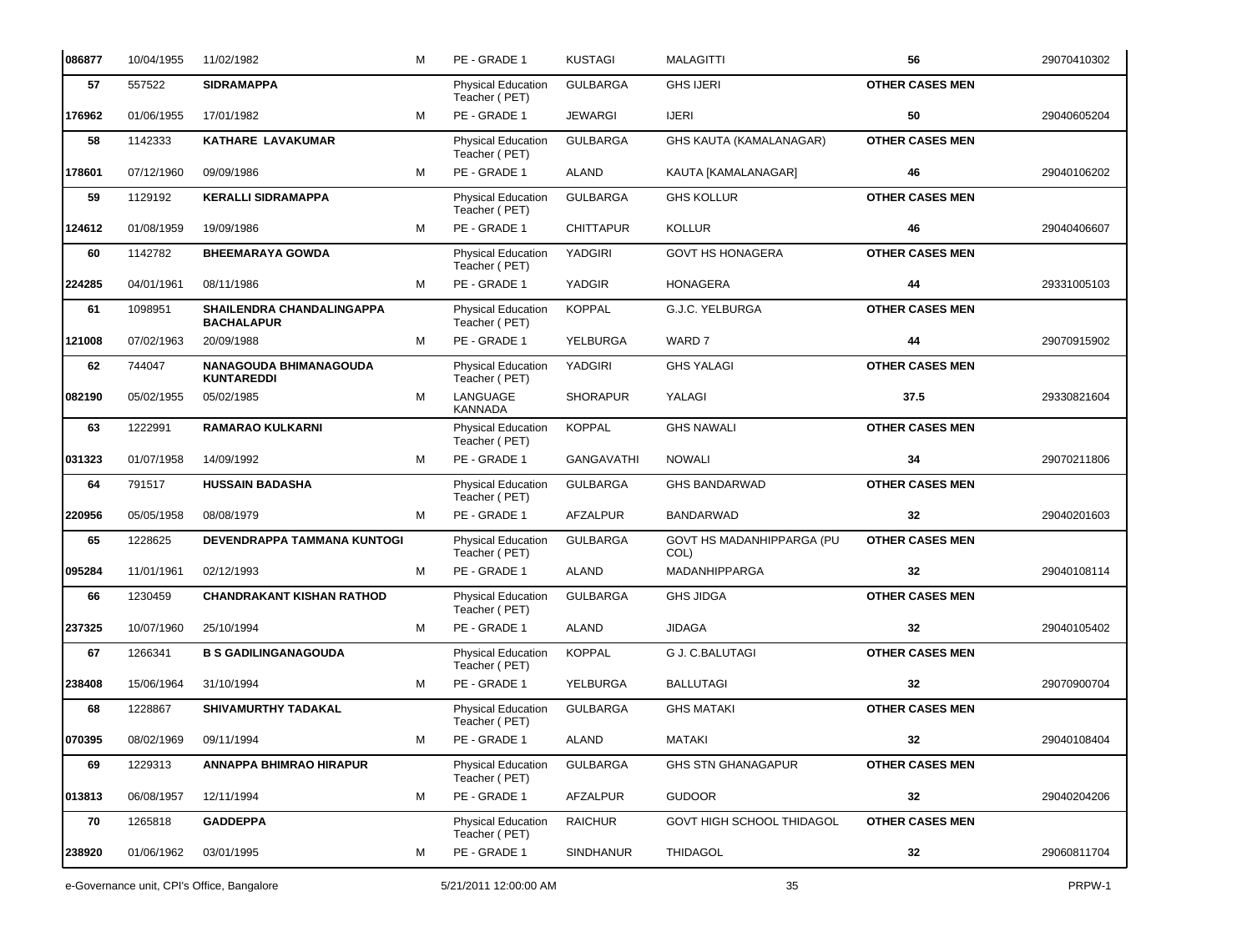| 71     | 1231300    | <b>NARAYAN GADWAL</b>                      |    | Physical Education<br>Teacher (PET)        | <b>GULBARGA</b>          | <b>GOVT. H.S MOTAKPALLI</b>                | <b>OTHER CASES MEN</b> |             |
|--------|------------|--------------------------------------------|----|--------------------------------------------|--------------------------|--------------------------------------------|------------------------|-------------|
| 202392 | 28/04/1964 | 08/11/1994                                 | M  | PE - GRADE 1                               | SEDAM                    | <b>MOTAKPALLI</b>                          | 30                     | 29040907104 |
| 72     | 1391678    | <b>RACHAYYA H</b>                          |    | Physical Education<br>Teacher (PET)        | <b>KOPPAL</b>            | <b>GHS ULENUR</b>                          | <b>OTHER CASES MEN</b> |             |
| 117714 | 22/06/1965 | 23/12/1994                                 | F. | PE - GRADE 1                               | GANGAVATHI               | <b>ULENOOR</b>                             | 30                     | 29070214403 |
| 73     | 1196684    | <b>NIRMALA</b>                             |    | Physical Education<br>Teacher (PET)        | <b>BIDAR</b>             | <b>GOVT H.S.MALEGAON</b>                   | <b>OTHER CASES MEN</b> |             |
| 084134 | 03/09/1967 | 05/01/1995                                 | F. | PE - GRADE 1                               | <b>BIDAR</b>             | <b>MALEGAON</b>                            | 30                     | 29050408304 |
| 74     | 1231046    | <b>NAGAPPA M TENGINAKAI</b>                |    | Physical Education<br>Teacher (PET)        | <b>KOPPAL</b>            | <b>GHS HERUR</b>                           | <b>OTHER CASES MEN</b> |             |
| 167944 | 01/06/1962 | 08/11/1994                                 | м  | PE - GRADE 1                               | <b>GANGAVATHI</b>        | <b>HERURU</b>                              | 29.5                   | 29070206005 |
| 75     | 1092953    | <b>B REVANAPPAGOUDA</b>                    |    | Physical Education<br>Teacher (PET)        | <b>KOPPAL</b>            | G.J.C. YELBURGA                            | <b>OTHER CASES MEN</b> |             |
| 237744 | 01/06/1963 | 21/08/1991                                 | M  | PE-GRADE 2                                 | YELBURGA                 | WARD 7                                     | 28                     | 29070915902 |
| 76     | 1397843    | <b>SHRIMANTH B NANDAGAON</b>               |    | Physical Education<br>Teacher (PET)        | <b>GULBARGA</b>          | <b>GHS NELOOR</b>                          | <b>OTHER CASES MEN</b> |             |
| 123843 | 22/07/1967 | 23/01/1996                                 | M  | PE - GRADE 1                               | AFZALPUR                 | <b>NILOOR</b>                              | 28                     | 29040207406 |
| 77     | 1223526    | <b>SYED ABDUL MUNAF</b>                    |    | Physical Education<br>Teacher (PET)        | <b>GULBARGA</b>          | <b>G, JR, C CHINCHOLLI GIRLS</b>           | <b>OTHER CASES MEN</b> |             |
| 020433 | 01/10/1966 | 19/09/1992                                 | M  | PE - GRADE 1                               | <b>CHINCHOLI</b>         | <b>CHINCHOLI</b>                           | 27                     | 29040302226 |
| 78     | 1227538    | <b>SHIVANAND C ALALDI</b>                  |    | Physical Education<br>Teacher (PET)        | <b>GULBARGA</b>          | <b>GHS LALGERI BRAHMPUR</b>                | <b>OTHER CASES MEN</b> |             |
| 061796 | 01/03/1963 | 08/04/1994                                 | M  | PE-GRADE 2                                 | <b>GULBARGA</b><br>SOUTH | WARD NO 33                                 | 27                     | 29040533105 |
| 79     | 1399578    | <b>DEVENDRA REDDY</b>                      |    | Physical Education<br>Teacher (PET)        | <b>GULBARGA</b>          | <b>GHS SATNOOR</b>                         | <b>OTHER CASES MEN</b> |             |
| 011475 | 12/10/1969 | 12/02/1997                                 | M  | PE - GRADE 1                               | <b>CHITTAPUR</b>         | <b>SATANOOR</b>                            | 26                     | 29040410204 |
| 80     | 1400479    | <b>UDAYA KUMAR H</b>                       |    | <b>Physical Education</b><br>Teacher (PET) | <b>KOPPAL</b>            | <b>GHS KUKANAPALLI</b>                     | <b>OTHER CASES MEN</b> |             |
| 036328 | 07/07/1972 | 13/02/1997                                 | м  | PE - GRADE 1                               | <b>KOPPAL</b>            | KUKANAPALLI                                | 26                     | 29070311403 |
| 81     | 1393210    | NAGARAJ CHANDRASHEKHAR NIDAGUNDI           |    | Physical Education<br>Teacher (PET)        | <b>KOPPAL</b>            | <b>GHS LINGADAHALLI</b>                    | <b>OTHER CASES MEN</b> |             |
| 056510 | 20/06/1973 | 17/02/1997                                 | M  | PE - GRADE 1                               | <b>KUSTAGI</b>           | LINGADAHALLI                               | 26                     | 29070409802 |
| 82     | 1121754    | <b>SHIVANNA DODDABASAPPA</b>               |    | <b>Physical Education</b><br>Teacher (PET) | <b>RAICHUR</b>           | GHPS PU COLLEGE BAGALAWADA OTHER CASES MEN |                        |             |
| 079688 | 01/09/1969 | 18/02/1997                                 | м  | PE - GRADE 1                               | <b>MANVI</b>             | BAGALAWADA                                 | 26                     | 29060601001 |
| 83     | 1122079    | <b>VENKAT</b>                              |    | Physical Education<br>Teacher (PET)        | <b>BIDAR</b>             | GOVT H.S. (GIRLS) WADGAON(D)               | <b>OTHER CASES MEN</b> |             |
| 063877 | 03/03/1971 | 27/03/1997                                 | м  | PE - GRADE 1                               | AURAD                    | WADGAON(D)                                 | 26                     | 29050115210 |
| 84     | 1912456    | <b>ARIF HUSSAIN</b>                        |    | <b>Physical Education</b><br>Teacher (PET) | <b>BIDAR</b>             | GOVT H.S. (URDU) TALMADGI                  | <b>OTHER CASES MEN</b> |             |
| 105519 | 22/07/1972 | 29/03/1997                                 | м  | PE - GRADE 1                               | HUMNABAD                 | <b>TALMADGI</b>                            | 26                     | 29050508205 |
| 85     | 1394590    | <b>RAMANNA MALLAPPA KESUR</b>              |    | <b>Physical Education</b><br>Teacher (PET) | <b>KOPPAL</b>            | <b>GHS ARKERI</b>                          | <b>OTHER CASES MEN</b> |             |
|        |            | e-Governance unit, CPI's Office, Bangalore |    | 5/21/2011 12:00:00 AM                      |                          | 36                                         |                        | PRPW-1      |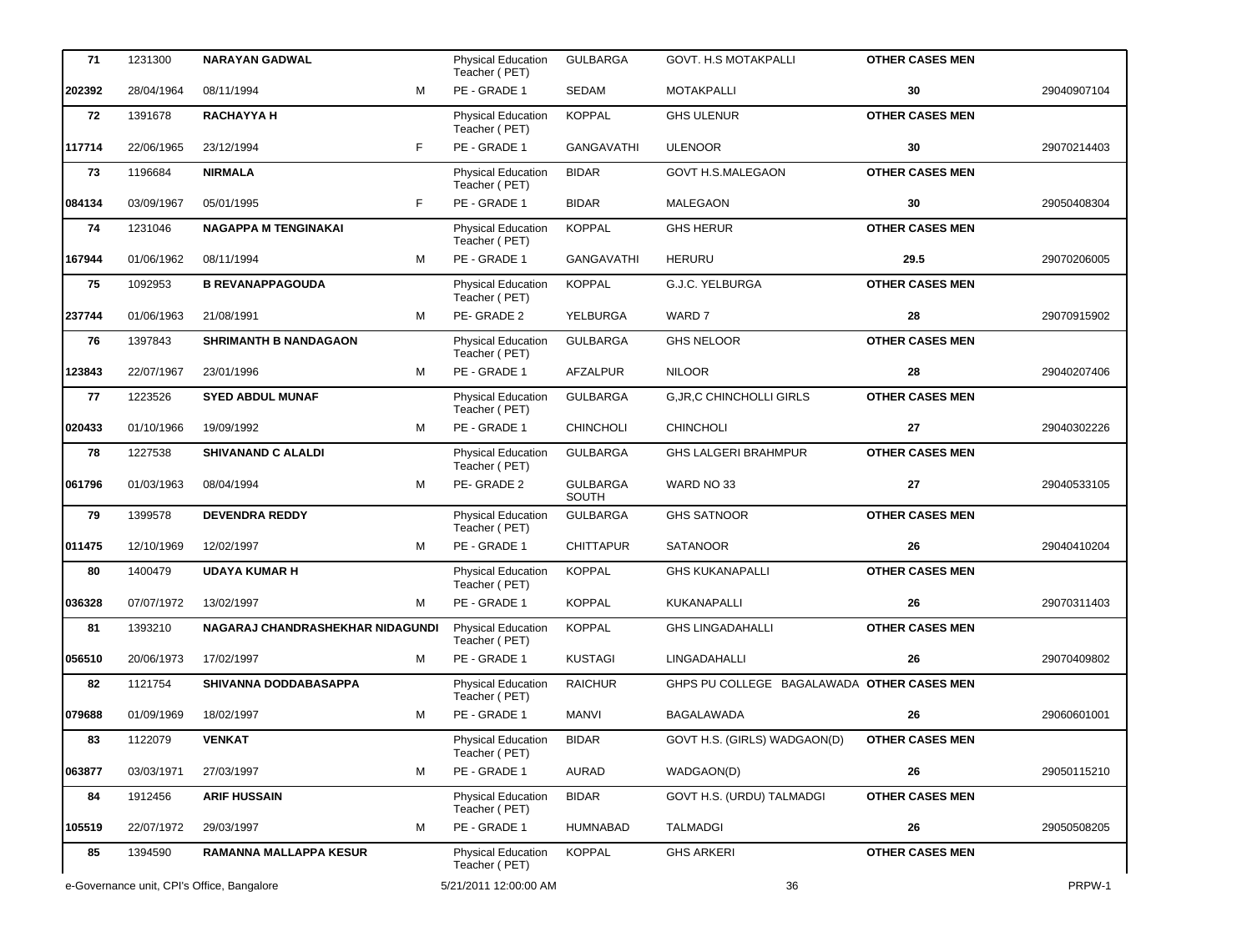| 123530 | 15/07/1973 | 01/04/1997                                           | м | PE - GRADE 1                               | YELBURGA             | <b>MANGALOOR</b>                 | 26                     | 29070909112 |
|--------|------------|------------------------------------------------------|---|--------------------------------------------|----------------------|----------------------------------|------------------------|-------------|
| 86     | 1401464    | <b>SANTOSHKUMAR P KULKARNI</b>                       |   | Physical Education<br>Teacher (PET)        | <b>GULBARGA</b>      | GOVT. H.S HABAL T                | <b>OTHER CASES MEN</b> |             |
| 022183 | 28/07/1974 | 24/10/1997                                           | M | PE - GRADE 1                               | <b>SEDAM</b>         | HABAL T.                         | 26                     | 29040903003 |
| 87     | 1121957    | <b>SANJAY</b>                                        |   | Physical Education<br>Teacher (PET)        | <b>BIDAR</b>         | GOVT H.S. HULSOOR                | <b>OTHER CASES MEN</b> |             |
| 132037 | 01/06/1974 | 28/01/1997                                           | м | PE - GRADE 1                               | BASAVAKALYAN HULSOOR |                                  | 24                     | 29050205910 |
| 88     | 1654851    | <b>YANKAPPA</b>                                      |   | Physical Education<br>Teacher (PET)        | <b>RAICHUR</b>       | <b>GOVT HIGH SCHOOL GUNJALLI</b> | <b>OTHER CASES MEN</b> |             |
| 099395 | 01/06/1969 | 13/03/1997                                           | M | PE - GRADE 1                               | <b>RAICHUR</b>       | <b>GUNAJAHALLI</b>               | 24                     | 29060704603 |
| 89     | 1900503    | <b>LAKSHMAN</b>                                      |   | Physical Education<br>Teacher (PET)        | YADGIRI              | <b>GHS SUGUR</b>                 | <b>OTHER CASES MEN</b> |             |
| 053245 | 04/06/1973 | 13/03/1997                                           | м | PE - GRADE 1                               | <b>SHORAPUR</b>      | <b>SUGUR</b>                     | 24                     | 29330820102 |
| 90     | 1610952    | MALLIKURAJUN REVANASIDDAPPA METRI Physical Education |   | Teacher (PET)                              | YADGIRI              | <b>GOVT HS KHANAPUR</b>          | <b>OTHER CASES MEN</b> |             |
| 093589 | 13/10/1976 | 09/09/1998                                           | м | PE - GRADE 1                               | <b>SHAHAPUR</b>      | <b>KHANAPUR</b>                  | 24                     | 29330707804 |
| 91     | 1900881    | NAGANAGOUDA DUNDAPPAGOUDA PATIL                      |   | <b>Physical Education</b><br>Teacher (PET) | YADGIRI              | GOVT HPS YANNIWADAGERA           | <b>OTHER CASES MEN</b> |             |
| 010288 | 01/06/1971 | 09/09/1998                                           | M | PE - GRADE 1                               | <b>SHORAPUR</b>      | YANNIWADAGERA                    | 22                     | 29330821801 |
| 92     | 1911200    | <b>CHAMRAJ SIRMUNDI</b>                              |   | Physical Education<br>Teacher (PET)        | <b>BIDAR</b>         | GOVT H.S. NANDGAON               | <b>OTHER CASES MEN</b> |             |
| 126446 | 05/05/1976 | 03/12/1999                                           | м | PE - GRADE 1                               | <b>HUMNABAD</b>      | <b>NANDAGAON</b>                 | 20                     | 29050506603 |
| 93     | 1122734    | SHARANABASAPPA CHANABASAPPA<br><b>HIRESHINDOGI</b>   |   | Physical Education<br>Teacher (PET)        | <b>KOPPAL</b>        | <b>GHS BOYS KHUSTAGI</b>         | <b>OTHER CASES MEN</b> |             |
| 153851 | 22/10/1971 | 27/03/1997                                           | M | PE - GRADE 1                               | <b>KUSTAGI</b>       | WARD 15                          | 19                     | 29070418402 |
| 94     | 1913253    | <b>SHANTKUMAR M JAIDODDI</b>                         |   | <b>Physical Education</b><br>Teacher (PET) | <b>BIDAR</b>         | <b>GOVT H.S. KANJI</b>           | <b>OTHER CASES MEN</b> |             |
| 013936 | 01/06/1975 | 14/03/2002                                           | M | PE - GRADE 1                               | <b>BHALKI</b>        | KANAJI                           | 18                     | 29050307802 |
| 95     | 1913219    | <b>SHIVANAND</b>                                     |   | Physical Education<br>Teacher (PET)        | <b>BIDAR</b>         | GOVT H.S. JAMBAGI                | <b>OTHER CASES MEN</b> |             |
| 003038 | 04/06/1978 | 14/03/2002                                           | м | PE - GRADE 1                               | <b>AURAD</b>         | <b>JAMBAGI</b>                   | 18                     | 29050107107 |
| 96     | 1904986    | <b>KADABAGERI KOTRESHAPPA</b>                        |   | Physical Education<br>Teacher (PET)        | YADGIRI              | <b>GHS GIRLS HUNASAGI</b>        | <b>OTHER CASES MEN</b> |             |
| 027713 | 29/05/1979 | 16/04/2002                                           | м | PE - GRADE 1                               | <b>SHORAPUR</b>      | <b>HUNASAGI</b>                  | 18                     | 29330809113 |
| 97     | 1904986    | <b>KADABAGERI KOTRESHAPPA</b>                        |   | <b>Physical Education</b><br>Teacher (PET) | YADGIRI              | <b>GHS GIRLS HUNASAGI</b>        | <b>OTHER CASES MEN</b> |             |
| 043877 | 29/05/1979 | 16/04/2002                                           | M | PE - GRADE 1                               | <b>SHORAPUR</b>      | <b>HUNASAGI</b>                  | 18                     | 29330809113 |
| 98     | 1134638    | SHIVASHARANPPA KESHAPPA TATTI                        |   | <b>Physical Education</b><br>Teacher (PET) | <b>GULBARGA</b>      | PUC COLLEGE HEBBAL               | <b>OTHER CASES MEN</b> |             |
| 114662 | 25/06/1964 | 14/09/1988                                           | м | PE-GRADE 2                                 | <b>CHITTAPUR</b>     | HEBBAL                           | 16                     | 29040403804 |
| 99     | 1963202    | <b>JAYAPRAKASH</b>                                   |   | Physical Education<br>Teacher (PET)        | <b>GULBARGA</b>      | <b>GHS BODHAN</b>                | <b>OTHER CASES MEN</b> |             |
| 123359 | 01/06/1978 | 10/01/2004                                           | м | PE - GRADE 1                               | ALAND                | <b>BODHAN</b>                    | 14                     | 29040102103 |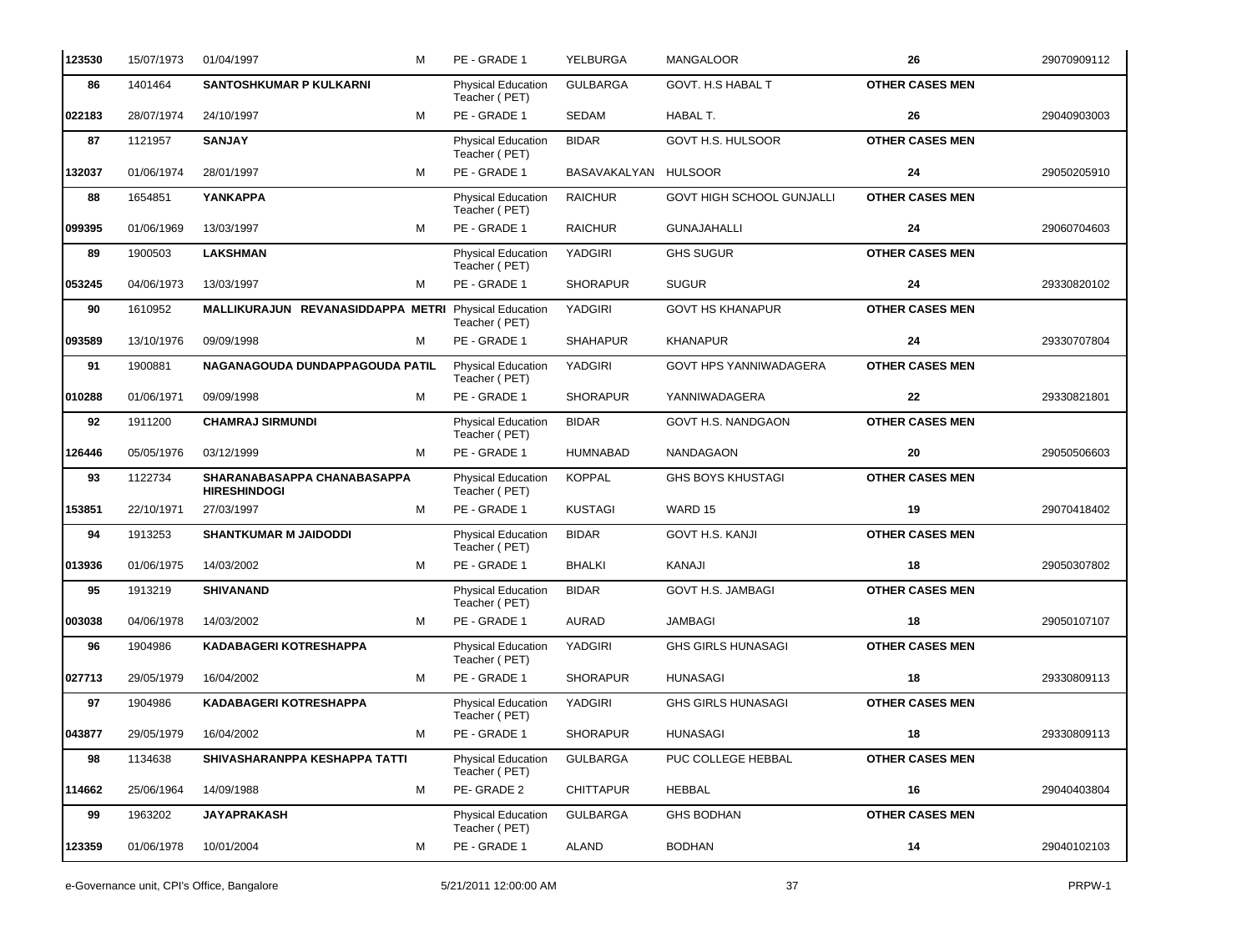| 100                                        | 1964428    | <b>LAXMIKANTHREDDY</b>        |                       | <b>Physical Education</b><br>Teacher (PET) | YADGIRI          | <b>GHS GAJARKOT</b>         | <b>OTHER CASES MEN</b> |             |
|--------------------------------------------|------------|-------------------------------|-----------------------|--------------------------------------------|------------------|-----------------------------|------------------------|-------------|
| 154869                                     | 22/07/1974 | 12/01/2004                    | M                     | PE - GRADE 1                               | YADGIR           | <b>GAJARKOT</b>             | 14                     | 29331003606 |
| 101                                        | 1964929    | SIDDANNA SHIVARAYA PADASHETTI |                       | Physical Education<br>Teacher (PET)        | YADGIRI          | <b>GHS MUDANUR</b>          | <b>OTHER CASES MEN</b> |             |
| 065341                                     | 10/07/1978 | 12/01/2004                    | м                     | PE - GRADE 1                               | <b>SHORAPUR</b>  | MUDANOOR K.                 | 14                     | 29330816205 |
| 102                                        | 1915057    | <b>ASHWINIKUMAR T YOGI</b>    |                       | Physical Education<br>Teacher (PET)        | <b>BIDAR</b>     | <b>GOVT H.S. BATGERA</b>    | <b>OTHER CASES MEN</b> |             |
| 023500                                     | 21/06/1980 | 12/01/2004                    | м                     | PE - GRADE 1                               | BASAVAKALYAN     | <b>BATGERA</b>              | 14                     | 29050201102 |
| 103                                        | 1963854    | NAGAYYA.N.MATH.               |                       | <b>Physical Education</b><br>Teacher (PET) | <b>GULBARGA</b>  | GOVT. H.S KODLA             | <b>OTHER CASES MEN</b> |             |
| 226663                                     | 24/05/1972 | 14/01/2004                    | м                     | PE - GRADE 1                               | <b>SEDAM</b>     | <b>KODALA</b>               | 14                     | 29040905407 |
| 104                                        | 1943983    | <b>SRI PRASAD</b>             |                       | Physical Education<br>Teacher (PET)        | <b>RAICHUR</b>   | GOVT HIGH SCHOOL KALLUR     | <b>OTHER CASES MEN</b> |             |
| 004986                                     | 21/04/1980 | 17/01/2004                    | M                     | LANGUAGE<br><b>KANNADA</b>                 | <b>MANVI</b>     | <b>KALLUR</b>               | 14                     | 29060608411 |
| 105                                        | 1915049    | SHANKRAPPA DEVAPPA ANCHADI    |                       | <b>Physical Education</b><br>Teacher (PET) | <b>BIDAR</b>     | GOVT P.U. BEMALKHEDA        | <b>OTHER CASES MEN</b> |             |
| 024213                                     | 01/06/1977 | 30/01/2004                    | м                     | PE - GRADE 1                               | HUMNABAD         | <b>BEMALKHEDA</b>           | 14                     | 29050500905 |
| 106                                        | 1914825    | <b>GANPATI M PAWAR</b>        |                       | Physical Education<br>Teacher (PET)        | <b>BIDAR</b>     | <b>GOVT H.S.RANJOLKHENI</b> | <b>OTHER CASES MEN</b> |             |
| 043197                                     | 01/06/1978 | 31/01/2004                    | м                     | PE - GRADE 1                               | <b>BIDAR</b>     | <b>RANJOLKHENI</b>          | 14                     | 29050410006 |
| 107                                        | 1914852    | <b>DHANRAJ PAWAR</b>          |                       | Physical Education<br>Teacher (PET)        | <b>BIDAR</b>     | GOVT H.S. KHATAKCHINCHOLI   | <b>OTHER CASES MEN</b> |             |
| 045296                                     | 01/06/1979 | 31/01/2004                    | м                     | PE - GRADE 1                               | <b>BHALKI</b>    | KHATAK CHINCHOLI            | 14                     | 29050307004 |
| 108                                        | 1914528    | <b>ROBERT</b>                 |                       | Physical Education<br>Teacher (PET)        | <b>BIDAR</b>     | <b>GOVT H.S.BAGDAL</b>      | <b>OTHER CASES MEN</b> |             |
| 102149                                     | 24/10/1972 | 03/02/2004                    | м                     | PE - GRADE 1                               | <b>BIDAR</b>     | <b>BAGDAL</b>               | 14                     | 29050401112 |
| 109                                        | 1964199    | <b>RAGHUNATH MASARBO</b>      |                       | Physical Education<br>Teacher (PET)        | <b>GULBARGA</b>  | <b>GHS NIMBAL</b>           | <b>OTHER CASES MEN</b> |             |
| 002749                                     | 18/06/1979 | 06/02/2004                    | м                     | PE - GRADE 1                               | ALAND            | <b>NIMBAL</b>               | 14                     | 29040109403 |
| 110                                        | 1964832    | <b>BHEEMARAYA NINGAPPA</b>    |                       | Physical Education<br>Teacher (PET)        | YADGIRI          | <b>GHS GEDDALMARI</b>       | <b>OTHER CASES MEN</b> |             |
| 232952                                     | 22/07/1977 | 12/04/2004                    | м                     | PE - GRADE 1                               | <b>SHORAPUR</b>  | <b>GEDDALMARI</b>           | 14                     | 29330806004 |
| 111                                        | 1964801    | <b>KALLAPPA PARAGOND</b>      |                       | <b>Physical Education</b><br>Teacher (PET) | <b>GULBARGA</b>  | <b>GHS KEROLLI</b>          | <b>OTHER CASES MEN</b> |             |
| 063397                                     | 22/07/1979 | 14/07/2004                    | М                     | PE - GRADE 1                               | <b>CHINCHOLI</b> | <b>KEROLI</b>               | 12                     | 29040305802 |
| 112                                        | 2007814    | <b>ADAPPA TALAWAR</b>         |                       | Physical Education<br>Teacher (PET)        | YADGIRI          | <b>GOVT HS WANADURGA</b>    | <b>OTHER CASES MEN</b> |             |
| 119351                                     | 01/06/1976 | 03/12/2005                    | М                     | PE - GRADE 1                               | <b>SHAHAPUR</b>  | WANADURGA                   | 10                     | 29330714305 |
| 113                                        | 2008760    | <b>VIJAYKUMAR C N</b>         |                       | Physical Education<br>Teacher (PET)        | <b>GULBARGA</b>  | GHS KALLUR ROAD             | <b>OTHER CASES MEN</b> |             |
| 012549                                     | 30/12/1976 | 06/12/2005                    | м                     | PE - GRADE 1                               | <b>CHINCHOLI</b> | <b>KALLUR ROAD</b>          | 10                     | 29040305504 |
| 114                                        | 1909391    | <b>KARI BASAPPA Y</b>         |                       | <b>Physical Education</b><br>Teacher (PET) | <b>BELLARY</b>   | <b>GHS KARUR</b>            | <b>OTHER CASES MEN</b> |             |
| e-Governance unit, CPI's Office, Bangalore |            |                               | 5/21/2011 12:00:00 AM |                                            |                  | 38                          |                        | PRPW-1      |